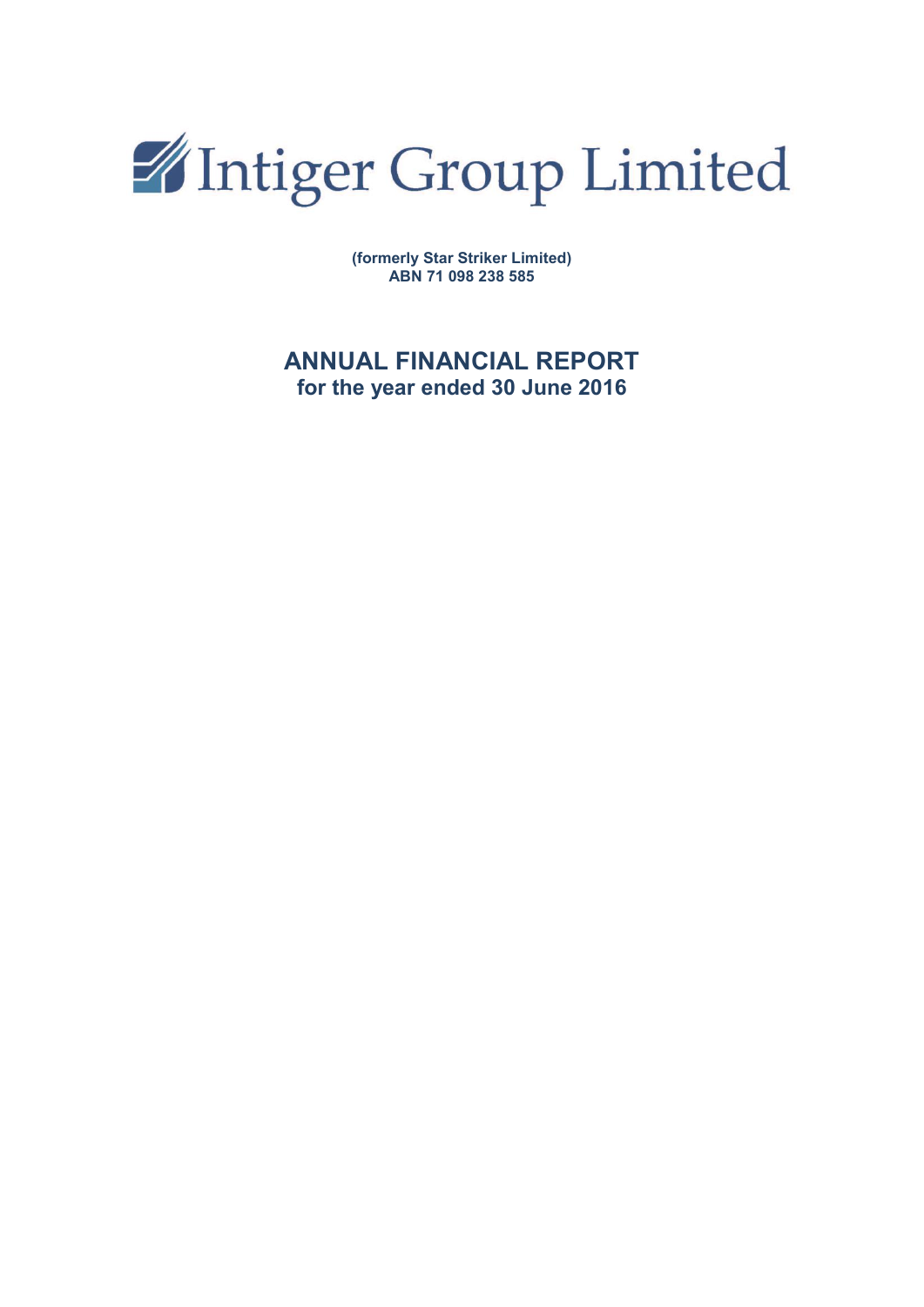# **CONTENTS**

## **Page**

| <b>CORPORATE INFORMATION</b>                                             | 1  |
|--------------------------------------------------------------------------|----|
| DIRECTORS' REPORT                                                        | 2  |
| AUDITOR'S INDEPENDENCE DECLARATION                                       | 13 |
| CORPORATE GOVERNANCE STATEMENT                                           | 14 |
| CONSOLIDATED STATEMENT OF PROFIT AND LOSS AND OTHER COMPREHENSIVE INCOME | 15 |
| CONSOLIDATED STATEMENT OF FINANCIAL POSITION                             | 16 |
| CONSOLDIATED STATEMENT OF CASH FLOWS                                     | 17 |
| CONSOLIDATED STATEMENT OF CHANGES IN EQUITY                              | 18 |
| NOTES TO THE FINANCIAL STATEMENTS                                        | 19 |
| DIRECTORS' DECLARATION                                                   | 44 |
| INDEPENDENT AUDITOR'S REPORT TO THE MEMBERS OF STAR STRIKER LIMITED      | 45 |
| ASX ADDITIONAL INFORMATION                                               | 47 |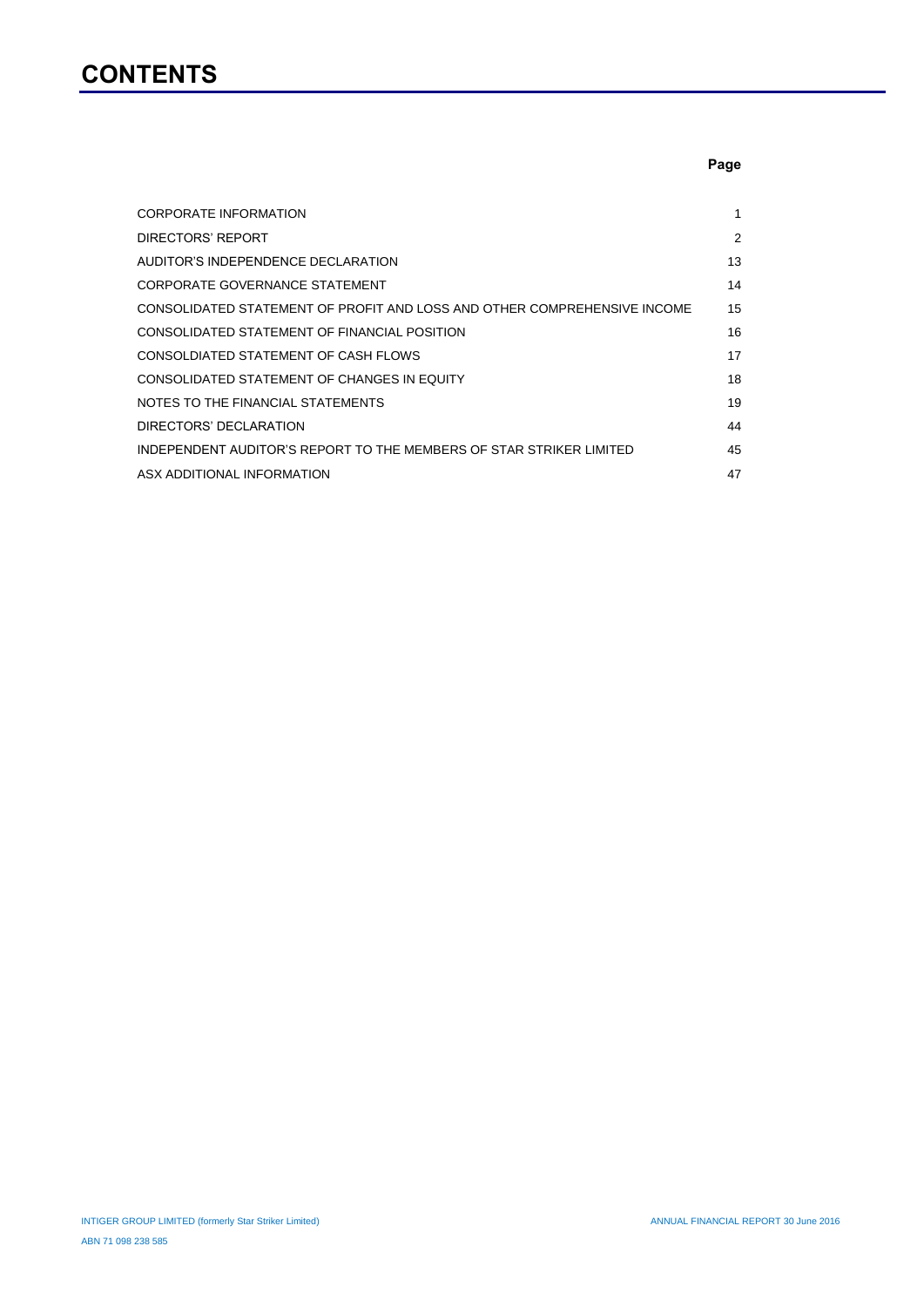# **CORPORATE INFORMATION**

#### **DIRECTORS**

Mr M Rantall (Non-Executive Chairman) Mr M Fisher (Executive Director) Mr P Canion (Non-Executive Director) Mr M Walker (Non-Executive Director)

#### **COMPANY SECRETARY**

Mr S Cheema

#### **REGISTERED OFFICE**

Level 2, 330 Churchill Avenue Subiaco WA 6008

**PRINCIPAL PLACE OF BUSINESS** Level 2, 330 Churchill Avenue Subiaco WA 6008

## **AUDITORS**

HLB Mann Judd (Vic Partnership) Level 9, 575 Bourke Street Melbourne VIC 3000

### **SOLICITORS**

Steinepreis Paganin 6 Milligan St Perth WA 6000

## **SHARE REGISTRY**

Security Transfer Registrars 770 Canning Highway Applecross WA 6153

#### **INTERNET ADDRESS**

www.intigergrouplimited.com.au

### **ASX CODES**

Shares IAM Options IAMOA

### **COUNTRY OF INCORPORATION AND DOMICILE**

Australia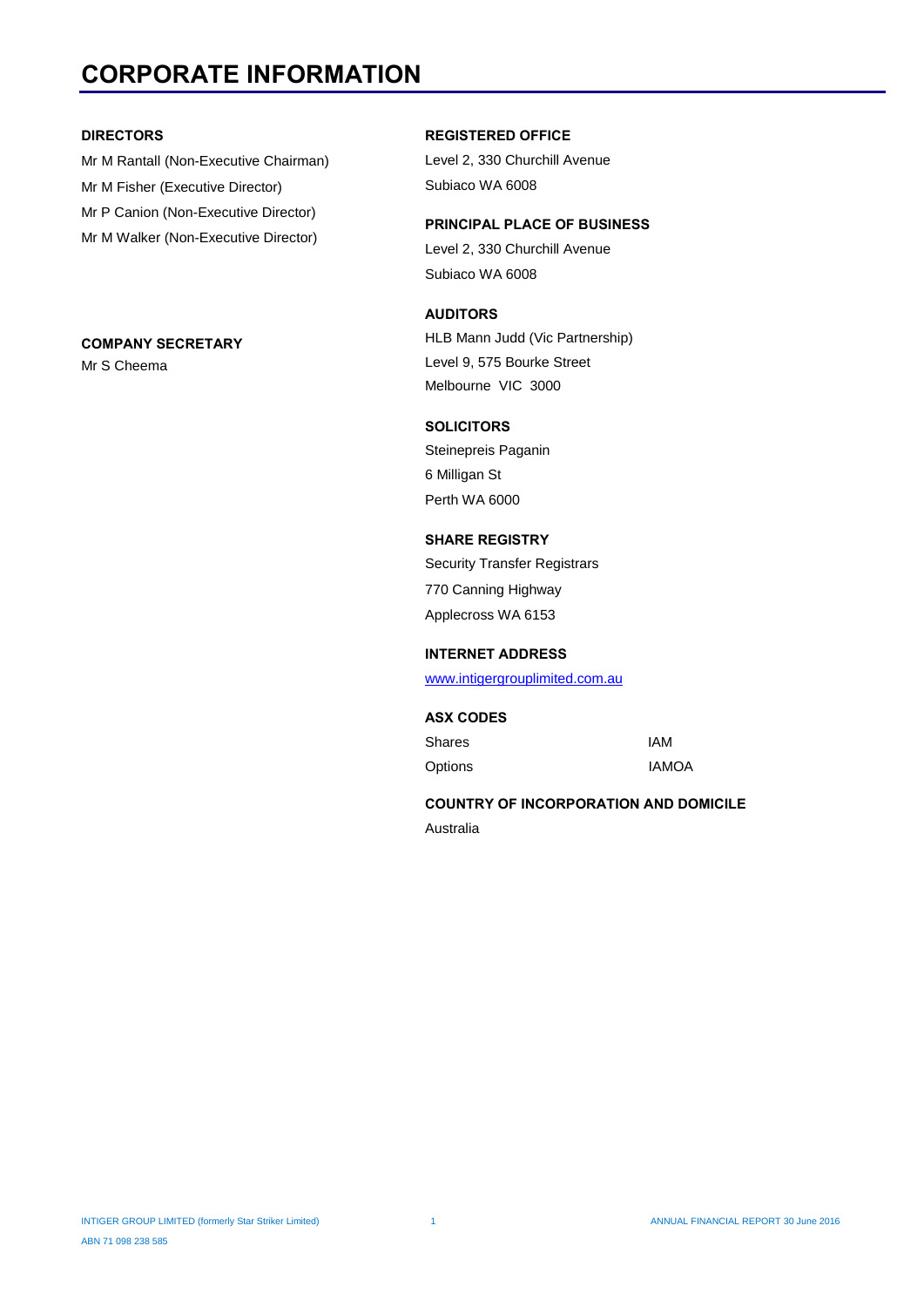# **DIRECTORS' REPORT**

Your directors submit the annual financial report together with the consolidated financial statements of Intiger Group Limited (formerly Star Striker Limited) ("the Company") which include the financial statements of the Group. The Group comprises the Company and the entities it controlled during the year ended and as at 30 June 2016. In order to comply with the provisions of the *Corporations Act 2001*, the directors report as follows:

#### **Directors**

The names of directors who held office during or since the end of the year and until the date of this report are as follows. Directors were in office for this entire period unless otherwise stated.

#### **Names, qualifications, experience and special responsibilities**

#### **Mark Rantall,** (Non-Executive Chairman) *Appointed 17 August 2016*

Mark was the Chief Executive Officer of the Financial Planning Association of Australia (FPA), the leading body for professional financial planners and the only certification body in Australia for the global CERTIFIED FINANCIAL PLANNER(r) designation, up until February 2016. Mark continues to serve as a director on the Board of the FPA.

Mark is a passionate CFP(r) professional, with a 40 year career in financial services. Appointed as CEO by the FPA Board in 2010, he spearheaded the campaign to raise the standing of Australia's professional financial planners and build consumer trust in the profession through lifting educational and professional standards. His drive and determination has seen the FPA achieve many milestones in this journey.

Prior to the FPA, Mark had already spent several years at the forefront of an evolving profession. He was involved in the creation of The NAB Academy and held the post of Dean of Advice after serving as Managing Director of Godfrey Pembroke from 2003 to 2008. In this role, Mark successfully facilitated more than 200 Godfrey Pembroke advisers to transition to a fee-for-service remuneration model.

Mark is a FCPA and Certified Financial Planner and is committed to excellence in advice and a lifelong commitment to education.

#### **Mark Fisher,** (Executive Director) *Appointed 17 August 2016*

Mark is the founder and proprietor of the Intiger Group.

For the last twenty years Mark has worked globally in senior executive roles for the world's most respected Tier 1 investment, retail and commercial banking and management consulting firms, including Barclays International Retail and Commercial Bank, Lloyds of London, HSBC Merchant and Capital Markets, GE Capital Bank Europe, Barclays Capital Investment Bank, Nationwide Bank UK, Navigant Consulting Europe, Cembra Money *Bank Switzerland and Budapest Bank Hungary.*

Specialising in large scale global change programs, offshore processing, cost reduction strategies and institutional restructuring, Mark has lived and worked in a variety of global locations including the US, UK, Switzerland, Nigeria, Spain, France, Portugal, Italy, France, Ecuador, Colombia, India, Philippines, Latvia, Romania, Poland and Hungary.

In 1999 Mark was Program Lead under Jack Welch at GE Capital Bank USA. At the time, Mr Welch made one of the first attempts by any Western commercial institution to transfer white good/administrative processes offshore.

As recent Head of Strategy and Change for the Royal Bank of Scotland SS&P, Mark oversaw its strategic positioning inclusive cost reduction and efficiency gains via captured Indian offshore processing platforms.

#### **Patrick Canion,** (Non-Executive Director) *Appointed 17 August 2016*

Patrick has over 30 years' experience in financial services and is nationally recognised in the media and financial services for his leadership and innovation in financial planning. He is a Certified Financial Planner and holds a Masters of Applied Finance and Investment. He is also a Fellow of the Financial Services Institute of Western Australia and a Graduate member of the Australian Institute of Company Directors.

Patrick is a member of the Financial Planning Association and was recently presented with their Distinguished Service Award. Patrick is also a former director of the Financial Planning Association Ltd and past-President of the Western Australian Club Inc. Currently his directorships include being a director/trustee of the Future 2 Foundation Ltd and director of Pajoda Investments Pty Ltd trading as ipac Western Australia.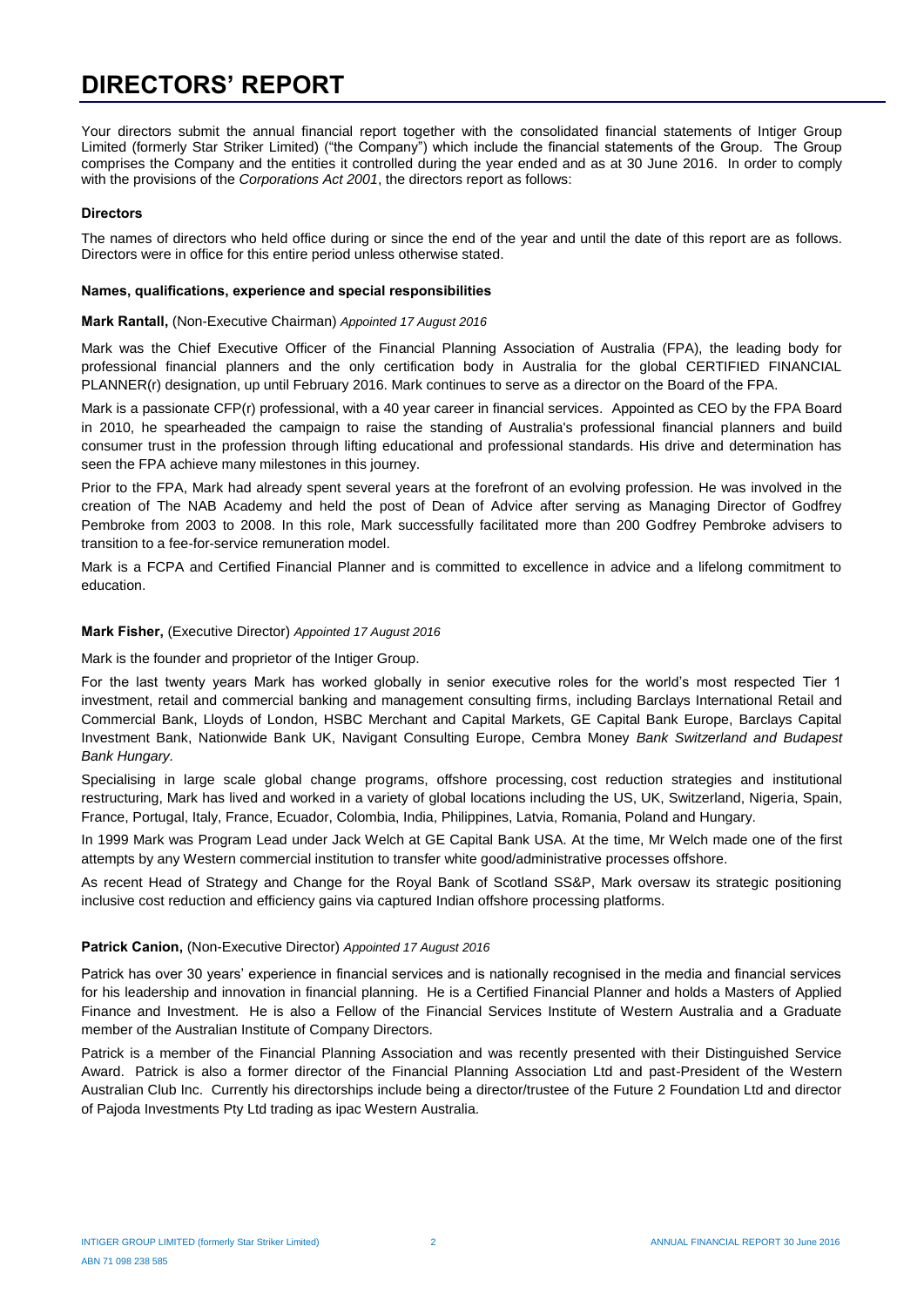# **DIRECTORS' REPORT (continued)**

#### **M Walker,** (Non-Executive Director) *Appointed 1 August 2014*

Mr. Walker is a businessman and entrepreneur with extensive experience in the management of public and private companies, corporate governance and the provision of corporate advice. In a management career spanning three decades, Mr. Walker has served as executive Chairman or Managing Director for public companies with operations in North America, South America, Africa, Eastern Europe, Australia and Asia. He is co-founder of technology incubator Alchemy Venture Capital and Chairman of boutique corporate advisor Cicero Advisory Services.

For twenty five years Mr. Walker has served as Managing Director of his family livestock business, which was sold in part to Australia's largest beef cattle producer the Australian Agricultural Company Limited (ASX: AAC) in 2006, described by AAC at the time as "the world's largest and most credentialed full blood herd outside of Japan and is viewed as Australia's premier Wagyu Business". He remains active in the agricultural industry, with extensive family beef cattle interests in both New South Wales and Western Australia, is one of Western Australia's leading grain producers and a known industry advocate for animal welfare. Mr. Walker holds a Bachelor of Business from the University of Technology, Sydney, and is an Economic Development Ambassador for World Vision Australia.

During the last three years, Mr Walker has served as a director of ZipTel Limited (resigned 12 June 2014) and Yojee Limited (appointed 30 June 2016).

**S Cheema**, (Company Secretrary) *Appointed Director on 31 July 2015, Resigned 17 August 2016, remains as Company Secretary.*

**L Jones,** *(Non-Executive Director – Appointed 2 December 2015, Resigned 17 August 2016*

**A Bell**, (Non-Executive Chairman) *MA, LLB Appointed 6 August 2007, Resigned 10 December 2015*

**R Parker**, (Non-Executive Director) *Appointed 2 July 2014, Resigned 31 July 2015*

#### **Interest in the shares and options of the company**

As at the date of this report, the interests of the directors in the shares and options of the Company were:

|           | <b>Number of Performance</b><br><b>Shares</b>  | Number of<br><b>Ordinary Shares</b> | <b>Number of Listed</b><br><b>Options</b> | Number of<br><b>Unlisted Options</b> |
|-----------|------------------------------------------------|-------------------------------------|-------------------------------------------|--------------------------------------|
| M Rantall |                                                |                                     |                                           | 17,500,000                           |
| M Fisher  | 220,000,000 (Class A)<br>220,000,000 (Class B) |                                     |                                           | 15,000,000                           |
| P Canion  |                                                | -                                   |                                           | 17,500,000                           |
| M Walker  |                                                | 105,000,000                         | 20,000,000                                |                                      |

#### **Share options** *Unissued shares*

As at the date of this report, there were 402,682,093 (2015: 288,961,801) unissued ordinary shares under options and 174,030,049 unissued ordinary shares pursuant to the prospectus offer as announced on 29 June 2016. Details of unissued ordinary shares under options are:

| Unissued ordinary shares under options                                                  | 30 June 2016 | <b>Reporting date</b> |
|-----------------------------------------------------------------------------------------|--------------|-----------------------|
| Listed options exercisable as follows:<br>Exercisable at \$0.02 and expire 30 June 2020 | 100,000,000  | 100,000,000           |
| Exercisable at \$0.008 and expire 31 December 2017                                      | 302.682.093  | 302.682.093           |
| Total                                                                                   | 402,682,093  | 402,682,093           |

Option holders do not have any right, by virtue of the option, to participate in any share issue of the Company or any related body corporate or in the interest issue of any other registered scheme.

There have been no unissued shares or interests under option of any controlled entities within the Group during or since reporting date. For details of options issued to directors and executives as remuneration, refer to the Remuneration Report. No person entitled to exercise the option had or has any right by virtue of the option to participate in any share issue of any other body corporate.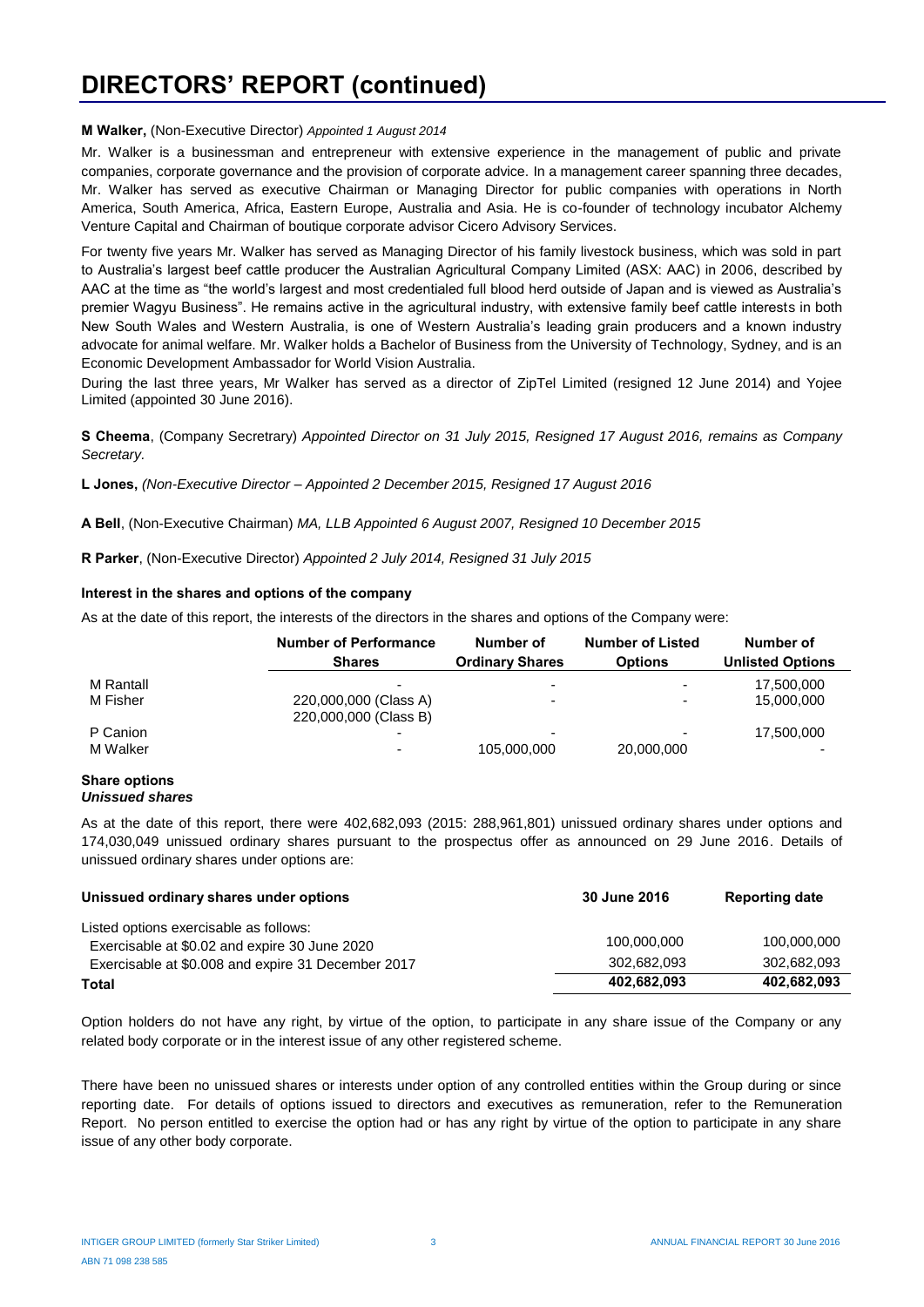#### **Dividends**

No dividends have been paid or declared since the start of the year and the directors do not recommend the payment of a dividend in respect of the year ended 30 June 2016 (30 June 2015: \$Nil).

#### **Principal activities**

During the year ending 30 June 2016, the Company lodged a re-compliance prospectus for the purposes of satisfying Chapters 1 and 2 of the ASX Listing Rules and to satisfy ASX requirements for re-listing following a change to the nature and scale of the Company's activities. The replacement prospectus dated 16 June 2016, replaced the original prospectus dated 2 June 2016 relating to the Securities of Intiger Group Limited (formerly Star Striker Limited) (ACN 098 238 585).

#### **Review of operations**

During the full year ending 30 June 2016 the Company successfully completed the following operational and financial activities:

- On 26 August 2015, the Directors of SRT announced the establishment of a share sale facility (**Facility**) for holders of less than a marketable parcel (defined in the ASX Listing Rules as a parcel of securities of not less than \$500 in value) (**Less Than Marketable Parcel**) of the Company's shares. Of the Company's 1,807 shareholders on 25 August 2015, 1,243 held Less Than Marketable Parcels holding approximately 1.14% of the Company's shares on issue. The completion of the Facility took place during the December quarter.
- On 8 October 2015 the company announced the completion of its share placement (**Placement**) of up to 97,500,762 fully paid ordinary shares at a price of \$0.008 per share, with 1 for 2 free attaching Options (**ASX: SRTOA**) (**Options**) (exercisable at \$0.008 on or before 31 December 2017), to raise up to \$780,006 before costs.
- $\triangleright$  On 4 November 2015, Star Striker completed the Non-underwritten placement of up to 64,994,155 fully paid ordinary shares at a price of \$0.0125 per share to raise up to approximately \$812,427 on 4 November 2015 under the Company's ability to use its placement capacity under ASX Listing Rule 7.1A. The issue of the shares was approved by shareholders at the Company's AGM.
- Following the appointment of Miss Loren Jones as Non-Executive Director on 2 December 2015, Mr Andrew Bell resigned as Non-Executive Director of the Company on 10 December 2015.
- $\triangleright$  Following the announcement and execution of exclusivity agreement, Star Striker announced on 21 January 2016 that it has entered into a conditional binding terms sheet to acquire 100% of the issued capital of Australian based Intiger Asset Management Pty Ltd and associated entities.
- The Company announced on 14 March the completion, to its satisfaction, financial, legal and technical due diligence for the acquisition the Intiger Group pursuant to the executed Agreement.
- On 26 April 2016 the Company dispatched its Notice of General Meeting (**GM**) to seek shareholder approval in relation to the acquisition of the Intiger Group by Star Striker. An addendum to the GM was subsequently lodged and dispatched on 18 May 2016 to notify shareholders of the revision to Resolution 3 – Issue of securities to Mark Fisher. The results of the GM were lodged with ASX on 10 June 2016.
- $\triangleright$  The Prospectus offer document with the ASX on 2 June 2016. This is a re-compliance prospectus for the purposes of satisfying Chapters 1 and 2 of the ASX Listing Rules and to satisfy ASX requirements for re-listing following a change to the nature and scale of the Company's activities. On 16 June 2016, a replacement prospectus was lodged with the ASX. This replacement prospectus replaces the original prospectus dated 2 June 2016 relating to the Company shares of Star Striker Limited.
- $\triangleright$  On 29 June 2016 the Company advised that its offer of up to 174,030,549 fully paid ordinary shares at an issue price of \$0.02 per Share to raise up to \$3,480,610.98 pursuant to the replacement prospectus dated 16 June 2016, had closed fully subscribed.

The Company held \$4,485,911 (inclusive of \$3,616,937 held in trust) in cash as at 30 June 2016, compared to \$322,138 at 30 June 2015. Fund raising for the twelve months to 30 June 2016 was \$2,205,471 before costs. The Company has cash resources and liquidity for the near term but as it looks forward is still reliant on the ongoing support of significant shareholders and directors.

#### **Operating results for the year**

The statement of comprehensive income shows a net loss attributable to members of \$1,072,419 (2015: loss of \$1,160,452).

#### **Significant events after the reporting date**

On 18 August 2016, the Company announced the completion of the acquisition of Intiger Asset Management Pty Ltd and Associated Entities as below.

Intiger Group Limited (previously 'Star Striker Limited') (ASX: IAM) (ACN 098 238 585) (Company) advised that all conditions precedent to the agreement entered into by the Company to acquire all of the issued capital of each of:

- (a) Intiger Asset Management Pty Ltd (ACN 606 729 328) (Intiger);
- (b) Intiger Process Enhancement Pty Ltd (ACN 610 159 209);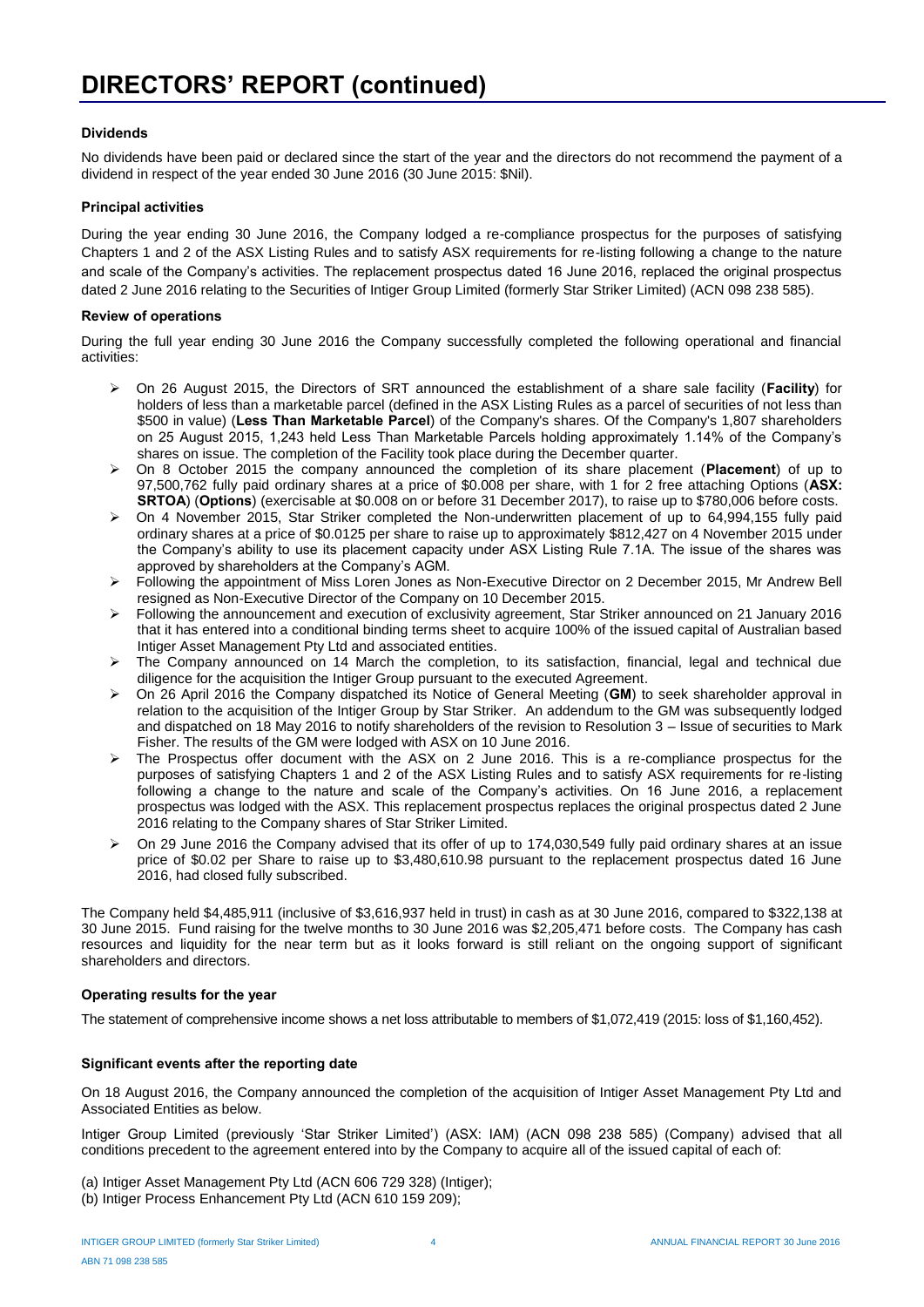- (c) Intiger Asset Management Limited (a Hong Kong Company), HKCN 2254952;
- (d) Tiger 1 Limited (a Hong Kong Company), HKCN: 2258742;
- (e) Tiger 2 Limited (a Hong Kong Company), HKCN: 2258743; and
- (f) Lion 2 Business Process, Inc. (a Philippines Company), PIN: CS201522320,

as well as indirectly, Integra Asset Management Australia Pty Ltd (ACN 162 734 376), a wholly owned subsidiary of Intiger (together, the **Intiger Group**), (Acquisition) have been satisfied and the Company has completed the Acquisition.

#### **Consideration**

On 29 June 2016, the Company announced that the Public Offer pursuant to the replacement prospectus dated 16 June 2016 (Prospectus) for up to 174,030,549 Shares at an issue price of \$0.02 per Share to raise up to \$3,480,610.98 (before costs) had closed fully subscribed. The Prospectus was a recompliance prospectus for the purposes of satisfying Chapters 1 and 2 of the ASX Listing Rules and to satisfy ASX requirements for re-listing following a change to the nature and scale of the Company's activities.

In addition to the Public Offer, the Company issued the following securities on 18 August 2016 as detailed below:

- 500,000,000 Performance Shares (being 250,000,000 Class A Performance Shares and 250,000,000 Class B Performance Shares) to the vendors of the Intiger Group in consideration for the acquisition of all of the shares in each of the entities comprising the Intiger Group, pursuant to the Agreement;
- 50,000,000 Options to Merchant Capital Markets Pty Ltd (or its nominees) in consideration for the introduction of the Intiger Group to the Company;
- 50,000,000 Options to the Proposed Directors under the Incentive Option Plan; and
- 37,500,000 Shares to Mark Fisher as consideration for the extinguishment of debt owed by Intiger Asset Management Pty Ltd to Mark Fisher.

The capital structure of the Company following completion of the Offers and the Acquisition is summarised below:

| <b>Shares</b>                                                                      | Full Subscription (\$3,480,611) |
|------------------------------------------------------------------------------------|---------------------------------|
| Current issued capital                                                             | 875,587,815                     |
| Issue of Shares pursuant to the Public Offer                                       | 174,030,549                     |
| Issue of Shares pursuant to the Acquisition                                        | Nil                             |
| <b>Issue of Debt Conversion Shares</b>                                             | 37,500,000                      |
| <b>TOTAL</b>                                                                       | 1,087,118,364                   |
| <b>Performance Shares</b>                                                          | Full Subscription (\$3,480,611) |
| Current issued capital                                                             | Nil                             |
| Issue of Performance Shares under the Acquisition                                  | 500,000,000                     |
| <b>TOTAL</b>                                                                       | 500,000,000                     |
| <b>Options</b>                                                                     | Full Subscription (\$3,480,611) |
| Options currently on issue                                                         | 302,682,093                     |
| Issue of Options pursuant to Options Offer                                         | 50,000,000                      |
| Issue of Options to key management personnel and employees of the Intiger<br>Group | 50,000,000                      |
| Issue of Options pursuant to the Acquisition                                       | Nil                             |
| <b>TOTAL</b>                                                                       | 402,682,093                     |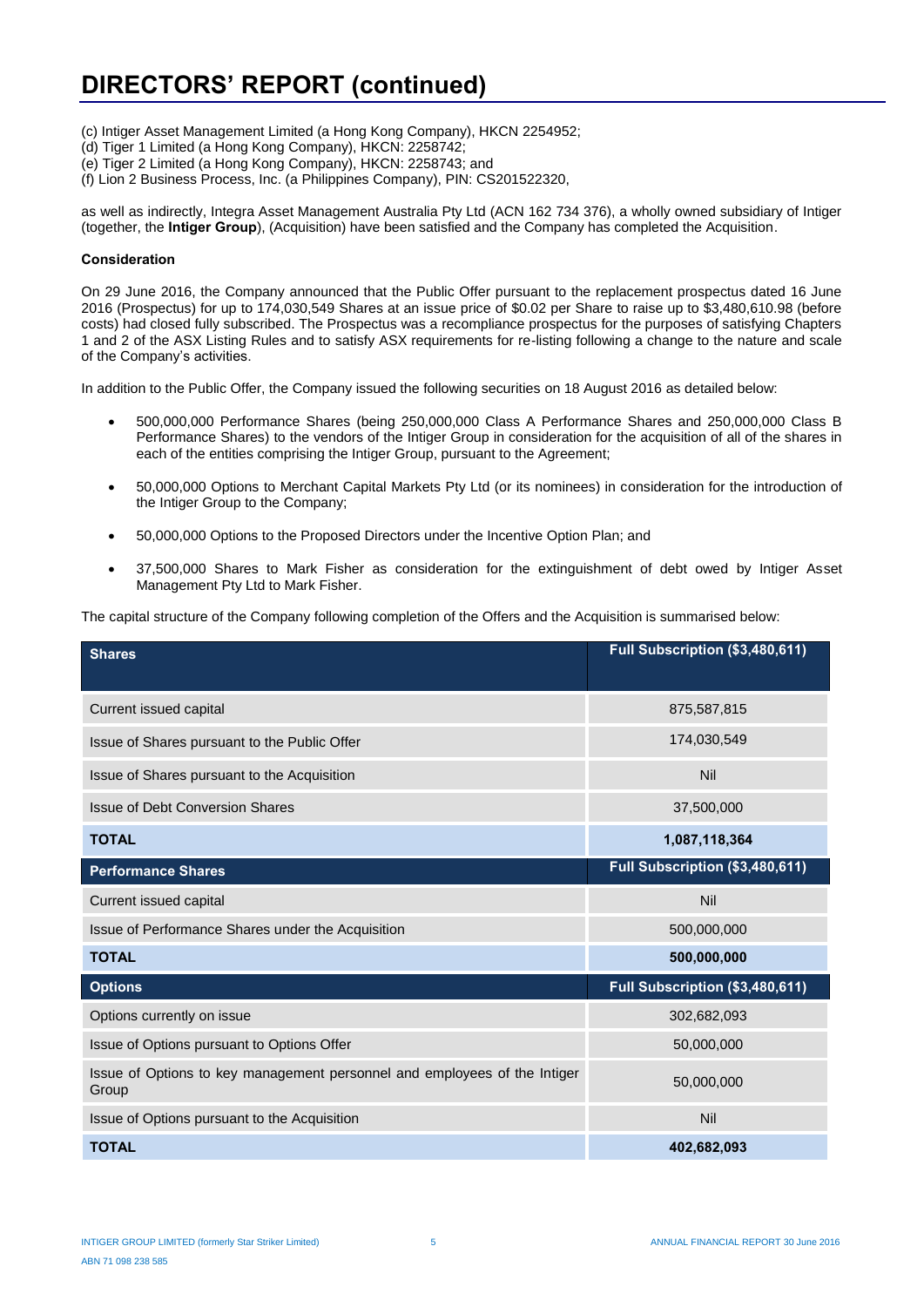#### **Change of Company Name**

Following shareholder approvals received at the General Meeting held on 10 June 2016, the Company confirmed the change of company name to "Intiger Group Limited" as registered with ASIC. Upon being readmitted to quotation on the ASX the Company's shares began trading under the new ASX ticker code "IAM".

#### **Board and Management Changes**

Upon completion of the Acquisition, the Company appointed Mr Mark Rantall as Chairman, Mr Patrick Canion as a Non-Executive Director and Mr Mark Fisher as Executive Director. The Company confirmed the resignation of Mr Sonu Cheema and Miss Loren Jones as directors of the Company. Mr Cheema remains in the capacity as Company Secretary for the Company.

#### **Environmental regulation and performance**

The Company's operations are subject to environmental regulations under Commonwealth and State legislation in Australia and Malawi. The Board believes that the Company has adequate systems in place for the management of its environmental requirements and is not aware of any breach of those environmental requirements as they apply to the Group.

#### **Indemnification and insurance of officers and auditors**

During the year, the Company paid a premium in respect of a contract insuring the directors of the Company (as named above), the company secretary and all executive officers of the Company and of any related body corporate against a liability incurred as a director, secretary or executive officer to the extent permitted by the *Corporations Act 2001*. The contract of insurance prohibits disclosure of the nature of the liability and the amount of the premium.

The Company has not otherwise, during or since the period, except to the extent permitted by law, indemnified or agreed to indemnify an officer or auditor of the Company or of any related body corporate against a liability incurred as such an officer or auditor.

#### **Proceedings on behalf of the Company**

No person has applied for leave of Court to bring proceedings on behalf of the Company or intervene in any proceedings to which the Company is a party for the purpose of taking responsibility on behalf of the Company for all or any part of those proceedings.

The Company was not a party to any such proceedings during the year.

#### **Remuneration report (audited)**

This report outlines the remuneration arrangements in place for key management personnel of the Company.

The following persons acted as directors during or since the end of the financial year:

| Mr M Rantall | Chairman (non-executive) – appointed 17 August 2016                           |
|--------------|-------------------------------------------------------------------------------|
| Mr M Fisher  | Director (non-executive) - appointed 17 August 2016                           |
| Mr P Canion  | Director (non-executive) – appointed 17 August 2016                           |
| Mr M Walker  | Director (non-executive) – appointed 1 August 2014                            |
| Mr S Cheema  | Director (non-executive) – resigned 17 August 2016                            |
| Miss L Jones | Director (non-executive) – resigned 17 August 2016                            |
| Mr R Parker  | Director (non-executive) – appointed 2 July 2014, resigned 31 July 2015       |
| Mr A Bell    | Director (non-executive) – appointed 6 August 2007, resigned 10 December 2015 |

The term 'senior management' is used in this remuneration report to refer to Mr M Walker, Miss L Jones and Mr S Cheema.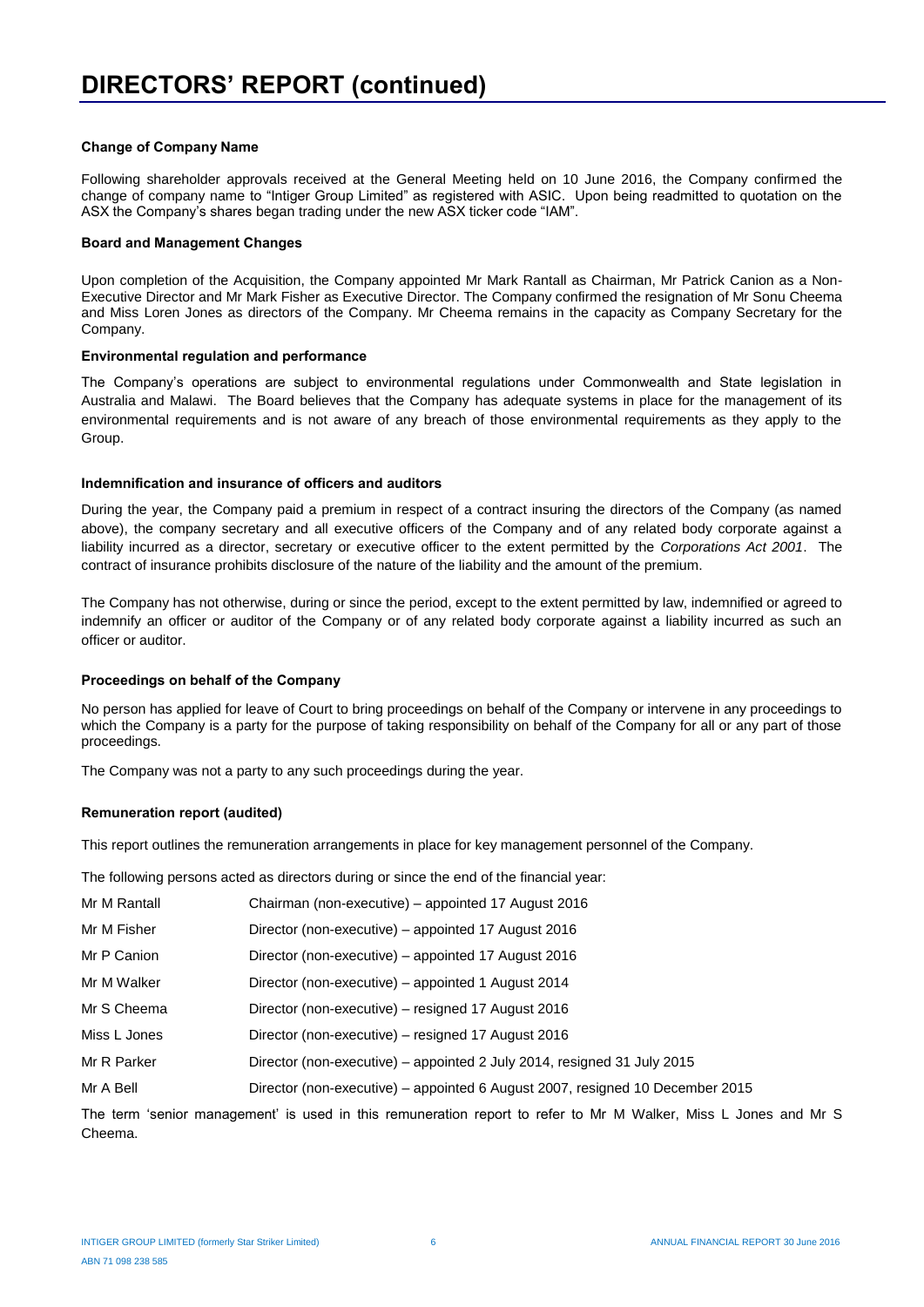#### **Remuneration report (audited) (continued)**

The Board believes that the remuneration policy is appropriate and effective in its ability to attract and retain the best senior management to run and manage the Group.

#### *Remuneration philosophy*

The performance of the Group depends upon the quality of the directors and senior management. The philosophy of the Group in determining remuneration levels is to:

- set competitive remuneration packages to attract and retain high calibre employees;
- ensure that there is transparency in setting of corporate arrangements;
- link executive rewards to shareholders' value creation; and
- establish appropriate, demanding performance hurdles for variable executive remuneration. Incentives are only paid once pre-determined KPI's have been met.

The Board of Directors of the Company is responsible for determining and reviewing compensation arrangements for the directors and senior management.

The Board of Directors assesses the appropriateness of the nature and amount of remuneration of directors and senior executives on a periodic basis by reference to relevant employment market conditions with an overall objective of ensuring maximum stakeholder benefit from the retention of a high quality Board and executive team.

#### *Remuneration structure*

In accordance with best practice Corporate Governance, the structure of non-executive director and executive remuneration is separate and distinct.

#### *Non-executive director remuneration*

The Board seeks to set aggregate remuneration at a level that provides the Company with the ability to attract and retain directors of the highest calibre, whilst incurring a cost that is acceptable to shareholders.

The ASX Listing Rules specify that the aggregate remuneration of non-executive directors shall be determined from time to time by a general meeting. The latest determination was at the Annual General Meeting held on 28 February 2007 when shareholders approved an aggregate remuneration of \$210,000 per year.

The amount of aggregate remuneration sought to be approved by shareholders and the manner in which it is apportioned amongst directors is reviewed annually. The Board considers advice from external advisors as well as the fees paid to non-executive directors of comparable companies when undertaking the annual review process. No external advice was received during the year.

Each director receives a fee for being a director of the Company.

#### *Senior Management and Executives*

Remuneration consists of fixed remuneration and variable remuneration (comprising short-term and long-term incentive schemes).

#### *Fixed remuneration*

Fixed remuneration is reviewed annually by the Board. The process consists of a review of relevant comparative remuneration in the market and internally and, where appropriate, external advice on policies and practices. The Board has access to external independent advice, where necessary. No such advice was required during the year.

#### *Variable remuneration*

The objective of the short term incentive program is to link the achievement of the Group's operational targets with the remuneration received by the executives charged with meeting those targets. The total potential short term incentive available is set at a level so as to provide sufficient incentive to the senior manager to achieve the operational targets and such that the cost to the Group is reasonable in the circumstances.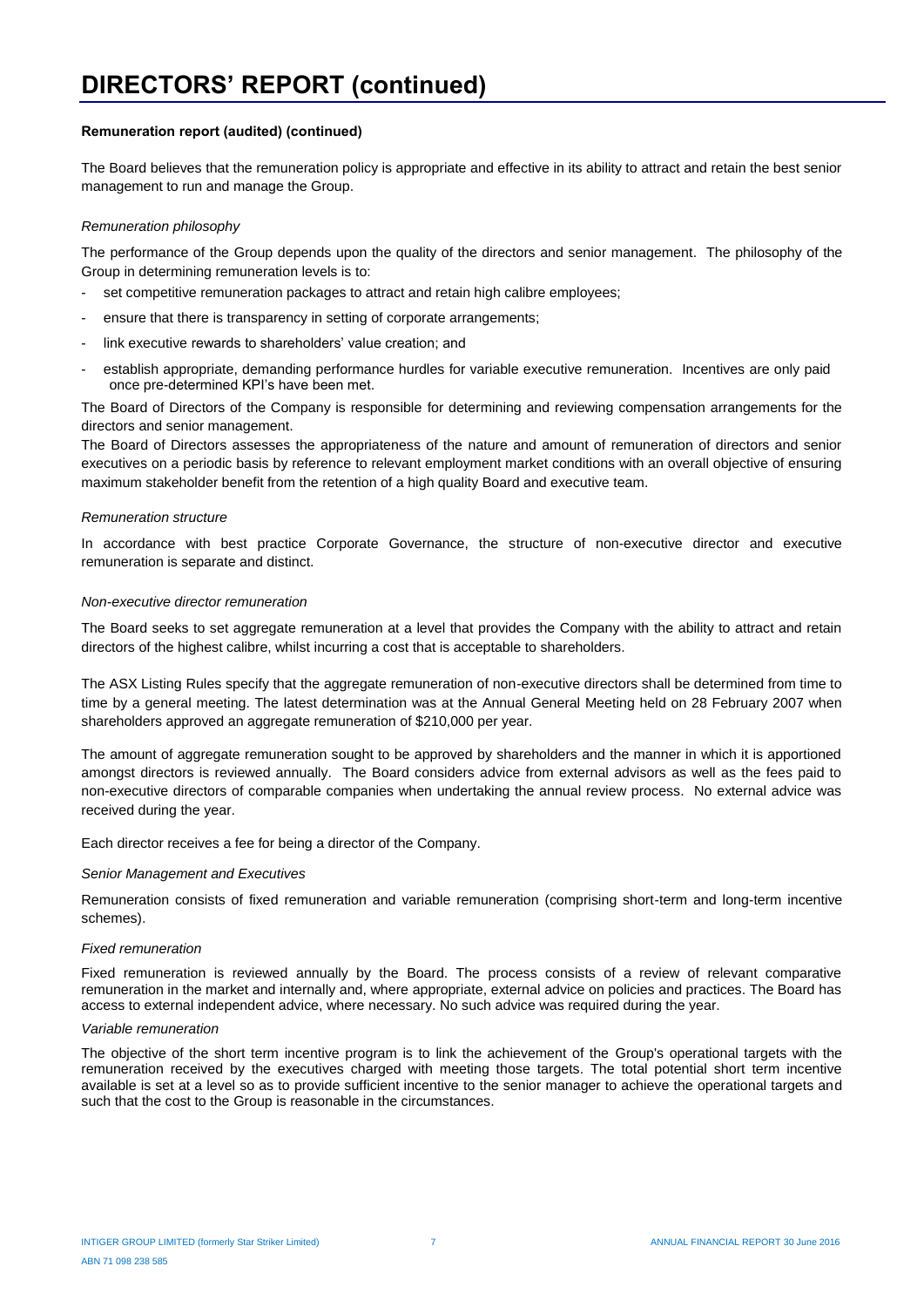### **Remuneration report (audited) (continued)**

#### *Employment contracts*

#### *Executives*

In accordance with the re-compliance prospectus for the purposes of satisfying Chapters 1 and 2 of the ASX Listing Rules and to satisfy ASX requirements for re-listing following a change to the nature and scale of the Company's activities, the Company entered into an executive services agreement with Mark Fisher, pursuant to which Mr Fisher is engaged as Executive Director of the Company from the date of settlement.

#### **Performance of shareholders' wealth**

In considering the Group's performance and benefits for shareholder wealth, the Board has regard to the following indices in respect of the current financial year and the previous four financial years:

| As at 30 June                     | 2016    | 2015    | 2014    | 2013    | 2012    |
|-----------------------------------|---------|---------|---------|---------|---------|
| Profit / (Loss) per share (cents) | (0.223) | (0.260) | (0.260) | (0.260) | (0.260) |
| Share price                       | 0.026   | 0.007   | 0.007   | 0.007   | 0.007   |

The following table provides details of the components of remuneration for each member of the key management personnel of the Group. All remuneration to Key Management Personnel is valued at the cost to the Group and expensed.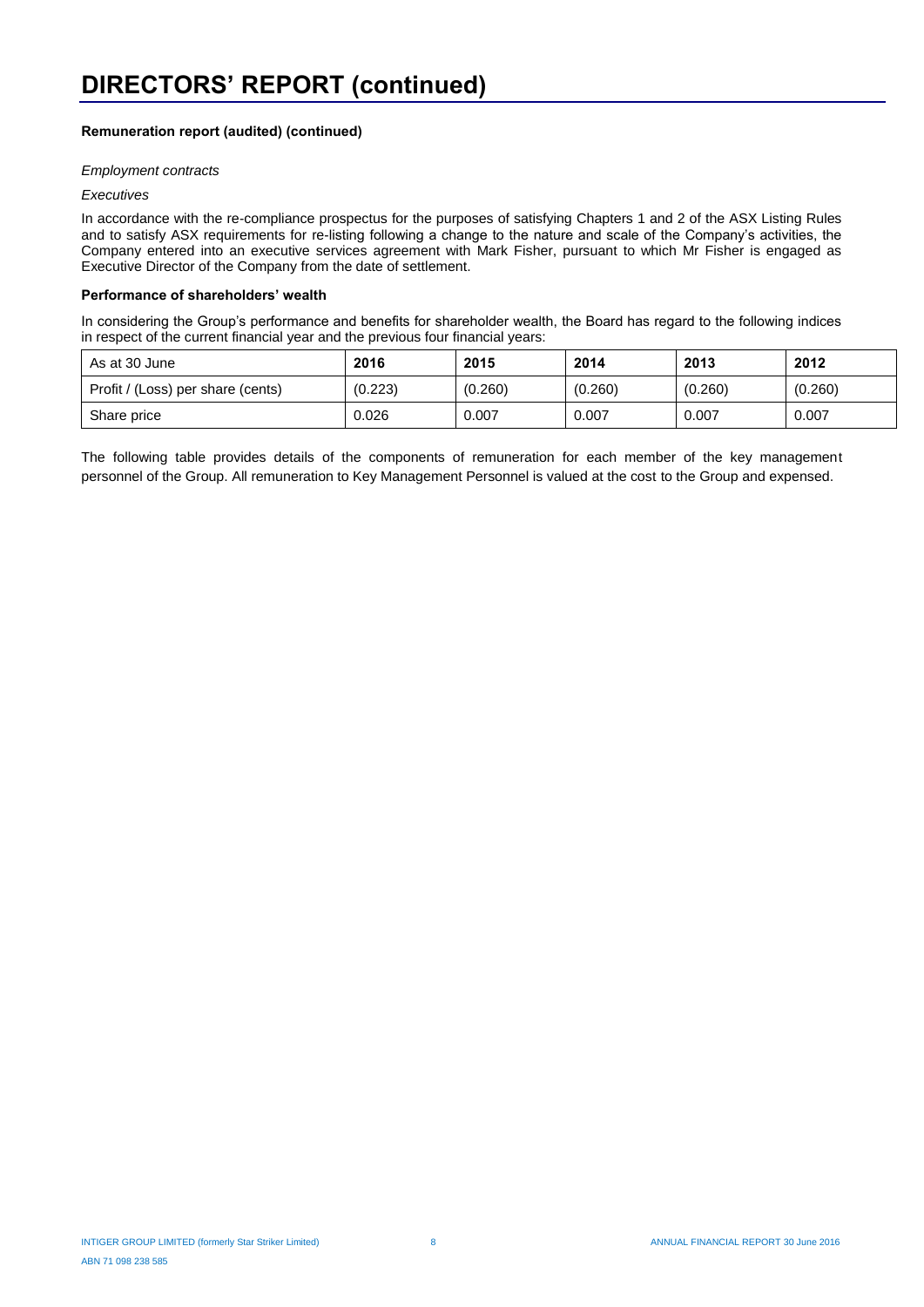# **DIRECTORS' REPORT (continued)**

**Remuneration report (audited) (continued)**

#### *Remuneration of directors and named executives*

#### **Table 1: Directors' remuneration for the years ended 30 June:**

|                           |      | <b>Short Term</b>        |                          |                          | <b>Post Employment</b>                    |                          |                          |                                 |         |                          |                                       |
|---------------------------|------|--------------------------|--------------------------|--------------------------|-------------------------------------------|--------------------------|--------------------------|---------------------------------|---------|--------------------------|---------------------------------------|
|                           |      | Salary &<br>Fees         | <b>Cash STI</b>          | LTI                      | Non<br><b>Monetary</b><br><b>Benefits</b> | Super-<br>annuation      | Retirement               | <b>Equity</b><br><b>Options</b> | Other   | <b>Total</b>             | $\%$<br>Performance<br><b>Related</b> |
| M Walker <sup>1</sup>     | 2015 | 99,000                   |                          |                          | $\sim$                                    |                          |                          |                                 | ۰.      | 99,000                   | $\sim$                                |
| Director                  | 2016 | 174,636                  |                          |                          | $\overline{\phantom{a}}$                  |                          |                          |                                 | $\sim$  | 174,636                  | $\,$ $\,$                             |
| S Cheema <sup>6</sup>     | 2015 | $\sim$                   | $\overline{\phantom{a}}$ | $\sim$                   | $\sim$                                    | $\blacksquare$           | $\overline{\phantom{a}}$ | $\sim$                          | $\sim$  | $\overline{\phantom{a}}$ | $\sim$                                |
| Director                  | 2016 | 15,000                   |                          |                          |                                           |                          |                          |                                 | ۰       | 15,000                   | $\sim$                                |
| $L$ Jones <sup>5</sup>    | 2015 | $\sim$                   | $\sim$                   | $\sim$                   | $\sim$                                    | $\sim$                   | $\overline{\phantom{a}}$ | $\sim$                          | ۰.      | $\overline{\phantom{a}}$ | $\sim$                                |
| Director                  | 2016 | 15,000                   |                          |                          | ۰                                         |                          |                          |                                 | ۰       | 15,000                   |                                       |
| R Parker <sup>2</sup>     | 2015 | 44,000                   | $\overline{\phantom{a}}$ | $\overline{\phantom{a}}$ | $\blacksquare$                            | $\overline{\phantom{a}}$ | $\blacksquare$           | $\blacksquare$                  | ۰.      | 44,000                   | $\sim$                                |
| Director                  | 2016 |                          |                          |                          |                                           |                          |                          |                                 |         |                          | $\,$ $\,$                             |
| A Bell <sup>4</sup>       | 2015 | $\overline{\phantom{a}}$ | $\blacksquare$           | $\sim$                   | $\overline{\phantom{a}}$                  | $\overline{\phantom{a}}$ | $\blacksquare$           | $\sim$                          | ۰.      | $\overline{\phantom{a}}$ | $\sim$                                |
| Director                  | 2016 |                          |                          |                          | $\blacksquare$                            | $\sim$                   | $\blacksquare$           | $\,$                            | ۰       |                          | $\blacksquare$                        |
| G Karantzias <sup>3</sup> | 2015 | 20,000                   | $\overline{\phantom{a}}$ | $\sim$                   | $\sim$                                    | $\sim$                   | $\overline{\phantom{a}}$ | $\blacksquare$                  | $\sim$  | 20,000                   | $\sim$                                |
| Director                  | 2016 |                          |                          |                          | ۰                                         |                          | $\blacksquare$           |                                 |         |                          | $\sim$                                |
|                           |      |                          |                          |                          |                                           |                          |                          |                                 |         |                          |                                       |
|                           | 2015 | 163,000                  |                          |                          |                                           |                          |                          |                                 |         | 163,000                  |                                       |
| <b>Total</b>              | 2016 | 204,636                  | $\sim$                   | $\sim$                   | $\blacksquare$<br>۰                       | $\sim$<br>$\blacksquare$ | ٠<br>۰                   | $\sim$                          | ۰.<br>۰ | 204,636                  | $\sim$<br>$\blacksquare$              |

(1) Appointed 1 August 2014 <sup>(2)</sup> Resigned 31 July 2015 <sup>(3)</sup> Resigned 6 November 2014 <sup>(4)</sup> Resigned 2 December 2015 <sup>(5)</sup> Appointed 2 December 2015 <sup>(6)</sup> Appointed 31 July 2015

**Table 2: Executive Directors' and named executives remuneration for the period/year ended 30 June:**

|                    |      |                          | <b>Short Term</b>        |                          | <b>Post Employment</b>                    |                     |            |                                 |        |         |                                    |
|--------------------|------|--------------------------|--------------------------|--------------------------|-------------------------------------------|---------------------|------------|---------------------------------|--------|---------|------------------------------------|
|                    |      | Salary &<br>Fees         | <b>Cash STI</b>          | LTI                      | Non<br><b>Monetary</b><br><b>Benefits</b> | Super-<br>annuation | Retirement | <b>Equity</b><br><b>Options</b> | Other  | Total   | %<br>Performance<br><b>Related</b> |
|                    | 2015 | $\overline{\phantom{0}}$ | $\overline{\phantom{a}}$ |                          |                                           |                     |            |                                 |        |         |                                    |
| Director           | 2016 | $\sim$                   | $\overline{\phantom{a}}$ | $\overline{\phantom{a}}$ | $\overline{\phantom{0}}$                  | . .                 |            |                                 |        |         |                                    |
| <b>Total</b>       | 2015 |                          |                          |                          |                                           |                     |            |                                 |        |         |                                    |
|                    | 2016 |                          |                          |                          |                                           |                     |            |                                 |        |         |                                    |
| <b>Grand Total</b> | 2015 | 163,000                  | $\blacksquare$           |                          | $\overline{\phantom{a}}$                  |                     |            |                                 | $\sim$ | 163,000 |                                    |
|                    | 2016 | 204,636                  |                          |                          |                                           |                     |            |                                 |        | 204,636 |                                    |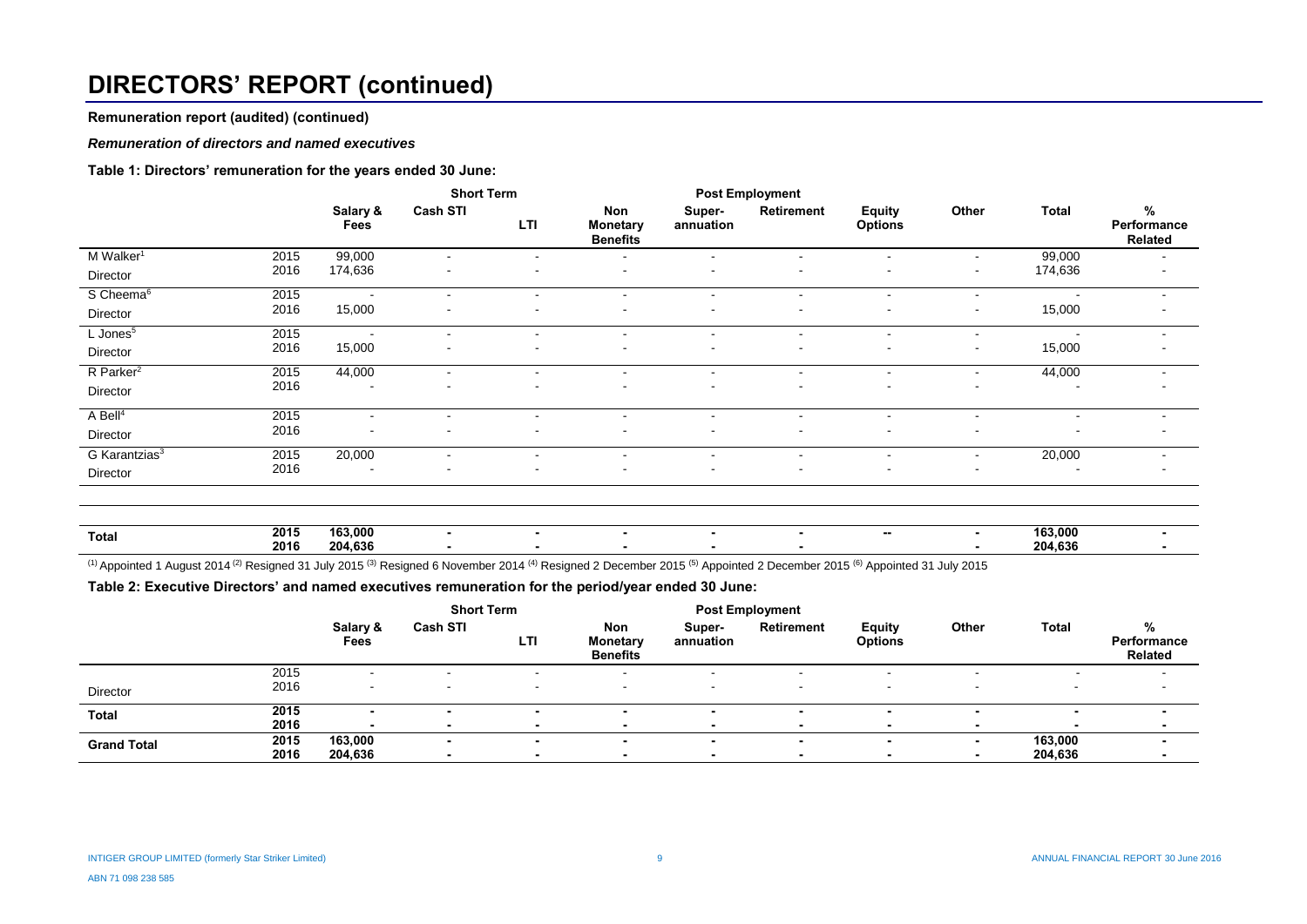## **Remuneration report (audited) (continued)**

## *Remuneration of directors and named executives*

### **Shareholdings of KMP**

*Shares held in the Company (number)*

| 2016      | Balance at<br>beginning of<br>year<br>01 July 2015 | Exercise<br>options | Net Change /<br>Other | Balance at<br>date of<br>resignation | Balance at<br>30 June<br>2016 |
|-----------|----------------------------------------------------|---------------------|-----------------------|--------------------------------------|-------------------------------|
| M Walker  | 90,000,000                                         | 15,000,000          |                       |                                      | 105,000,000                   |
| S Cheema  | 2,000,000                                          |                     |                       |                                      | 2,000,000                     |
| L Jones   |                                                    |                     |                       |                                      |                               |
| R Parker  |                                                    |                     |                       |                                      |                               |
| A Bell    | 65,335,134                                         |                     | (32, 300, 000)        | (33,035,134)                         |                               |
| Total     | 157,335,134                                        | 15,000,000          | (32, 300, 000)        | (33,035,134)                         | 107,000,000                   |
|           | Balance at<br>beginning of<br>year                 | Exercise<br>options | Net Change<br>/ Other | Balance at<br>date of<br>resignation | Balance at<br>30 June<br>2015 |
| 2015      | 01 July 2014                                       |                     |                       |                                      |                               |
| A Bell    | 65,335,134                                         | ۰                   |                       |                                      | 65,335,134                    |
| M Walker  | 50,000,000                                         | ٠                   | 40.000.000            |                                      | 90,000,000                    |
| R Parker  |                                                    |                     |                       |                                      |                               |
| C Burrell |                                                    | ٠                   |                       |                                      |                               |
| Total     | 115,335,134                                        |                     | 40,000,000            |                                      | 155,335,134                   |

### **Option holdings of KMP**

l.

 *Options held in the Company (number)*

| 2016         | Balance at<br>beginning of<br>year<br>01 July 2015 | Options<br>Issued | Options<br>Exercised | Balance of<br>date of<br>resignation | Balance<br>at<br>30 June<br>2016 |
|--------------|----------------------------------------------------|-------------------|----------------------|--------------------------------------|----------------------------------|
| M Walker     | 35,000,000                                         |                   | $-$ (15,000,000)     |                                      | 20,000,000                       |
| S Cheema     |                                                    |                   |                      |                                      |                                  |
| L Jones      |                                                    |                   |                      |                                      |                                  |
| R Parker     |                                                    |                   |                      |                                      |                                  |
| A Bell       | 5,213,290                                          |                   |                      | (5, 213, 290)                        |                                  |
| Total        | 40,123,290                                         |                   | (15,000,000)         | (5, 213, 290)                        | 20,000,000                       |
|              | Balance at                                         | Options           | Options              | Balance of                           | Balance                          |
|              | beginning of                                       | Issued            | Forfeited            | date of                              | at                               |
|              | year                                               |                   |                      | resignation                          | 30 June                          |
| 2015         | 01 July 2014                                       |                   |                      |                                      | 2015                             |
| A Bell       | 5,213,290                                          |                   |                      | ۰                                    | 5,213,290                        |
| M Walker     | 14.986.544                                         | 20,013,456        |                      | ۰                                    | 35,000,000                       |
| G Karantzias |                                                    |                   |                      |                                      |                                  |
| C Guy        |                                                    |                   |                      |                                      |                                  |
| R Parker     |                                                    |                   |                      |                                      |                                  |
| C Burrell    |                                                    |                   |                      |                                      |                                  |
| Total        | 20,199,834                                         | 20,013,456        |                      |                                      | 40,213,290                       |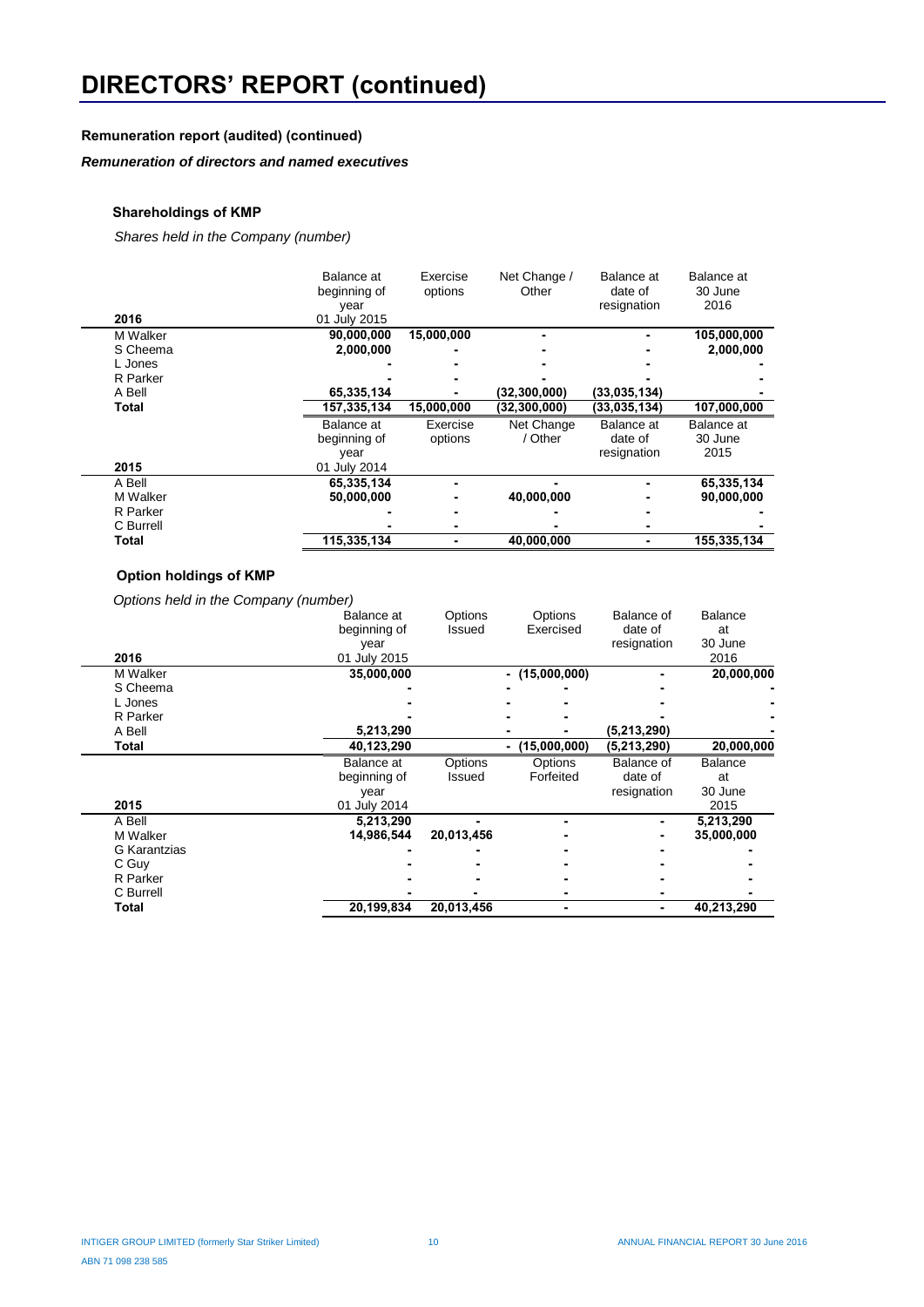#### **Remuneration report (audited) (continued)**

#### **Other transactions with directors**

*Other transactions with the Company or its controlled entities*

The terms and conditions of transactions with Directors and Executives and their related entities were no more favourable than those available, or which might reasonably be expected to be available, on similar transactions to non-Director related entities on an arms length basis unless otherwise stated. The aggregate amount recognised during the year to Specified Directors and Specified Executives and their related entities were as follows:

#### *Cicero Corporate Services Pty Ltd*

The Company engages Cicero Corporate Services Pty Ltd for administrative and company secretarial services. Cicero Corporate Services Pty Ltd will be paid \$11,000 per month for these services. Mr Mathew Walker is a Director of Cicero Corporate Services Pty Ltd.

#### **Options granted as part of remuneration:**

During the 2016 and 2015 year there were no options issued and there were no options granted as part of remuneration.

#### **This concludes the remuneration report, which has been audited.**

#### **Directors' meetings**

The number of meetings of directors (including meetings of committees of directors) held during the year and the number of meetings attended by each director were as follows:

|              | Directors'<br><b>Meetings eligible</b><br>to attend | Directors'<br><b>Meetings</b><br>attended | <b>Audit and Risk</b><br><b>Management</b><br><b>Committee</b><br><b>Meetings</b><br>eligible to<br>attend | <b>Audit and Risk</b><br><b>Management</b><br><b>Committee</b><br><b>Meetings</b><br>attended |
|--------------|-----------------------------------------------------|-------------------------------------------|------------------------------------------------------------------------------------------------------------|-----------------------------------------------------------------------------------------------|
| Mr M Walker  | 3                                                   | 3                                         |                                                                                                            |                                                                                               |
| Mr S Cheema  | 3                                                   |                                           |                                                                                                            | -                                                                                             |
| Miss L Jones | 2                                                   |                                           |                                                                                                            |                                                                                               |
| Mr A Bell    | 2                                                   |                                           |                                                                                                            | -                                                                                             |
| Mr R Parker  |                                                     |                                           |                                                                                                            |                                                                                               |

In addition, there were 10 circular resolutions signed by the board.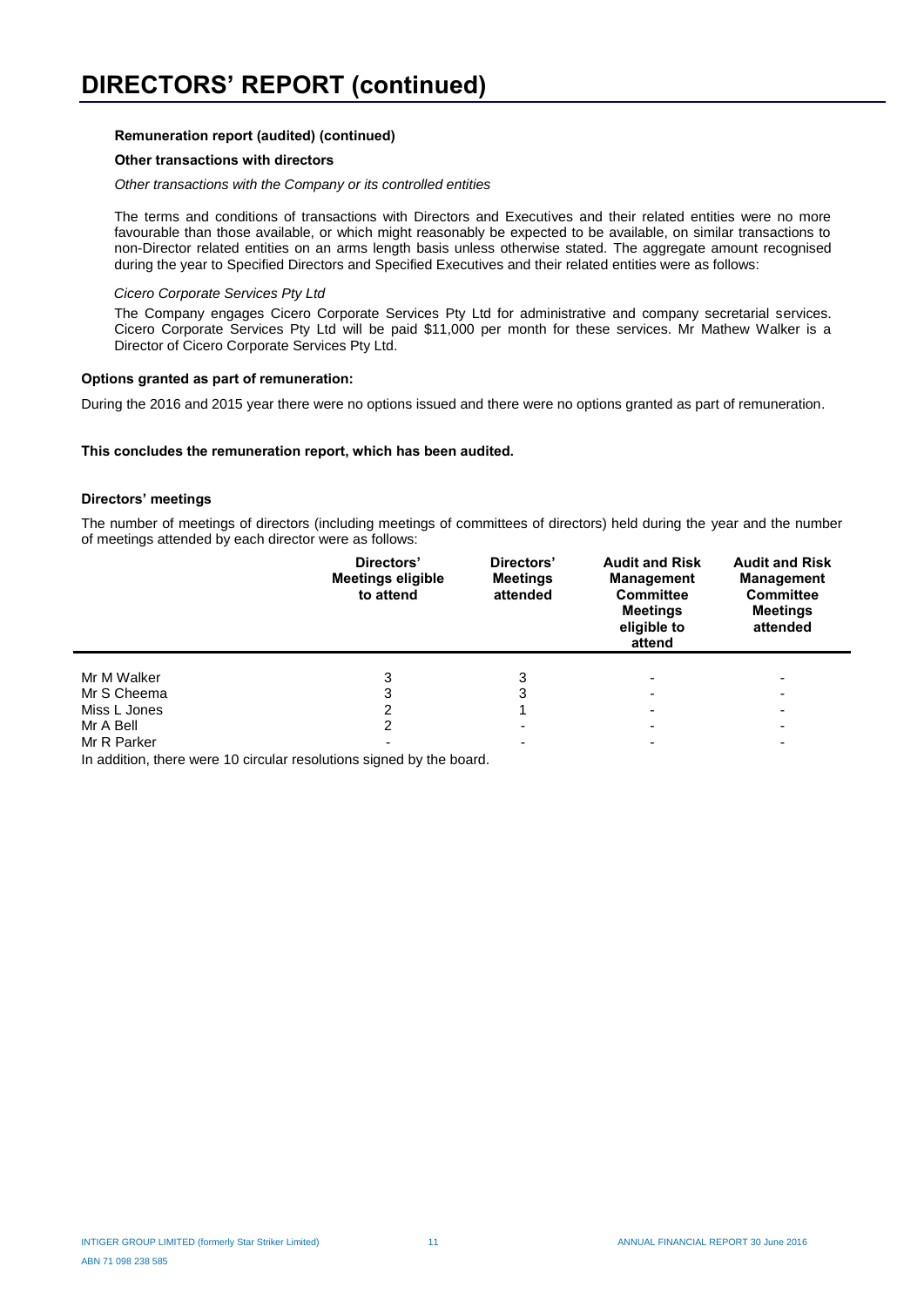# **DIRECTORS' REPORT (continued)**

#### **Auditor's Independence and non-audit services**

Section 307C of the *Corporations Act 2001* requires our auditors, HLB Mann Judd, to provide the directors of the Company with an Independence Declaration in relation to the audit of the annual report. This Independence Declaration is set out on page 13 and forms part of this directors' report for the year ended 30 June 2016.

Signed in accordance with a resolution of the Board of Directors

**M Walker Director** 29 September 2016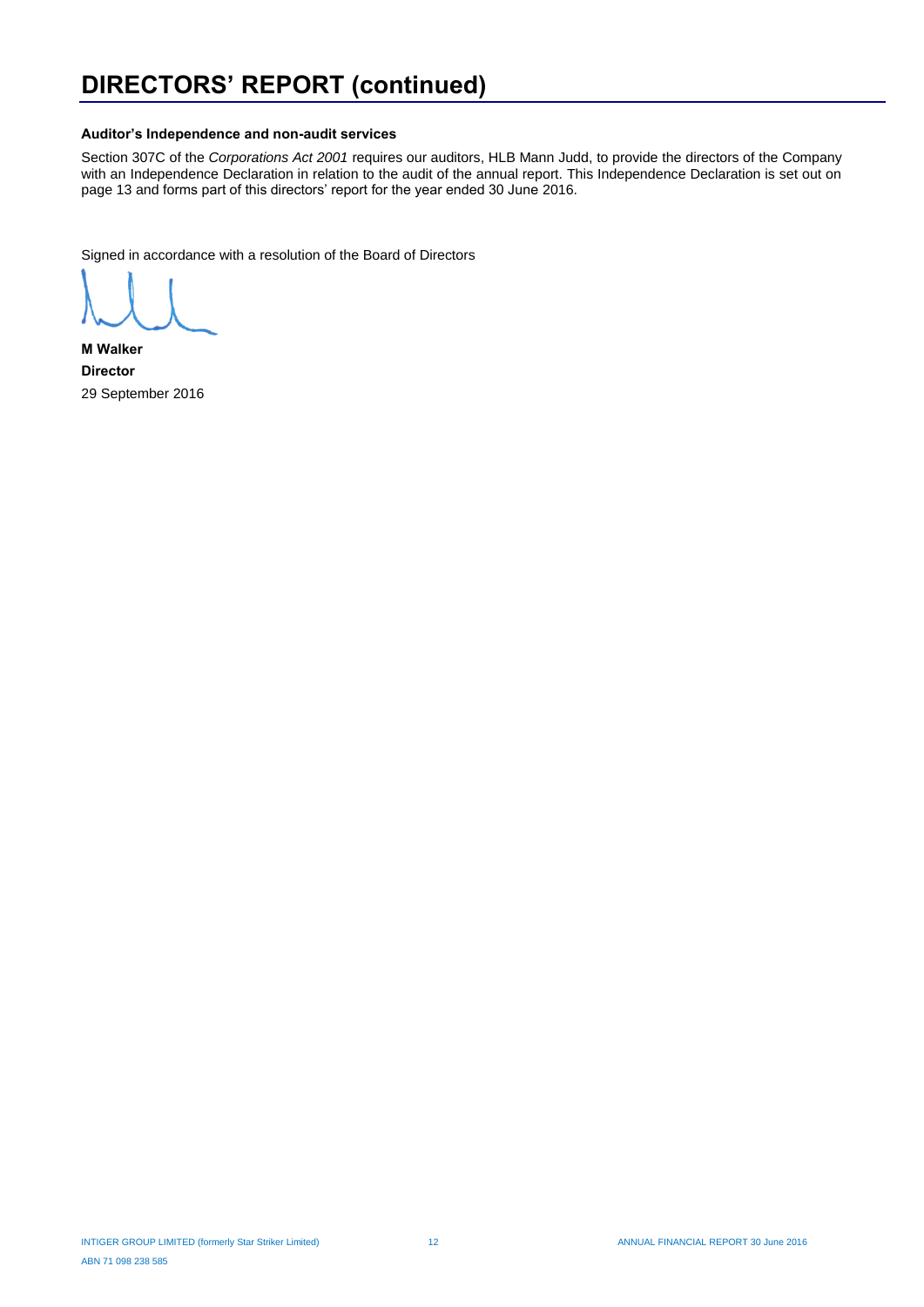

## **AUDITOR'S INDEPENDENCE DECLARATION**

As lead auditor for the audit of the consolidated financial report of Intiger Group Limited (formerly Star Striker Limited) for the year ended 30 June 2016, I declare that, to the best of my knowledge and belief, there have been no contraventions of:

- the auditor independence requirements as set out in the Corporations Act 2001 in relation to  $(a)$ the audit; and
- $(b)$ any applicable code of professional conduct in relation to the audit.

This declaration is in relation to the Intiger Group Limited (formerly Star Striker Limited) and the entities it controlled during the year.

En Fatichungh

**Tim Fairclough Partner** 

Melbourne, Victoria 29 September 2016

**HLB Mann Judd (VIC Partnership)** 

Level 9, 575 Bourke Street, Melbourne VIC 3000 | GPO Box 2850, Melbourne VIC 3001 | DX 154 Melbourne | Tel: +61 (0)3 9606 3888 | Fax: +61 (0)3 9606 3880 Email: mailbox@hlbvic.com.au | Website: www.hlbvic.com.au Liability limited by a scheme approved under Professional Standards Legislation

HLB Mann Judd (VIC Partnership) is a momber of **HLB** International. A world-wide network of independent accounting firms and business advisers.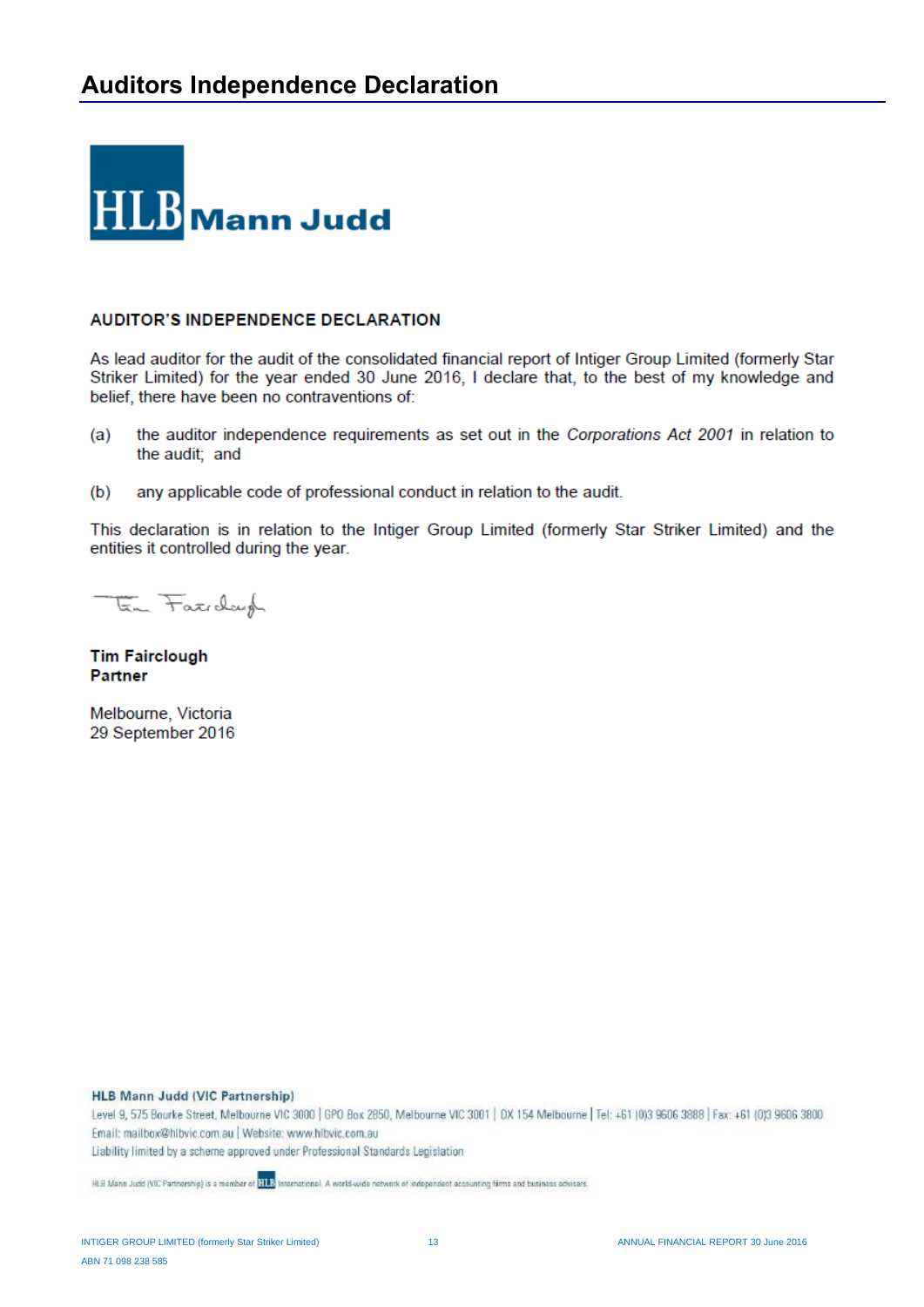#### **Corporate Governance Statement**

Intiger Group Limited ("the Company") and the Board of Directors are committed to achieving the highest standards of corporate governance. The Board continues to review the framework and practices to ensure they meet the interests of shareholders. The Company and its controlled entities together are referred to as the Group in this statement.

A description of the Group's main corporate governance practices is set out on the Company's website www.intigergrouplimited.com.au All these practices, unless otherwise stated, were in place for the entire year and comply with the ASX Corporate Governance Principles and Recommendations and are contained in the accompanying Appendix 4G for the year ended 30 June 2016.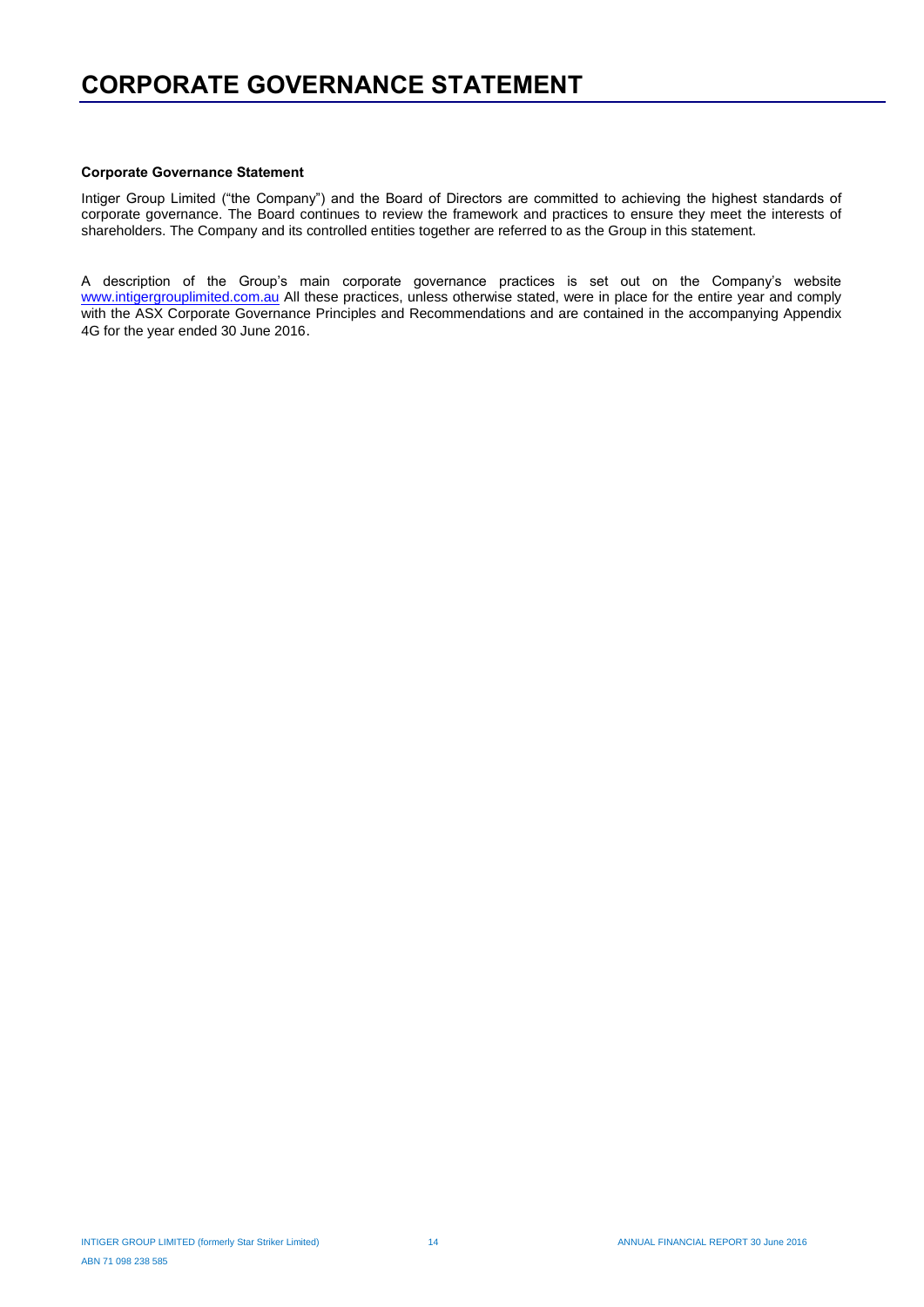## **CONSOLIDATED STATEMENT OF PROFIT OR LOSS AND OTHER COMPREHENSIVE INCOME**

**FOR THE YEAR ENDED 30 JUNE 2016**

|                                                                                                                                                                                                                                | <b>Notes</b>     | <b>CONSOLIDATED</b>                      |                                          |  |
|--------------------------------------------------------------------------------------------------------------------------------------------------------------------------------------------------------------------------------|------------------|------------------------------------------|------------------------------------------|--|
|                                                                                                                                                                                                                                |                  | 2016<br>\$                               | 2015<br>\$                               |  |
| Other revenue                                                                                                                                                                                                                  | 2(a)             | 13,749                                   | 4,849                                    |  |
| Impairment write down                                                                                                                                                                                                          | 8                |                                          | (596, 196)                               |  |
| Depreciation                                                                                                                                                                                                                   | 9                |                                          |                                          |  |
| Other expenses                                                                                                                                                                                                                 | 2(b)             | (1,086,168)                              | (569, 105)                               |  |
| Loss before income tax expense                                                                                                                                                                                                 |                  | (1,072,419)                              | (1, 160, 452)                            |  |
| Income tax expense                                                                                                                                                                                                             | 3                |                                          |                                          |  |
| Loss after tax from continuing operations                                                                                                                                                                                      |                  | (1,072,419)                              | (1, 160, 452)                            |  |
| Net loss for the year                                                                                                                                                                                                          | 14               | (1,072,419)                              | (1, 160, 452)                            |  |
| Other comprehensive income / (loss)                                                                                                                                                                                            |                  |                                          |                                          |  |
| Total comprehensive (loss) for the year                                                                                                                                                                                        |                  | (1,072,419)                              | (1, 160, 452)                            |  |
| Net loss and comprehensive loss attributable to:                                                                                                                                                                               |                  |                                          |                                          |  |
| Owners of the parent entity                                                                                                                                                                                                    |                  | (1,072,419)                              | (1, 160, 452)                            |  |
| Non-controlling interest                                                                                                                                                                                                       |                  |                                          |                                          |  |
|                                                                                                                                                                                                                                |                  | (1,072,419)                              | (1, 160, 452)                            |  |
| Basic loss per share (cents per share)<br>Basic loss per share from continuing operations (cents per share)<br>Diluted loss per share (cents per share)<br>Diluted loss per share from continuing operations (cents per share) | 4<br>4<br>4<br>4 | (0.223)<br>(0.223)<br>(0.223)<br>(0.223) | (0.260)<br>(0.260)<br>(0.260)<br>(0.260) |  |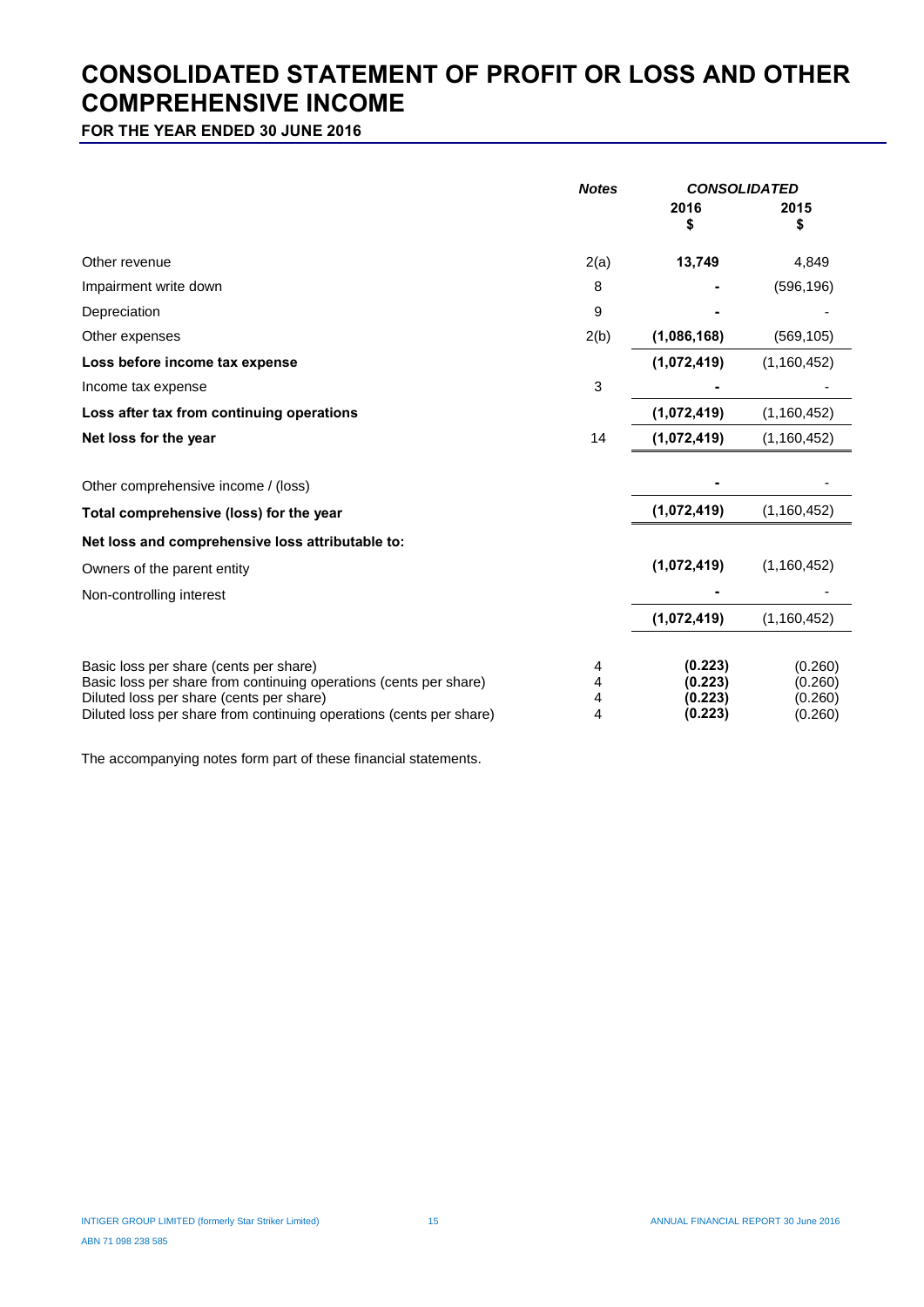## **CONSOLIDATED STATEMENT OF FINANCIAL POSITION**

**AS AT 30 JUNE 2016**

|                                                      | 2016         |                |
|------------------------------------------------------|--------------|----------------|
|                                                      | S            | 2015<br>\$     |
| <b>Current Assets</b>                                |              |                |
| Cash and cash equivalents<br>5                       | 4,485,911    | 322,138        |
| Trade and other receivables<br>6                     | 41,140       | 20,071         |
| $\overline{7}$<br>Other                              | 5,758        | 4,539          |
| <b>Total Current Assets</b>                          | 4,532,809    | 346,748        |
| <b>Non-Current Assets</b>                            |              |                |
| Deferred exploration and evaluation expenditure<br>8 |              |                |
| Property, plant and equipment<br>9                   |              |                |
| Intiger loan facility<br>11                          | 500,000      |                |
| Available for Sale Assets<br>11                      | 4,491        | 120,164        |
| <b>Total Non-Current Assets</b>                      | 504,491      | 120,164        |
| <b>Total Assets</b>                                  | 5,037,300    | 466,912        |
| <b>Current Liabilities</b>                           |              |                |
| 10<br>Trade and other payables                       | 274,242      | 124,228        |
| <b>Total Current Liabilities</b>                     | 274,242      | 124,228        |
| <b>Total Liabilities</b>                             | 274,242      | 124,228        |
| Net Assets / (Net Liabilities)                       | 4,763,058    | 342,684        |
| Equity / (Net Deficiency of Assets over Liabilities) |              |                |
| 12<br>Contributed equity                             | 39,803,481   | 34,654,754     |
| 13<br>Reserves                                       | 1,011,671    | 667,604        |
| Accumulated losses<br>14                             | (36,052,094) | (34, 979, 674) |
| <b>Total Equity / (Net Liabilities)</b>              | 4,763,058    | 342,684        |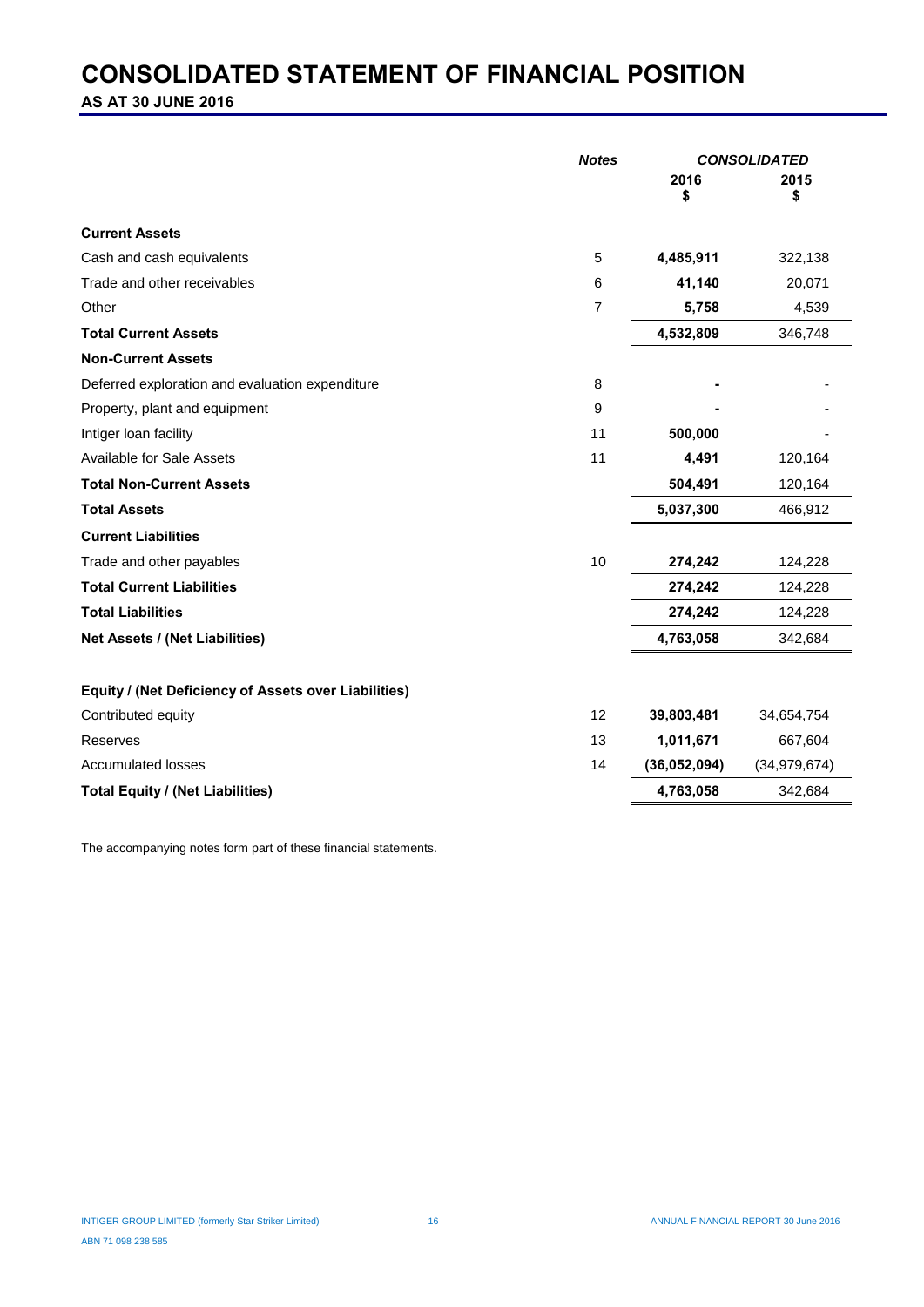## **CONSOLIDATED STATEMENT OF CASH FLOWS**

**FOR THE YEAR ENDED 30 JUNE 2016**

|                                                           | <b>Notes</b> |            | <b>CONSOLIDATED</b> |
|-----------------------------------------------------------|--------------|------------|---------------------|
|                                                           |              | 2016<br>\$ | 2015<br>\$          |
| Cash flows from operating activities                      |              |            |                     |
| Interest income                                           |              | 13,748     | 2,019               |
| Payment to suppliers and employees                        |              | (842, 768) | (971, 191)          |
| Net cash flows provided by/(used in) operating activities | 5(a)         | (829, 020) | (969, 172)          |
| Cash flows from investing activities                      |              |            |                     |
| Payments for exploration and evaluation expenditure       |              |            | (10, 860)           |
| Payments for investments                                  |              |            | (705, 500)          |
| Loan facility                                             |              | (500,000)  |                     |
| Net cash flows provided by/(used in) investing activities |              | (500, 000) | (716, 360)          |
| Cash flows from financing activities                      |              |            |                     |
| Proceeds from issue of shares and options                 |              | 2,207,452  | 1,646,514           |
| Proceeds from prospectus offer for shares to be issued    |              | 3,480,611  |                     |
| Share issue costs                                         |              | (195, 269) | (99, 329)           |
| Net cash flows provided by/(used in) financing activities |              | 5,492,794  | 1,547,185           |
| Net increase/(decrease) in cash and cash equivalents      |              | 4,163,773  | (138, 347)          |
| Cash and cash equivalents at beginning of year            |              | 322,138    | 460,485             |
| Cash and cash equivalents at the end of the year          | 5            | 4,485,911  | 322,138             |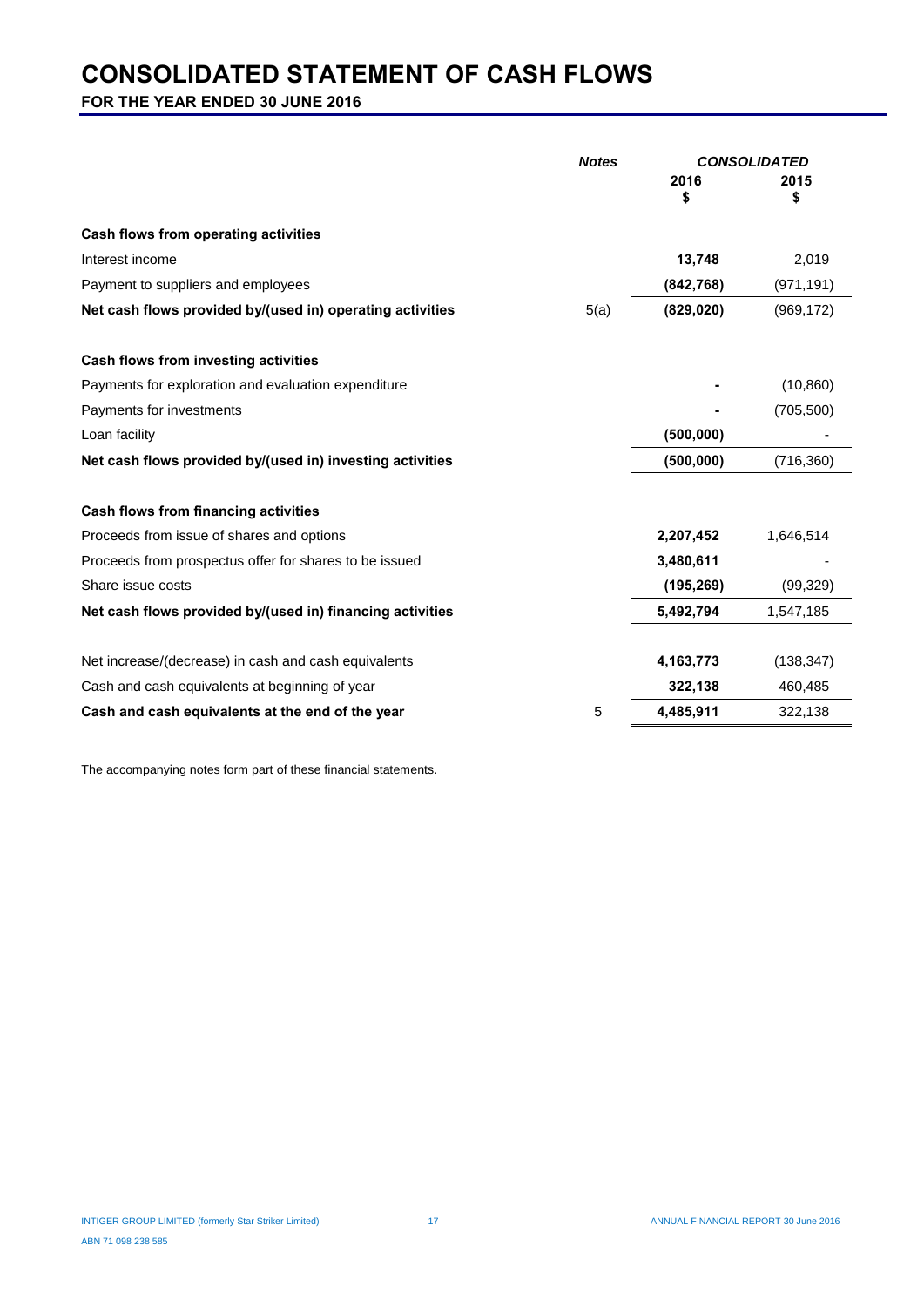## **CONSOLIDATED STATEMENT OF CHANGES IN EQUITY**

**FOR THE YEAR ENDED 30 JUNE 2016**

|                                                          |              | Contributed<br>equity | Accumulated<br>losses | Reserves  | Total<br>Equity/(Net<br>Liabilities) |
|----------------------------------------------------------|--------------|-----------------------|-----------------------|-----------|--------------------------------------|
|                                                          | <b>Notes</b> | \$                    | \$                    | \$        | \$                                   |
| Balance at 1 July 2014                                   |              | 33,569,173            | (33,819,222)          | 156,000   | (94, 049)                            |
| Total comprehensive loss for the year                    | 14           |                       | (1, 160, 452)         |           | (1, 160, 452)                        |
| Transactions with owners in their<br>capacity as owners: |              |                       |                       |           |                                      |
| Shares issued (net of costs)                             | 12           | 1,085,581             |                       | 511,604   | 1,597,185                            |
| Options issued                                           | 13           |                       |                       |           |                                      |
| Options forfeited                                        | 13           |                       |                       |           |                                      |
| <b>Total transactions with owners</b>                    |              | 1,085,581             |                       | 511,604   | 1,597,185                            |
| At 30 June 2015                                          |              | 34,654,754            | (34, 979, 674)        | 667,604   | 342,684                              |
| Balance at 1 July 2015                                   |              | 34,654,754            | (34, 979, 674)        | 667,604   | 342,684                              |
| Total comprehensive loss for the year                    | 14           |                       | (1,072,419)           |           | (1,072,419)                          |
| Transactions with owners in their<br>capacity as owners: |              |                       |                       |           |                                      |
| Shares issued (net of costs)                             | 12           | 2,012,183             |                       |           | 2,012,183                            |
| Shares to be issued under prospectus offer               | 12           | 3,480,611             |                       |           | 3,480,611                            |
| Options issued                                           | 13           | (344, 067)            |                       | 344,067   |                                      |
| Options forfeited                                        | 13           |                       |                       |           |                                      |
| <b>Total transactions with owners</b>                    |              | 5,148,727             |                       | 344,067   | 5,492,794                            |
| At 30 June 2016                                          |              | 39,803,481            | (36,052,094)          | 1,011,671 | 4,763,058                            |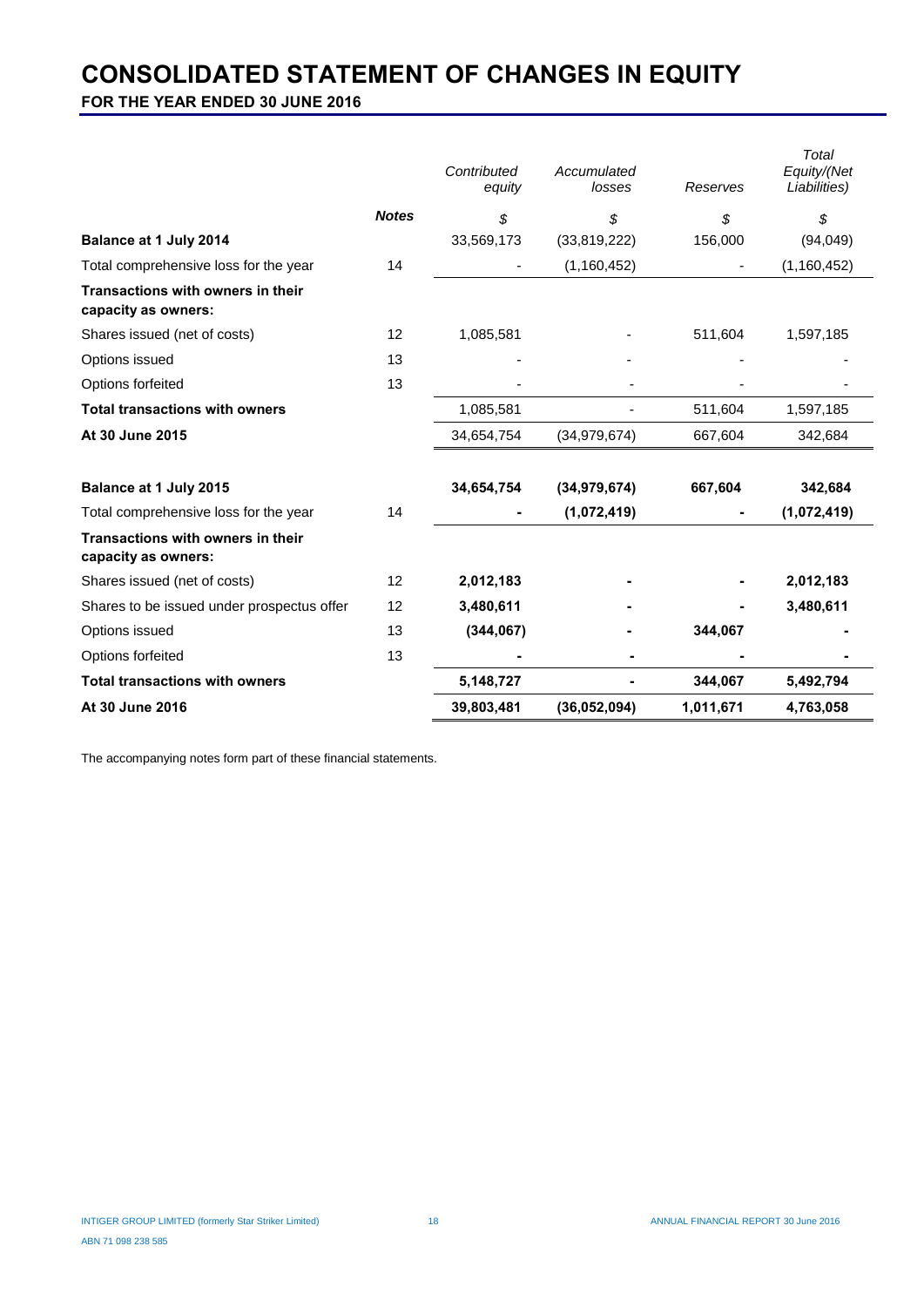#### **1. SUMMARY OF SIGNIFICANT ACCOUNTING POLICIES**

## **(a) Basis of Preparation**

The financial report is a general-purpose financial report, which has been prepared in accordance with the requirements of the *Corporations Act 2001,* Australian Accounting Standards and Interpretations issued by the Australian Accounting Standards Board ("AASB") and other mandatory requirements.

The accounting policies detailed below have been consistently applied to all of the years presented unless otherwise stated. The financial statements are for the consolidated entity consisting of Intiger Group Limited (formerly Star Striker Limited) and its subsidiaries (collectively referred to as "the Group").

Except for cash flow information, the financial report has also been prepared using the accrual basis and on a historical cost basis, except for certain financial assets and liabilities, which have been measured at fair value. Cost is based on the fair values of the consideration given in exchange for assets.

The Company is a for profit listed public company incorporated in Australia. The principal activity of the entities within the Group during the year was investigating investment opportunities across various sectors.

#### **(b) Adoption of new and revised standards**

#### **Changes in accounting policies on initial application of Accounting Standards**

In the year ended 30 June 2016, the Directors have reviewed all of the new and revised Standards and Interpretations issued by the AASB that are relevant to the Group's operations and effective for the current annual reporting period.

It has been determined by the Directors that there is no impact, material or otherwise, of any other new and revised Standards and Interpretations on the Group's business and, therefore, no change is necessary to Group accounting policies.

Standards and Interpretations in issue not yet adopted:

The Directors have also reviewed all new Standards and Interpretations that have been issued but are not yet effective for the year ended 30 June 2016. As a result of this review the Directors have determined that there is no impact, material or otherwise, of the new and revised Standards and Interpretations on the Group's business and, therefore, no change necessary to Group accounting policies.

#### **(c) Statement of Compliance**

The financial report was authorised for issue on the day of the Directors' Report.

The financial report complies with Australian Accounting Standards ("AASB"). Compliance with AASB ensures that the financial report, comprising the financial statements and notes thereto, complies with International Financial Reporting Standards ("IFRS").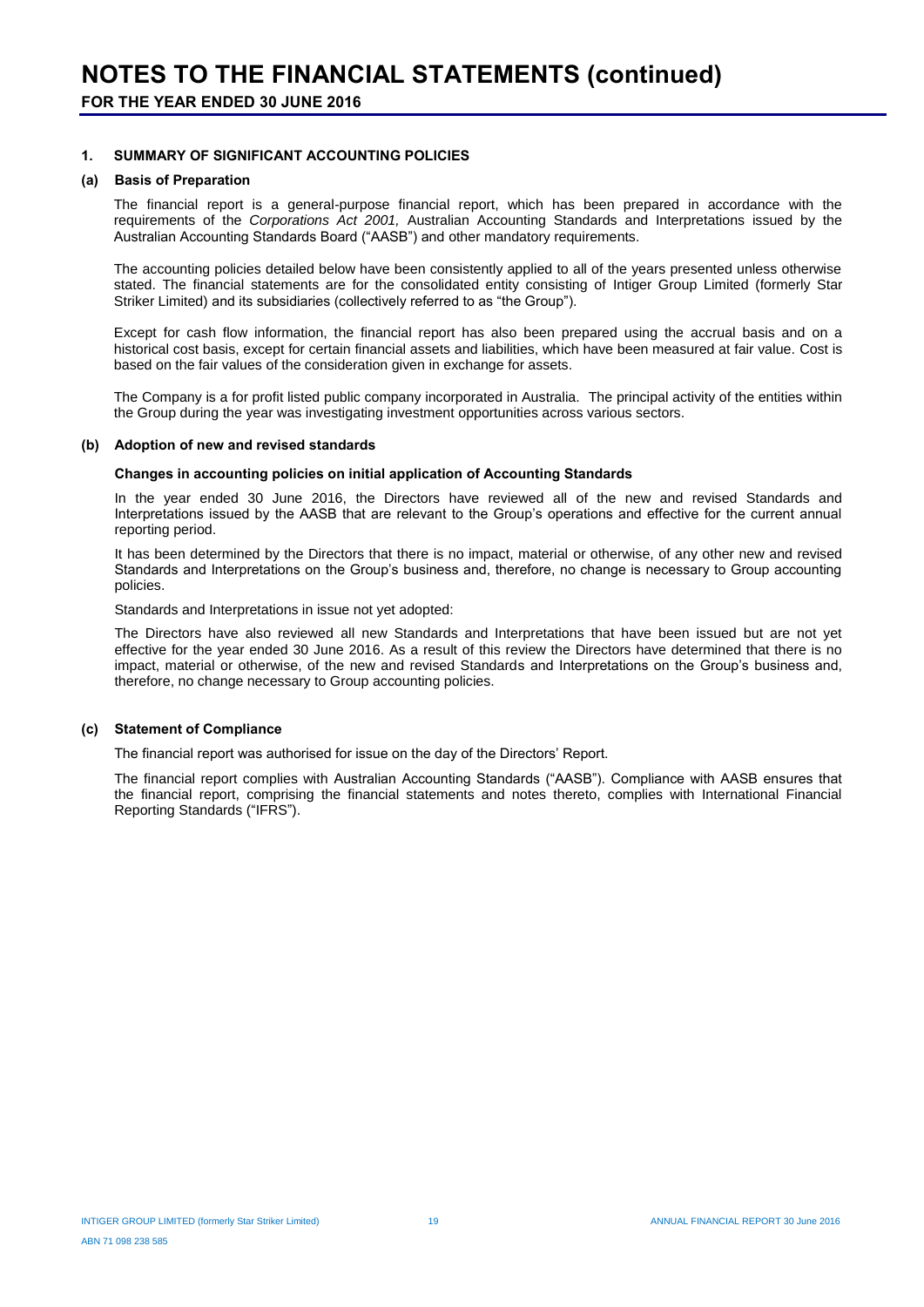#### **1. SUMMARY OF SIGNIFICANT ACCOUNTING POLICIES (continued)**

#### **(d) Basis of consolidation**

These general purpose consolidated financial statements incorporate the assets and liabilities of all subsidiaries of Intiger Group Limited ('Company' or 'Parent Entity') as at 30 June 2016 and the results of all subsidiaries for the year then ended. Intiger Group Limited and its subsidiaries are referred to in this financial report as the Group or the Consolidated Entity.

The financial statements of the subsidiaries are prepared for the same reporting period as the parent company, using consistent accounting policies.

In preparing the consolidated financial statements, all intercompany balances and transactions, income and expenses and profit and losses resulting from intra-group transactions have been eliminated in full.

Subsidiaries are fully consolidated from the date on which control is transferred to the Group and cease to be consolidated from the date on which control is transferred out of the Group. The parent controls an entity when it is exposed to, or has rights to, variable returns from its involvement with the entity and has the ability to affect those returns through its power over the entity.

Business combinations have been accounted for using the acquisition method of accounting.

#### **(e) Critical Accounting Estimates and Judgements**

The application of accounting policies requires the use of judgements, estimates and assumptions about carrying values of assets and liabilities that are not readily apparent from other sources. The estimates and associated assumptions are based on historical experience and other factors that are considered to be relevant. Actual results may differ from these estimates.

The estimates and underlying assumptions are reviewed on an ongoing basis. Revisions are recognised in the period in which the estimate is revised if it affects only that period or in the period of the revision and future periods if the revision affects both current and future periods.

#### *Recovery of deferred tax assets*

Deferred tax assets are only recognised as deductible temporary differences when management considers that it is probable that sufficient future tax profits will be available to utilise those temporary differences. Significant management judgement is required to determine the amount of deferred tax assets that can be recognised, based upon the likely timing and the level of future taxable profits over the next two years together with future tax planning strategies. The Group has been incurring losses and presently, it is not known when the Group will earn taxable income. As such, deferred taxes have not been recognised.

#### *Recovery of financial assets*

The directors have reviewed the recoverability of the carrying amount of the Group's financial assets, made up of equity, options and receivables in relation to Cloud Lands Digital Fortress Pty Ltd and Sugar Dragon Limited. Significant management judgement is required in considering whether these financial assets will recover their full value in time or whether they should be impaired. Refer to Note 1 (m) for further discussion around the Group's impairment testing.

#### **(f) Revenue Recognition**

Revenue is recognised to the extent that it is probable that the economic benefits will flow to the Group and the revenue can be reliably measured. The following specific recognition criteria must also be met before revenue is recognised:

#### *(i) Interest income*

Interest revenue is recognised on a time proportionate basis that takes into account the effective yield on the financial asset, using the effective interest rate method.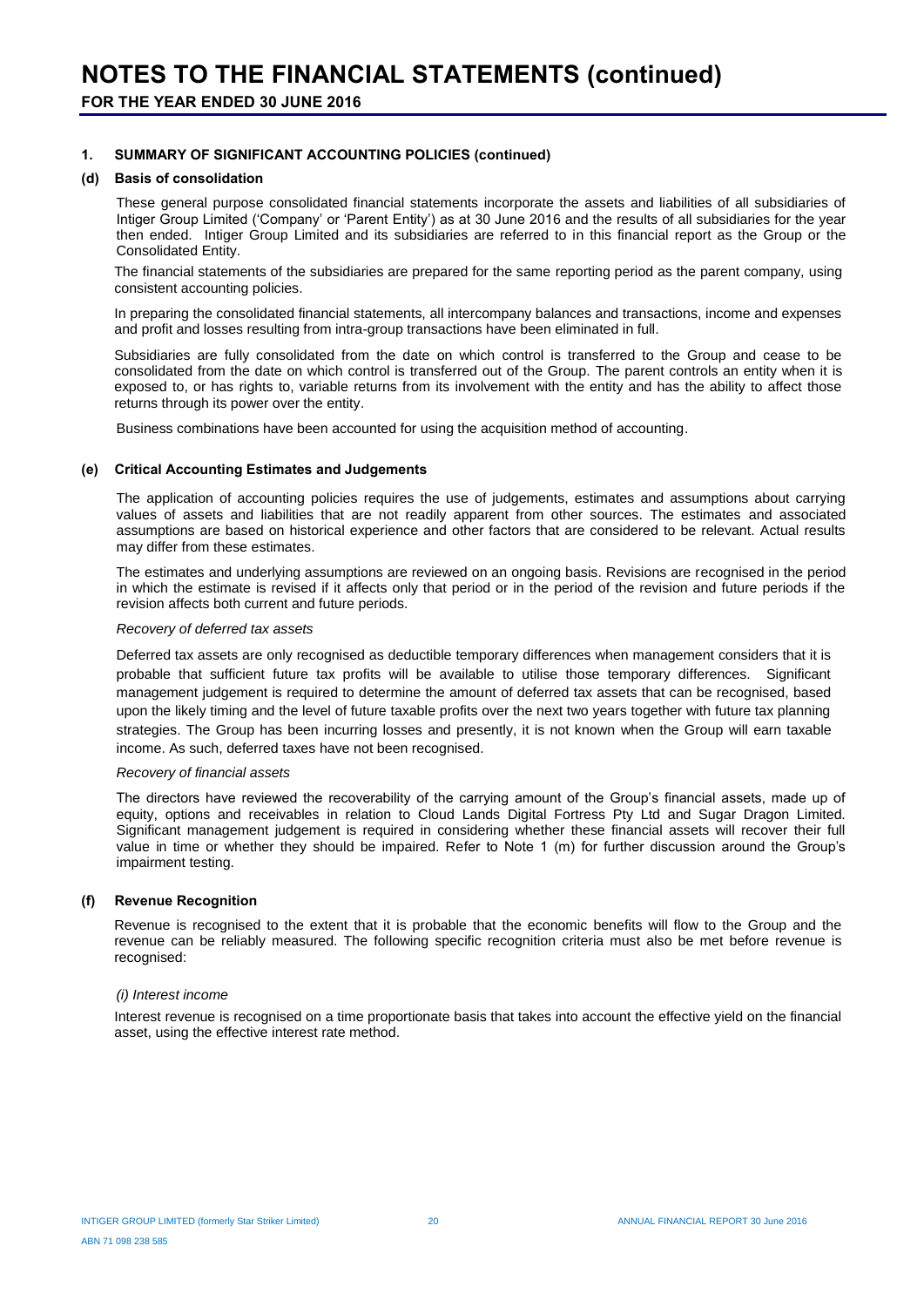#### **1. SUMMARY OF SIGNIFICANT ACCOUNTING POLICIES (continued)**

#### **(g) Cash and Cash Equivalents**

Cash comprises cash at bank and on hand. Cash equivalents are short term, highly liquid investments with original maturities of three months or less that are readily convertible to known amounts of cash and which are subject to an insignificant risk of changes in value. Bank overdrafts are shown within borrowings in current liabilities in the consolidated statement of financial position.

For the purposes of the consolidated statement of cash flows, cash and cash equivalents consist of cash and cash equivalents as defined above, net of outstanding bank overdrafts.

#### **(h) Trade and other receivables**

Trade receivables are measured on initial recognition at fair value and are subsequently measured at amortised cost using the effective interest rate method, less provision for impairment. Trade receivables are generally due for settlement within periods ranging from 15 days to 30 days.

Impairment of trade receivables is continually reviewed and those that are considered to be uncollectible are written off by reducing the carrying amount directly. An allowance account is used when there is objective evidence that the Group will not be able to collect all amounts due according to the original contractual terms. Factors considered by the Group in making this determination include known significant financial difficulties of the debtor, review of financial information and significant delinquency in making contractual payments to the Group. The impairment allowance is set equal to the difference between the carrying amount of the receivable and the present value of estimated future cash flows, discounted at the original effective interest rate. Where receivables are short-term discounting is not applied in determining the allowance.

The amount of the impairment loss is recognised in profit or loss within other expenses. When a trade receivable for which an impairment allowance had been recognised becomes uncollectible in a subsequent period, it is written off against the allowance account. Subsequent recoveries of amounts previously written off are credited against other expenses in the consolidated statement of profit or loss and other comprehensive income.

#### **(i) Foreign Currency Translation**

Both the functional and presentation currency of the Company and its subsidiaries is Australian dollars. Each entity in the Group determines its own functional currency and items included in the financial statements of each entity are measured using that functional currency.

Transactions in foreign currencies are initially recorded in the functional currency by applying the exchange rates ruling at the date of the transaction. Monetary assets and liabilities denominated in foreign currencies are retranslated at the rate of exchange ruling at the end of the reporting period.

All exchange differences in the consolidated financial report are taken to profit or loss.

Non-monetary items that are measured in terms of historical cost in a foreign currency are translated using the exchange rate as at the date of the initial transaction.

Non-monetary items measured at fair value in a foreign currency are translated using the exchange rates at the date when the fair value was determined.

#### **(j) Income tax**

The income tax expense or benefit for the period is the tax payable on the current year's taxable income (loss) based on the applicable income tax rate for each jurisdiction adjusted by changes in deferred tax assets and liabilities attributable to temporary difference and to unused tax losses.

The current income tax charge (benefit) is calculated on the basis of the tax laws enacted or substantively enacted at the end of the reporting period in the countries where the Company's subsidiaries operate and generate taxable income. Management periodically evaluates positions taken in tax returns with respect to situations in which applicable tax regulation is subject to interpretation. It establishes provisions where appropriate on the basis of amounts expected to be paid to the tax authorities.

Current tax assets and liabilities for the current and prior periods are measured at the amount expected to be recovered from or paid to the taxation authorities. The tax rates and tax laws used to compute the amount are those that are enacted or substantively enacted by the end of the reporting period.

Deferred income tax is provided on all temporary differences at the end of the reporting period between the tax bases of assets and liabilities and their carrying amounts for financial reporting purposes.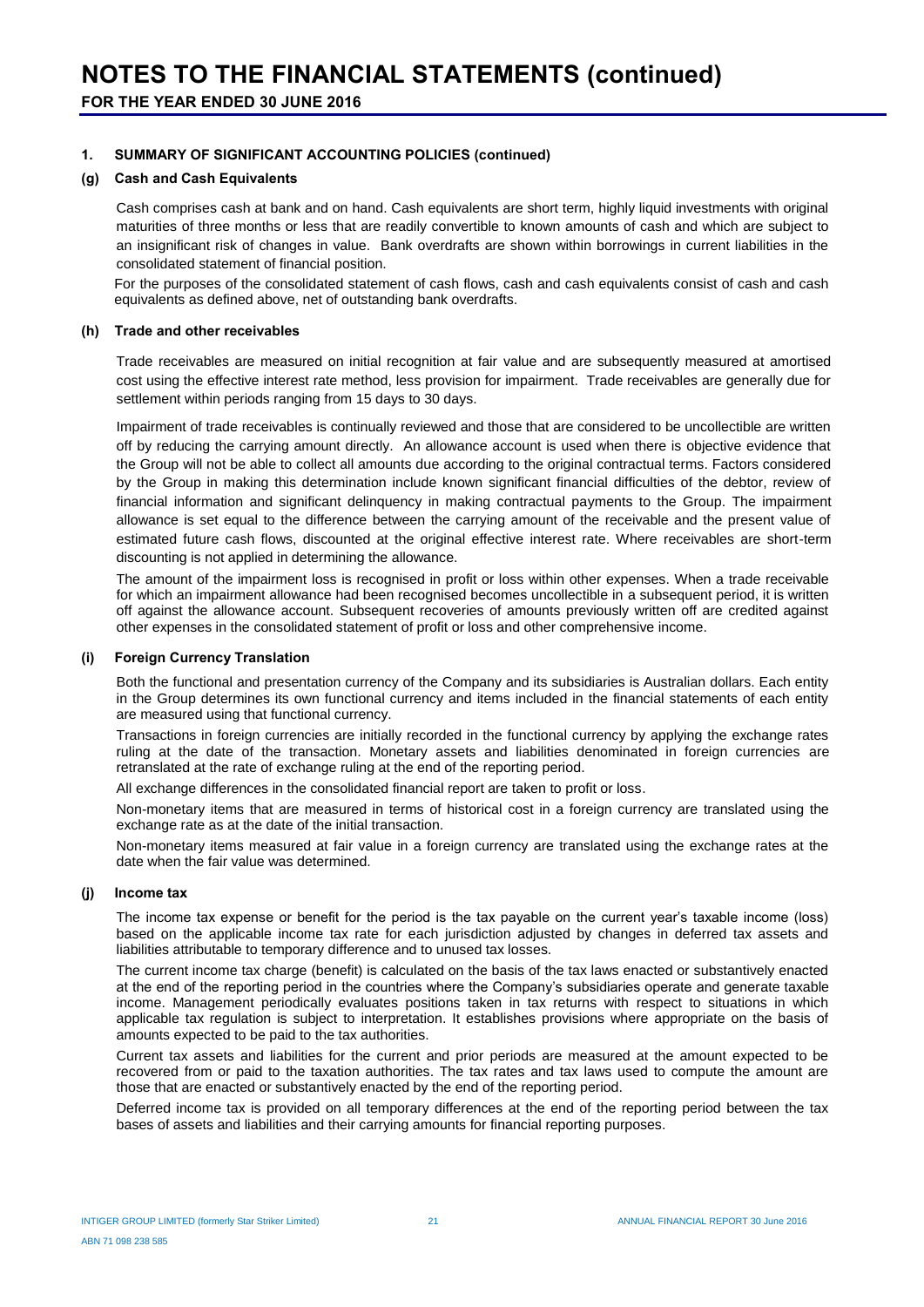#### **1. SUMMARY OF SIGNIFICANT ACCOUNTING POLICIES (continued)**

#### **(j) Income tax (continued)**

The carrying amount of deferred income tax assets is reviewed at the end of the reporting period and reduced to the extent that it is no longer probable that sufficient taxable profit will be available to allow all or part of the deferred income tax asset to be utilised.

Unrecognised deferred income tax assets are reassessed at the end of the reporting period and are recognised to the extent that it has become probable that future taxable profit will allow the deferred tax asset to be recovered.

Deferred income tax assets and liabilities are measured at the tax rates that are expected to apply to the year when the asset is realised or the liability is settled, based on tax rates (and tax laws) that have been enacted or substantively enacted at the end of the reporting period.

Income taxes relating to items recognised directly in equity are recognised in equity and not in profit or loss.

Deferred tax assets and deferred tax liabilities are offset only if a legally enforceable right exists to set off current tax assets against current tax liabilities and the deferred tax assets and liabilities relate to the same taxable entity and the same taxation authority.

#### **(k) Other taxes**

Revenues, expenses and assets are recognised net of the amount of GST except:

 when the GST incurred on a purchase of goods and services is not recoverable from the taxation authority, in which case the GST is recognised as part of the cost of acquisition of the asset or as part of the expense item as applicable; and

receivables and payables, which are stated with the amount of GST included.

The net amount of GST recoverable from, or payable to, the taxation authority is included as part of receivables or payables in the consolidated statement of financial position.

Cash flows are included in the consolidated statement of cash flows on a gross basis and the GST component of cash flows arising from investing and financing activities, which is recoverable from, or payable to, the taxation authority are classified as operating cash flows.

Commitments and contingencies are disclosed net of the amount of GST recoverable from, or payable to, the taxation authority.

#### **(l) Property, Plant and Equipment**

Plant and equipment are stated at cost less accumulated depreciation and any accumulated impairment losses. Such cost includes the cost of replacing parts that are eligible for capitalisation when the cost of replacing the parts is incurred.

Depreciation is calculated on a straight-line basis over the estimated useful life of the assets as follows:

Plant and equipment – over 1 to 7.5 years

The assets' residual values, useful lives and amortisation methods are reviewed, and adjusted if appropriate, at each financial year end.

#### *(i) Impairment*

The carrying values of plant and equipment are reviewed for impairment at each reporting date, with recoverable amount being estimated when events or changes in circumstances indicate that the carrying value may be impaired.

For plant and equipment, impairment losses are recognised in profit or loss.

#### *(ii) Derecognition and disposal*

An item of property, plant and equipment is derecognised upon disposal or when no further future economic benefits are expected from its use or disposal.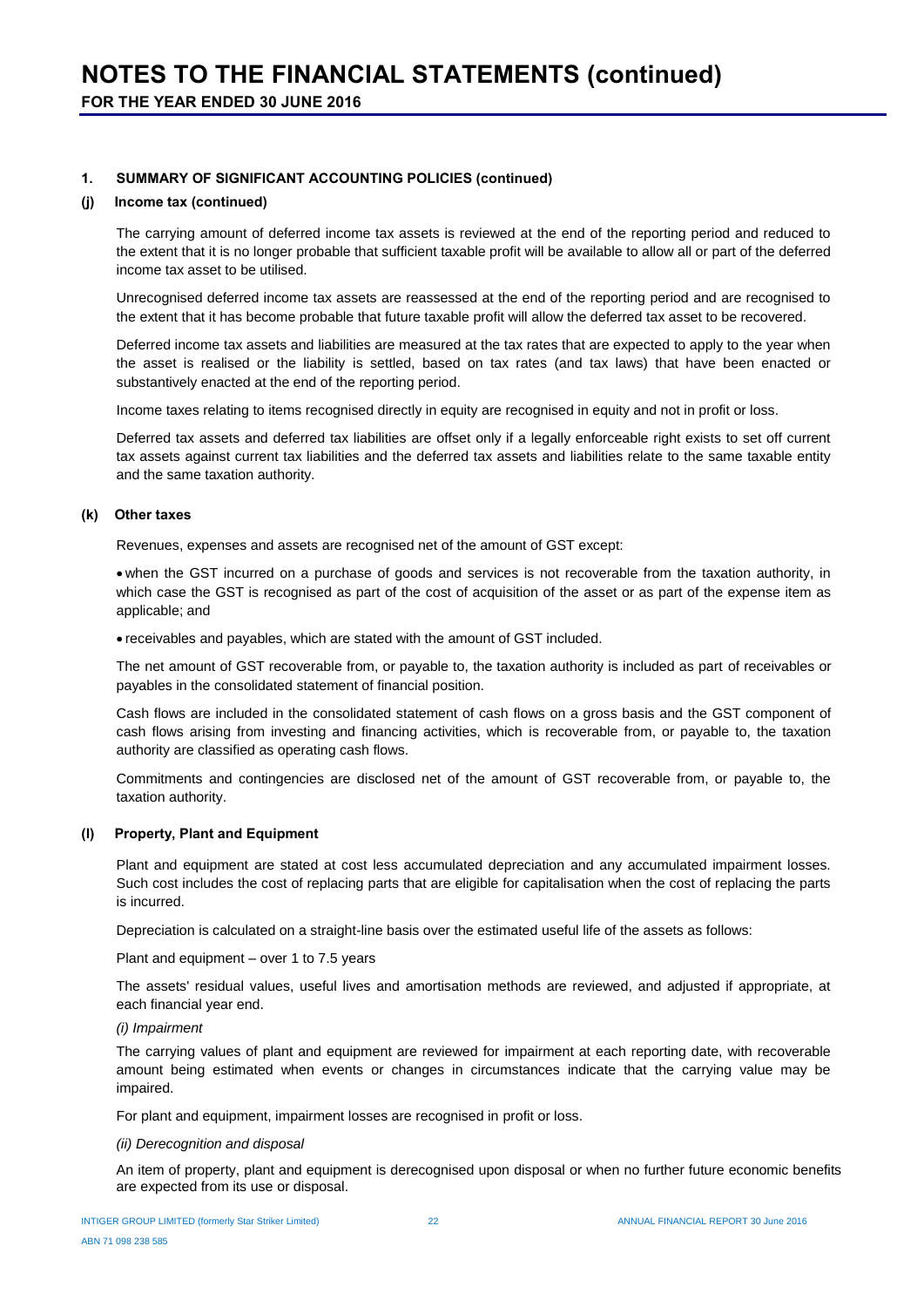#### **1. SUMMARY OF SIGNIFICANT ACCOUNTING POLICIES (continued)**

#### **(l) Property, Plant and Equipment (continued)**

Any gain or loss arising on derecognition of the asset (calculated as the difference between the net disposal proceeds and the carrying amount of the asset) is included in profit or loss in the year the asset is derecognised.

#### **(m) Impairment of assets**

The Group assesses at each reporting date whether there is an indication that an asset may be impaired. If any such indication exists, or when annual impairment testing for an asset is required, the Group makes an estimate of the asset's recoverable amount. An asset's recoverable amount is the higher of its fair value less costs to sell and its value in use and is determined for an individual asset, unless the asset does not generate cash inflows that are largely independent of those from other assets or groups of assets and the asset's value in use cannot be estimated to be close to its fair value. In such cases the asset is tested for impairment as part of the cashgenerating unit to which it belongs. When the carrying amount of an asset or cash-generating unit exceeds its recoverable amount, the asset or cash-generating unit is considered impaired and is written down to its recoverable amount.

In assessing value in use, the estimated future cash flows are discounted to their present value using a pre-tax discount rate that reflects current market assessments of the time value of money and the risks specific to the asset. Impairment losses relating to continuing operations are recognised in those expense categories consistent with the nature of the impaired asset.

An assessment is also made at each reporting date as to whether there is any indication that previously recognised impairment losses may no longer exist or may have decreased. If such indication exists, the recoverable amount is estimated. A previously recognised impairment loss is reversed only if there has been a change in the estimates used to determine the asset's recoverable amount since the last impairment loss was recognised. If that is the case the carrying amount of the asset is increased to its recoverable amount. That increased amount cannot exceed the carrying amount that would have been determined, net of depreciation, had no impairment loss been recognised for the asset in prior years.

#### **(n) Trade and other payables**

Trade payables and other payables are carried at amortised costs and represent liabilities for goods and services provided to the Group prior to the end of the financial year/period that are unpaid and arise when the Group becomes obliged to make future payments in respect of the purchase of these goods and services.

#### **(o) Borrowing Costs**

Non-derivative financial liabilities are initially recognized at fair value net of directly attributable transaction costs. On subsequent measurement, non-derivative financial liabilities are measured at amortised cost using the effective interest method.

The best evidence of fair value of a financial instrument, at initial recognition, is the transaction price, unless the fair value of the instrument is evidenced by comparison with other observable current market transactions in the same instrument or based on valuation technique using variable only obtained from observable markets.

#### **(p) Leases**

Leases are classified as finance leases whenever the terms of the lease transfer substantially all the risks and rewards of ownership to the lessee. All other leases are classified as operating leases.

Operating lease payments are recognised as an expense on a straight line basis over the lease term, except where another systematic basis is more representative of the time pattern in which economic benefits from the leased asset are consumed.

#### **(q) Issued capital**

Ordinary shares are classified as equity. Incremental costs directly attributable to the issue of new shares or options are shown in equity as a deduction, net of tax, from the proceeds.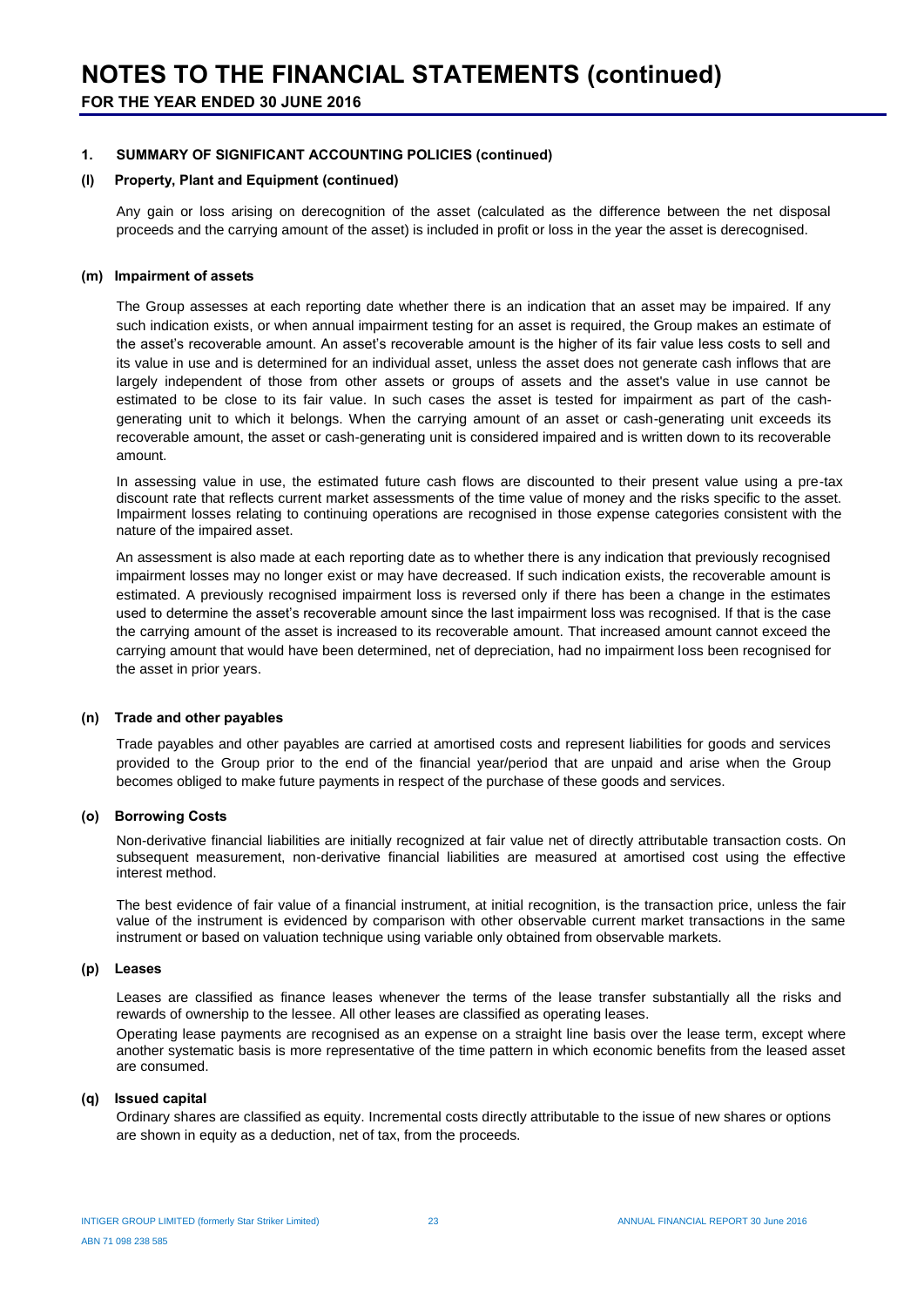#### **1. SUMMARY OF SIGNIFICANT ACCOUNTING POLICIES (continued)**

#### **(r) Earnings per share**

Basic earnings per share is calculated as net profit/(loss) attributable to members of the parent entity, adjusted to exclude any costs of servicing equity (other than dividends) divided by the weighted average number of ordinary shares, adjusted for any bonus element.

Diluted earnings per share are calculated as net profit/(loss) attributable to members of the parent, adjusted for:

costs of servicing equity (other than dividends) and preference share dividends;

• the after tax effect of dividends and interest associated with dilutive potential ordinary shares that have been recognised as expenses; and

 other non-discretionary changes in revenues or expenses during the period that would result from the dilution of potential ordinary shares; divided by the weighted average number of ordinary shares and dilutive potential ordinary shares, adjusted for any bonus element.

#### **(s) Share based payment transactions**

#### *Equity settled transactions*

The Group provides benefits to employees (including key management personnel) of the Group in the form of sharebased payments, whereby employees render services in exchange for shares or rights over shares ("equity settled transactions").

The cost of these equity-settled transactions with employees is measured by reference to the fair value of the equity instruments at the date at which they are granted. The fair value is determined using a binomial model, further details of which are given in Note 15 and the Remuneration Report. The fair value of options issued as approved by the Directors and shareholders are recognised as an employee benefit expense with a corresponding increase in equity. The fair value is measured at grant date and recognised over the period during which the employees become unconditionally entitled to the options.

The fair value at grant date is independently determined using the binomial option pricing model that takes into account the exercise price, the term of the option, the vesting and performance criteria, the impact of dilution, the non tradeable nature of the option, the share price at grant date and expected price volatility of the underlying share, the expected dividend yield and the risk free interest rate for the term of the option. The fair value of the options granted excludes the impact of any non-market vesting conditions (for example profitability and sales growth targets). Non-market vesting conditions are included in assumptions about the number of options that are expected to become exercisable. At the end of each reporting period, the Group revises its estimate of the number of options that are expected to become exercisable. The employee benefit expense recognised each period takes into account the most recent estimate.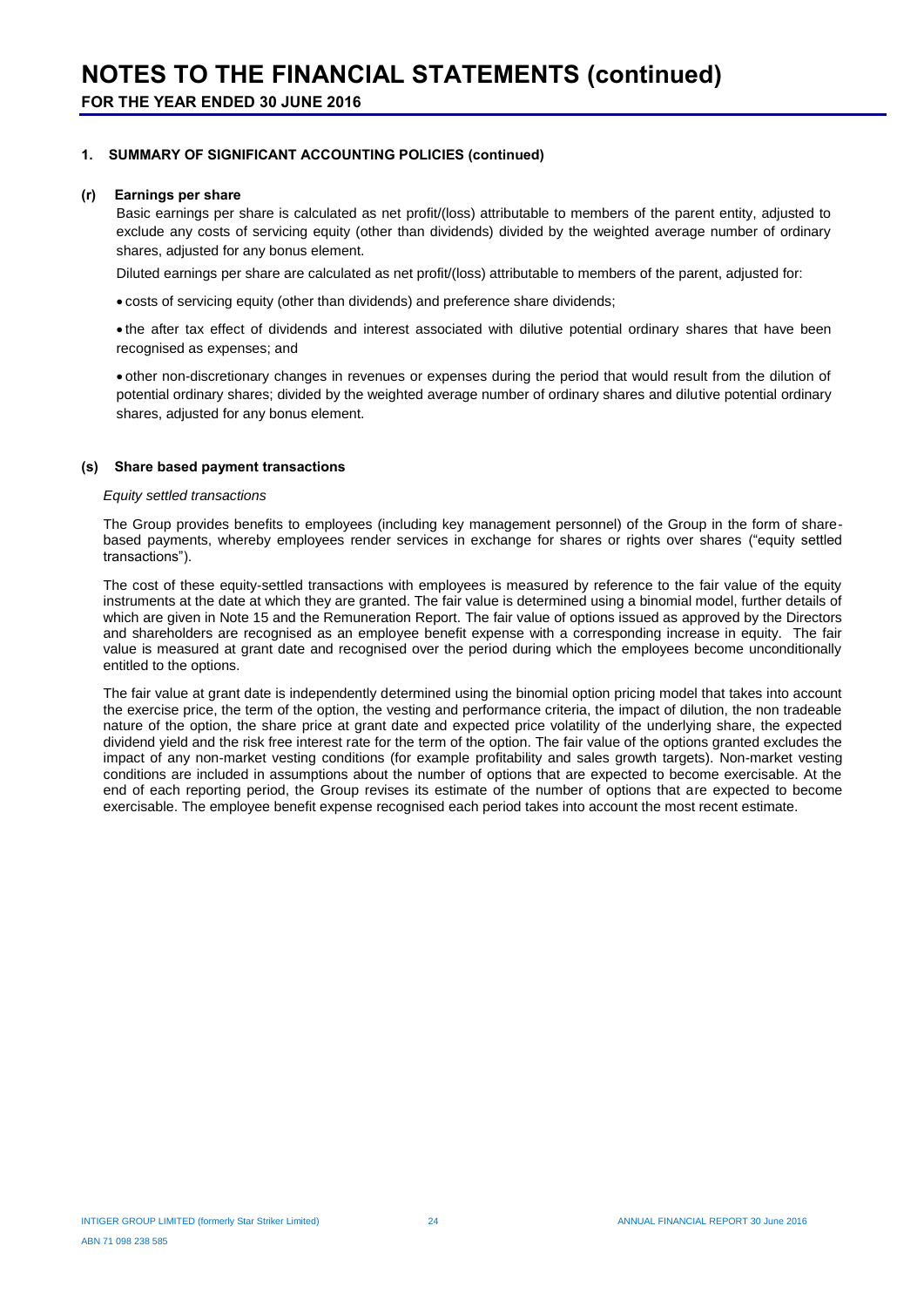#### **1. SUMMARY OF SIGNIFICANT ACCOUNTING POLICIES (continued)**

#### **(t) Exploration and evaluation expenditure**

Exploration and evaluation expenditures in relation to each separate area of interest are recognised as an exploration and evaluation asset in the year in which they are incurred where the following conditions are satisfied:

- (i) the rights to tenure of the area of interest are current;
- (ii) at least one of the following conditions is also met:
	- (a) the exploration and evaluation expenditures are expected to be recouped through successful development and exploration of the area of interest, or alternatively, by its sale; or
	- (b) exploration and evaluation activities in the area of interest have not at the reporting date reached a stage which permits a reasonable assessment of the existence or otherwise of economically recoverable reserves, and active and significant operations in, or in relation to, the area of interest is continuing.

Exploration and evaluation assets are initially measured at cost and include acquisition of rights to explore, studies, exploratory drilling, trenching and sampling and associated activities and an allocation of depreciation and amortised of assets used in exploration and evaluation activities. General and administrative costs are only included in the measurement of exploration and evaluation costs where they are related directly to operational activities in a particular area of interest.

Exchange (swaps) of exploration and evaluation assets are accounted for at the carrying amounts of the assets given up with no gain or loss recognised.

Exploration and evaluation assets are assessed for impairment when facts and circumstances suggest that the carrying amount of an exploration and evaluation asset may exceed its recoverable amount. The recoverable amount of the exploration and evaluation asset (for the cash generating unit(s) to which it has been allocated being no larger than the relevant area of interest) is estimated to determine the extent of the impairment loss (if any). Where an impairment loss subsequently reverses, the carrying amount of the asset is increased to the revised estimate of its recoverable amount, but only to the extent that the increased carrying amount does not exceed the carrying amount that would have been determined had no impairment loss been recognised for the asset in previous years.

Where a decision has been made to proceed with development in respect of a particular area of interest, the relevant exploration and evaluation asset is tested for impairment and the balance is then reclassified to development.

An 'area of interest' is an individual geological area which is considered to constitute a favourable environment for the presence of a mineral deposit or an oil or natural gas field, or has been proved to contain such a deposit or field.

#### **(u) Going concern**

In the year ended 30 June 2016 the Group recorded a net loss of \$1,072,419(2015: \$1,160,452) and a net operating cash outflow of \$829,020 (2015: \$969,172), resulting in the Group having a net asset position of \$4,763,058 (2015: net assets of \$342,684), the Group had a market capitalisation of approximately \$22.76 million as at 30 June 2016.

During the year ended 30 June 2016, the Company successfully completed capital raising activities through its share and option placements along with exercise of options. A total of 205,161,584 fully paid ordinary shares were issued during the period through placements raising \$1,891,100 before costs. A total of 78,092,898 options were exercised during the period and converted to fully paid ordinary shares raising \$314,371.

During the year ended 30 June 2016 the Company lodged Prospectus offer document with the ASX on 2 June 2016. This was a re-compliance prospectus for the purposes of satisfying Chapters 1 and 2 of the ASX Listing Rules and to satisfy ASX requirements for re-listing following a change to the nature and scale of the Company's activities. On 16 June 2016, a replacement prospectus was lodged with the ASX. This replacement prospectus replaces the original prospectus dated 2 June 2016 relating to the Company shares of Star Striker Limited.

On 29 June 2016 the Company advised that its offer of up to 174,030,549 fully paid ordinary shares at an issue price of \$0.02 per Share to raise up to \$3,480,610.98 pursuant to the replacement prospectus dated 16 June 2016, had closed fully subscribed. Any additional applicants under the offer over and above the prescribed offer had been refunded application monies post year end.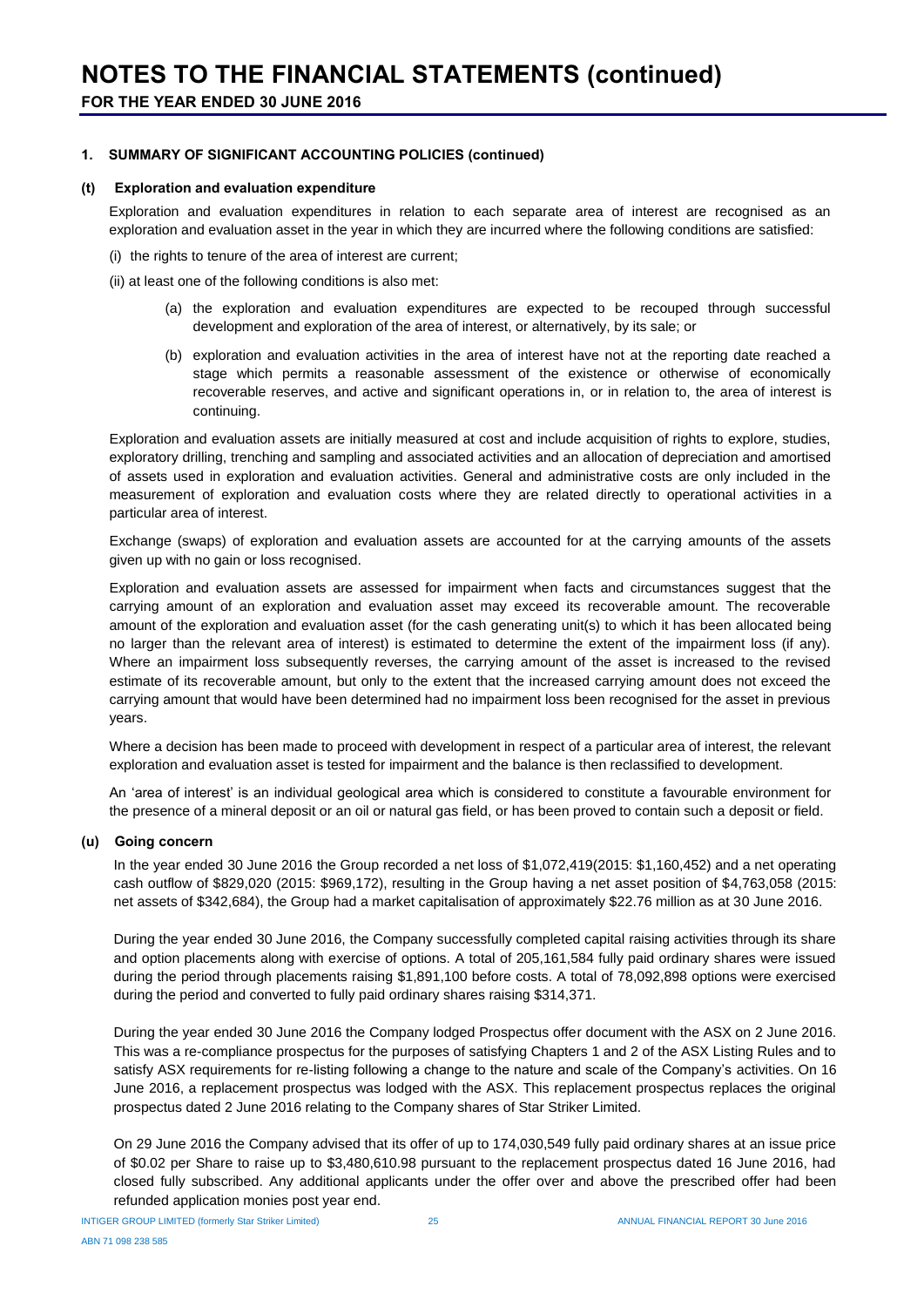#### **1. SUMMARY OF SIGNIFICANT ACCOUNTING POLICIES (continued)**

The Directors are of the opinion that current funding levels are sufficient to address all working capital requirements required for the next twelve (12) months. The Directors have prepared a cash flow budget of the Group's working capital requirements for the next 12 months to September 2017.

Based on the above factors, the Board has a reasonable degree of confidence in the current funding levels are sufficient to meet the Group's cash flow requirements for at least the next 12 months to September 2017. Should the Group require any additional funding, the Group would be able to negotiate with interested parties, regarding a number of funding options.

The financial statements have been prepared on a going concern basis. Accordingly the financial statements do not include adjustments relating to the recoverability and classification of recorded asset amounts, or the amounts and classification of liabilities that might be necessary should the Group not continue as a going concern.

#### **(v) Parent entity information**

In accordance with the *Corporations Act 2001*, these financial statements present the results of the consolidated entity only. The financial information for the Parent Entity is disclosed in note 23 and has been prepared on the same basis as the consolidated financial statements.

#### **(w) Operating segments**

Operating segments are presented in a manner consistent with the internal reporting provided to the chief operating decision makers ("CODM"). The CODM is responsible for the allocation of resources to operating segments and assessing their performance, and has been identified as the Board Directors of the Company.

|     |                                 | <b>CONSOLIDATED</b> |         |
|-----|---------------------------------|---------------------|---------|
|     |                                 | 2016                | 2015    |
| 2.  | <b>REVENUES AND EXPENSES</b>    | \$                  | \$      |
|     |                                 |                     |         |
|     |                                 |                     |         |
| (a) | <b>Other revenue</b>            |                     |         |
|     | Finance revenue - bank interest | 13,749              | 2,019   |
|     | Foreign exchange gain           |                     | 2,830   |
|     |                                 | 13,749              | 4,849   |
|     |                                 |                     |         |
| (b) | <b>Other expenses</b>           |                     |         |
|     | Administration expenses         | 626,543             | 231,308 |
|     | Auditor's remuneration          | 65,245              | 45,141  |
|     | ASX fees                        | 57,984              | 39,950  |
|     | Directors' fees and salaries    | 204,636             | 163,068 |
|     | Secretarial fees                | 119,500             | 72,571  |
|     | Professional accounting fees    | 12,260              | 12,550  |
|     | Foreign exchange loss           |                     | 7,603   |
|     | Interest paid                   |                     | (3,086) |
|     |                                 | 1,086,168           | 569,105 |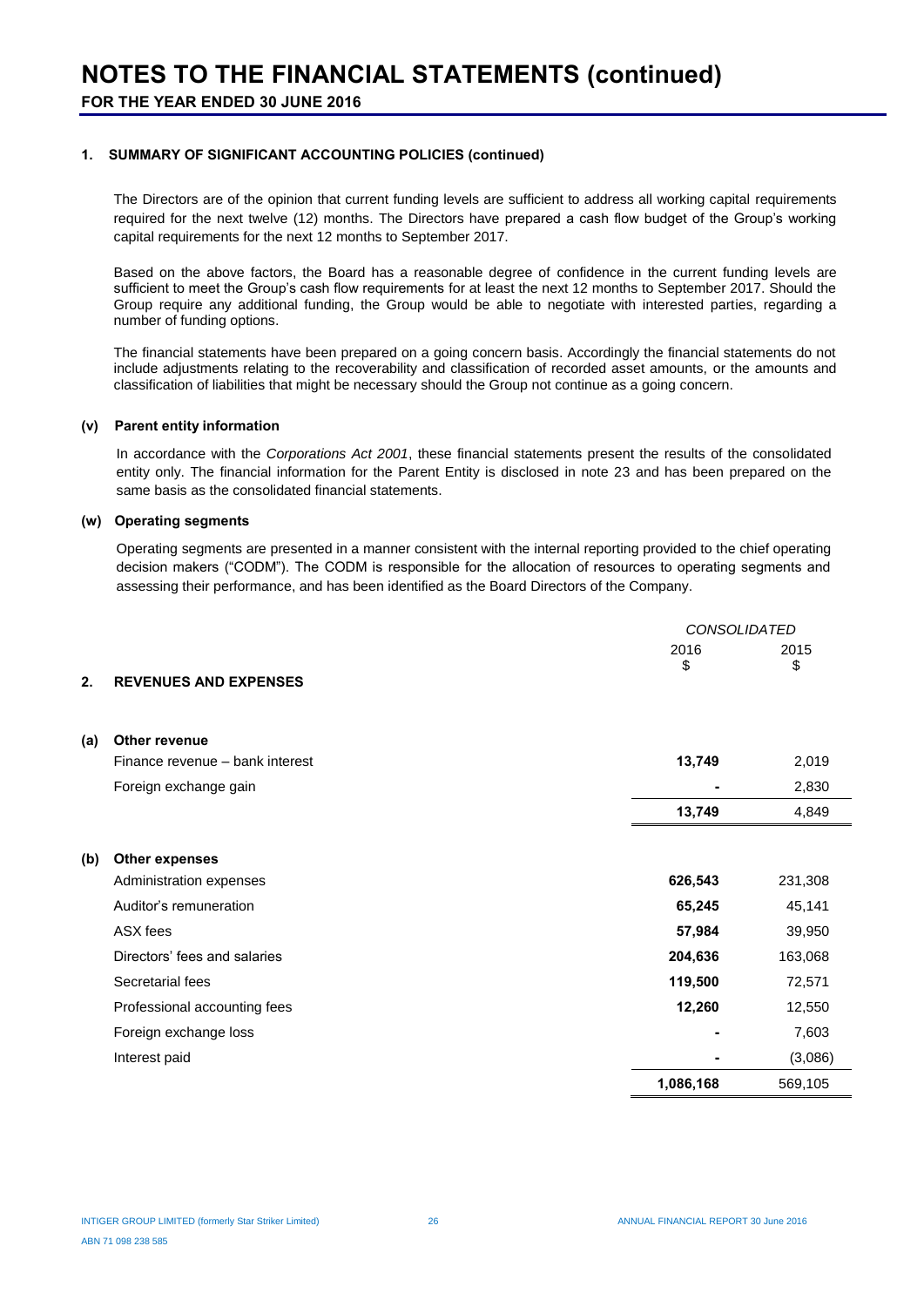**FOR THE YEAR ENDED 30 JUNE 2016**

|                                                                                                                                                       | <i>CONSOLIDATED</i> |            |
|-------------------------------------------------------------------------------------------------------------------------------------------------------|---------------------|------------|
| 3.<br><b>INCOME TAX EXPENSE</b>                                                                                                                       |                     |            |
| The prima facie tax on profit/(loss) from continuing<br>Operations before income tax is reconciled to the income<br>tax expense/(benefit) as follows: | 2016<br>\$          | 2015<br>\$ |
| Prima facie (benefit)/expense on profit/(loss) from continuing<br>operations, tax rate of 30% (2015: 30%)                                             | (321, 722)          | (348, 136) |
| Tax effect of capitalised exploration costs                                                                                                           |                     |            |
| Tax effect of permanent differences                                                                                                                   |                     |            |
|                                                                                                                                                       | (321, 722)          | (348, 136) |
| Deferred tax asset not brought to account                                                                                                             | 321,722             | 348,136    |
| Income tax expense for the year                                                                                                                       |                     |            |

The amounts of tax losses available have not been recognised at the date of the report. It is expected that a certain amount of tax losses would be deductible against future taxable income on the condition that certain criteria imposed by the tax legislation have been met.

The DTA not brought to account will only be realised if:

(a) future assessable income is derived of a nature and of an amount sufficient to enable the benefit to be realised;

(b) the conditions for deductibility imposed by tax legislation continue to be complied with; and

(c) the Company and Group are able to meet the continuity of business and/or continuity of ownership tests.

|    |                                                                                                                          | <b>CONSOLIDATED</b> |                 |
|----|--------------------------------------------------------------------------------------------------------------------------|---------------------|-----------------|
|    |                                                                                                                          | 2016                | 2015            |
|    |                                                                                                                          | Cents per share     | Cents per share |
| 4. | <b>EARNINGS/(LOSS) PER SHARE</b>                                                                                         |                     |                 |
|    |                                                                                                                          |                     |                 |
|    | Basic loss per share:                                                                                                    |                     |                 |
|    | Total basic loss per share                                                                                               | (0.223)             | (0.260)         |
|    | Diluted loss per share                                                                                                   |                     |                 |
|    | Total diluted loss per share                                                                                             | (0.223)             | (0.260)         |
|    |                                                                                                                          |                     |                 |
|    | The earnings and weighted average number of ordinary shares used in<br>the calculation of basic per share is as follows: | \$                  | \$              |
|    | Loss                                                                                                                     | (1,072,419)         | (1, 160, 452)   |
|    |                                                                                                                          | Number              | Number          |
|    | Weighted average number of ordinary shares for the purposes of basic<br>loss per share                                   | 480,413,597         | 446,720,124     |
|    | Effect of dilution:                                                                                                      |                     |                 |
|    | Share options (a)                                                                                                        |                     |                 |
|    | Shares to be issued under prospectus offer (a)                                                                           |                     |                 |
|    | Weighted average number of ordinary shares for the purposes of basic<br>and diluted loss per share                       | 480,413,597         | 446,720,124     |
|    |                                                                                                                          |                     |                 |

(a) Diluted loss per share arising from the options and unissued shares is not reflected as the result is anti-dilutive in nature.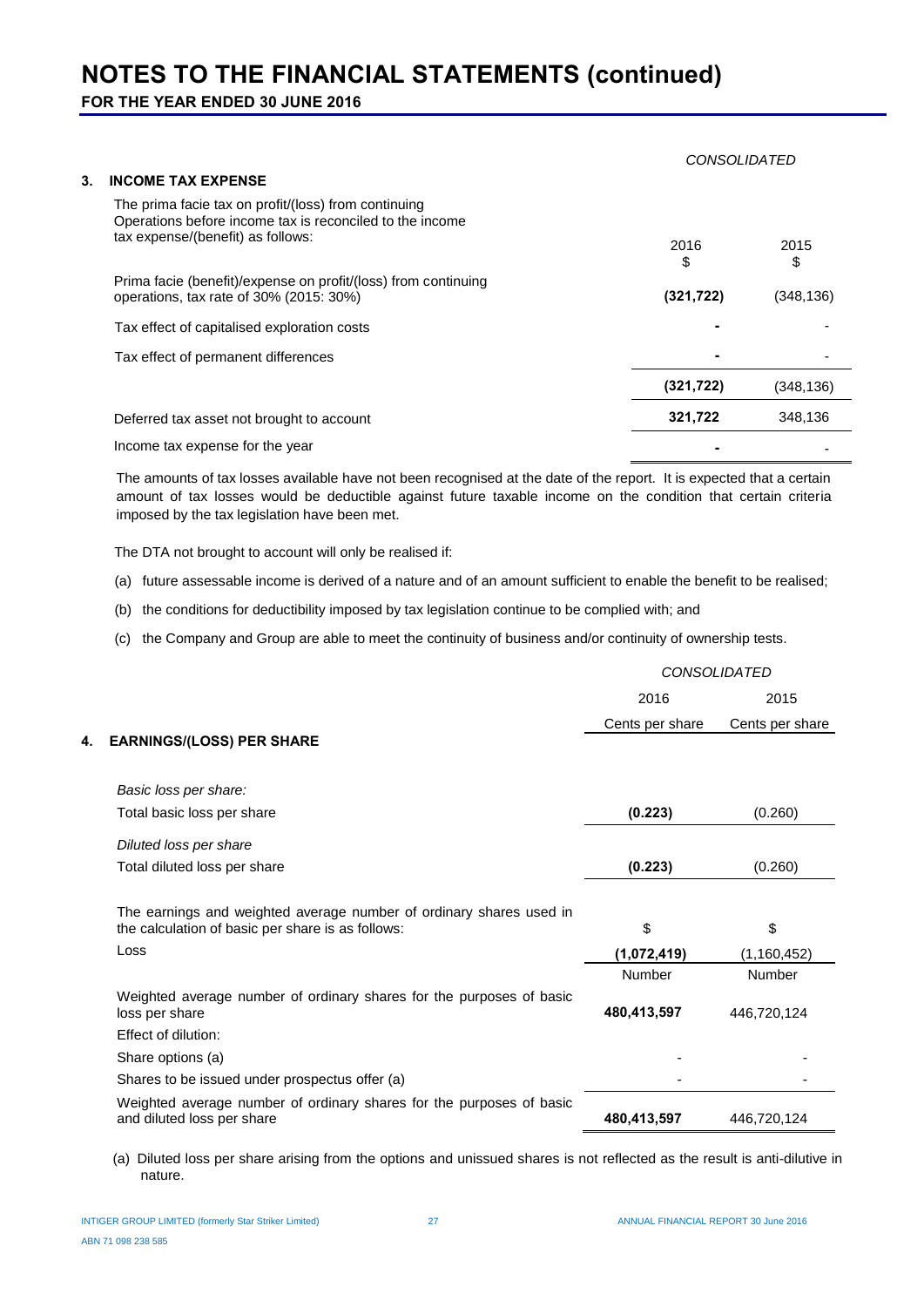**FOR THE YEAR ENDED 30 JUNE 2016**

|     |                                                                                                                                                                                         | <b>CONSOLIDATED</b> |               |
|-----|-----------------------------------------------------------------------------------------------------------------------------------------------------------------------------------------|---------------------|---------------|
|     |                                                                                                                                                                                         | 2016<br>\$          | 2015<br>\$    |
| 5.  | <b>CASH AND CASH EQUIVALENTS</b>                                                                                                                                                        |                     |               |
|     | <b>Reconciliation of cash</b>                                                                                                                                                           |                     |               |
|     | Cash at the end of the financial year as shown in the consolidated<br>statement of cash flows is reconciled to items in the consolidated<br>statement of financial position as follows: |                     |               |
|     | Cash at bank and cash in hand                                                                                                                                                           | 868,974             | 322,138       |
|     | Cash held in trust account under prospectus offer                                                                                                                                       | 3,616,937           |               |
|     |                                                                                                                                                                                         | 4,485,911           | 322,138       |
|     | Cash at bank earns interest at floating rates based on daily bank deposit rates.                                                                                                        |                     |               |
|     | There were no Deposits at call at the end of the 2015 or 2016 financial years.                                                                                                          |                     |               |
|     | The Group has no credit standby arrangements, loan or overdraft facilities.                                                                                                             |                     |               |
| (a) | Reconciliation of net loss after tax to net cash flows from<br>operations                                                                                                               |                     |               |
|     | Net loss                                                                                                                                                                                | (1,072,419)         | (1, 160, 452) |
|     | Adjustments for:                                                                                                                                                                        |                     |               |
|     | Depreciation on property, plant and equipment                                                                                                                                           |                     |               |
|     | Impairment write down                                                                                                                                                                   | 115,673             | 596,196       |
|     | Foreign exchange gain/(loss)                                                                                                                                                            |                     | 4,773         |
|     | Equity settled fees                                                                                                                                                                     |                     |               |
|     | Changes in assets and liabilities:                                                                                                                                                      |                     |               |
|     | (Increase)/decrease in trade and other receivables                                                                                                                                      | (21,070)            | (6,831)       |
|     | (Increase)/decrease in prepayments                                                                                                                                                      | (1, 219)            | 2,915         |
|     | Increase/(decrease) in trade payables and accruals                                                                                                                                      | 150,015             | (405, 773)    |
|     | Net cash provided by/(used in) operating activities                                                                                                                                     | (829, 020)          | (969, 172)    |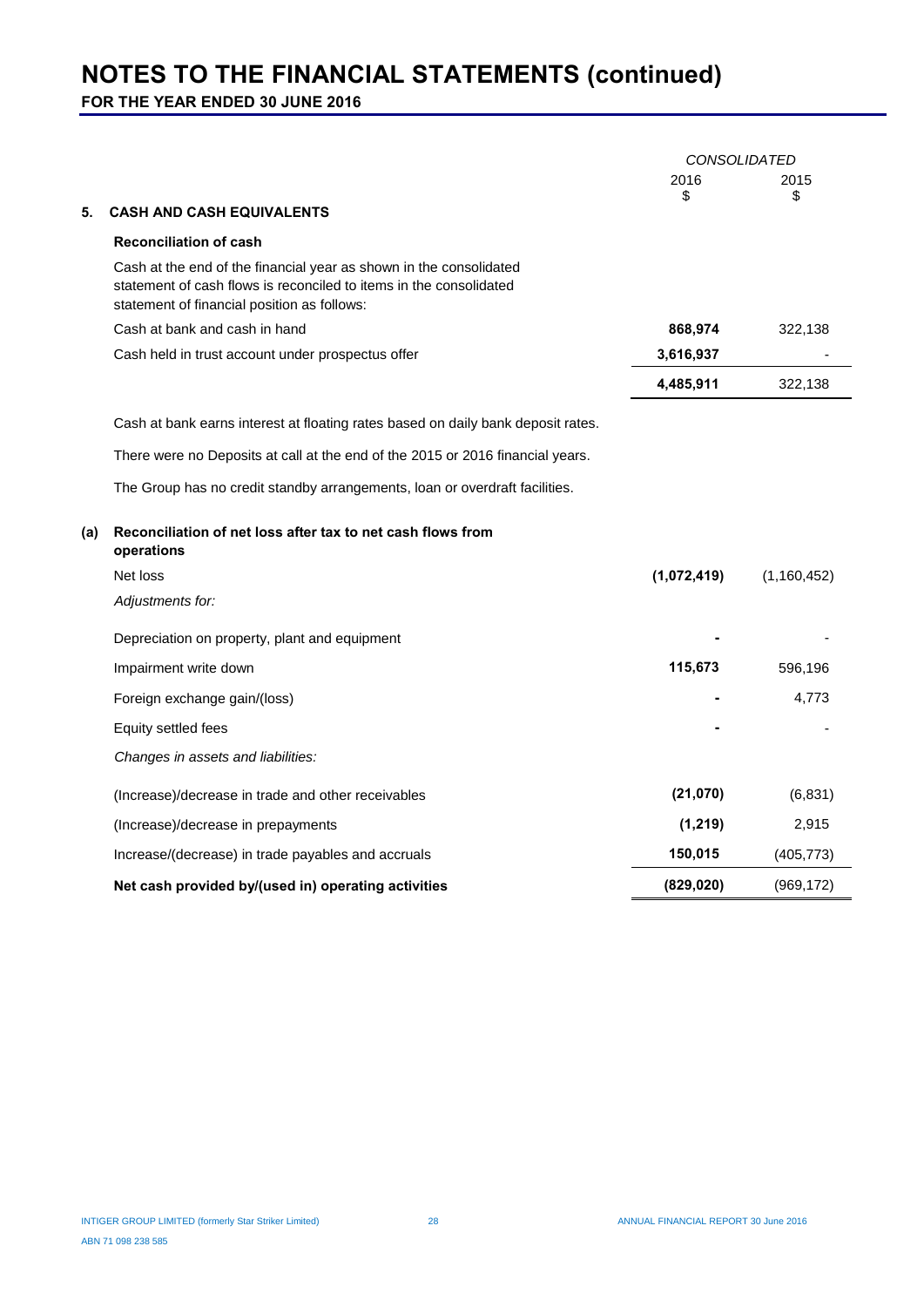**FOR THE YEAR ENDED 30 JUNE 2016**

## **6. TRADE AND OTHER RECEIVABLES** *CONSOLIDATED*

|                       | <b>CUNSULIDATED</b> |            |
|-----------------------|---------------------|------------|
| Current               | 2016<br>\$          | 2015<br>\$ |
| Other receivables (i) | 41.140              | 20,071     |
|                       | 41.140              | 20,071     |

(i) Other receivables are non-interest bearing and expected to be received in 30 days.

The Group has no concentration of credit risk with respect to any single counter party or group of counter parties. All of the other receivables are based in Australia. No amounts of other receivables are past due nor impaired.

#### **7. OTHER CURRENT ASSETS**

| <b>Current</b>                                        |            |            |
|-------------------------------------------------------|------------|------------|
| Prepayments                                           | 5,758      | 4,539      |
|                                                       | 5,758      | 4,539      |
|                                                       |            |            |
| <b>IMPAIRMENT WRITE DOWNS</b><br>8.                   |            |            |
| Exploration and evaluation expenditure (i)            |            | (10, 860)  |
| Impairment write down - Cloud Lands (ii)              |            | (205, 500) |
| Impairment write down - Sugar Dragon (iii)            | (115, 673) | (379, 836) |
|                                                       | (115, 673) | (596, 196) |
| Exploration and evaluation expenditure<br>(i)         |            |            |
| Cost carried forward in respect of:                   |            |            |
| Exploration and evaluation phase - at cost            |            |            |
| Balance at the beginning of the year                  |            |            |
| Expenditure incurred                                  |            | 10,860     |
| Expenditure written off                               |            | (10, 860)  |
| Total deferred exploration and evaluation expenditure |            |            |

An assessment of the recoverable amount was completed on all tenements and capitalised expenditure totalling \$Nil. Write-downs occurred where capitalised expenditure was considered to be unreasonably high, not in the Group's mandated area of "uranium and associated elements" or the licenses have expired.

#### **(ii) Investment in Cloud Lands**

| Balance at the beginning of the year | ۰ |            |
|--------------------------------------|---|------------|
| Expenditure incurred                 |   | 205,500    |
| Impairment write down                | ۰ | (205, 500) |
| Carrying value of investment         | - |            |
|                                      |   |            |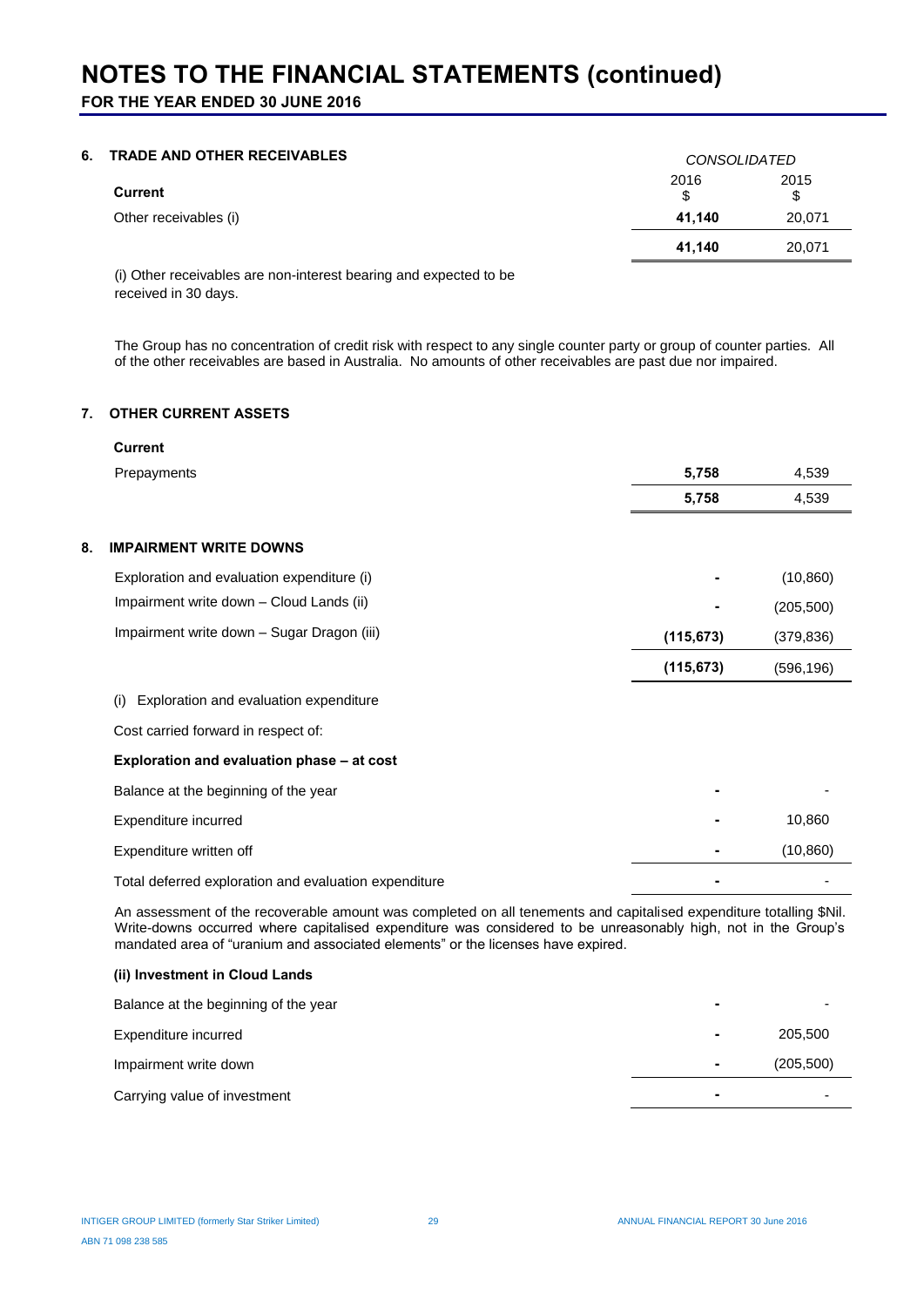#### **8. IMPAIRMENT WRITE DOWNS (continued)**

During the prior year, the Company announced that it had executed a binding terms sheet pursuant to which it had been granted an exclusive option to conduct due diligence on Western Australian based cloud services provider Cloud Lands Digital Fortress Pty Ltd ("Cloud Lands"). On 9 February 2015, it was announced that it had terminated its agreement to acquire Cloud Lands. This decision was made pursuant to the conditions precedent in the executed binding terms sheet as set out in the Company's ASX announcement of 1 August 2014. The agreement to acquire Cloud Lands required the satisfaction of a number of conditions, and the management of the Company and Cloud Lands mutually agreed that as all conditions precedent had not been satisfied as at 6 February 2015, it was best to terminate the original agreement. This decision was made in mutual agreement by both parties as it was considered in the best interests for each company and its shareholders.

|                                      | <b>CONSOLIDATED</b> |            |
|--------------------------------------|---------------------|------------|
|                                      | 2016                | 2015       |
| (iii) Investment in Sugar Dragon     | \$                  | \$         |
| Balance at the beginning of the year | 120,164             |            |
| Expenditure incurred                 | ۰                   | 500,000    |
| Impairment write down*               | (115, 673)          | (379, 836) |
| Carrying value of investment         | 4.491               | 120,164    |

Refer to Note 11 for further details around the carrying value and impairment recognised on the investment in Sugar Dragon.

|    |                                                            | <i>CONSOLIDATED</i> |            |  |
|----|------------------------------------------------------------|---------------------|------------|--|
| 9. | PROPERTY, PLANT AND EQUIPMENT                              | 2016<br>S           | 2015<br>\$ |  |
|    | At 1 July, net of accumulated depreciation and impairment  |                     |            |  |
|    | Additions                                                  |                     |            |  |
|    | <b>Disposals</b>                                           |                     |            |  |
|    | Depreciation charge for the year                           |                     |            |  |
|    | At 30 June, net of accumulated depreciation and impairment |                     |            |  |
|    | Cost                                                       |                     |            |  |
|    | Accumulated depreciation and impairment                    |                     |            |  |
|    | Net carrying amount                                        |                     |            |  |
|    |                                                            |                     |            |  |

### **10. TRADE AND OTHER PAYABLES** *CONSOLIDATED*

| <b>Current</b>                                              | 2016<br>\$ | 2015<br>\$               |
|-------------------------------------------------------------|------------|--------------------------|
| Trade payables                                              | 73,250     | 101,628                  |
| Accrued expenses                                            | 66,292     | 22,600                   |
| Amounts refundable on over subscription of prospectus offer | 134.700    | $\overline{\phantom{0}}$ |
|                                                             | 274.242    | 124.228                  |

Included in the above balance are the following amounts payable to current and former Directors and their related entities: Current and former Directors and their related entities **9,000 -**

Refer to remuneration report for further details.

**9,000 -**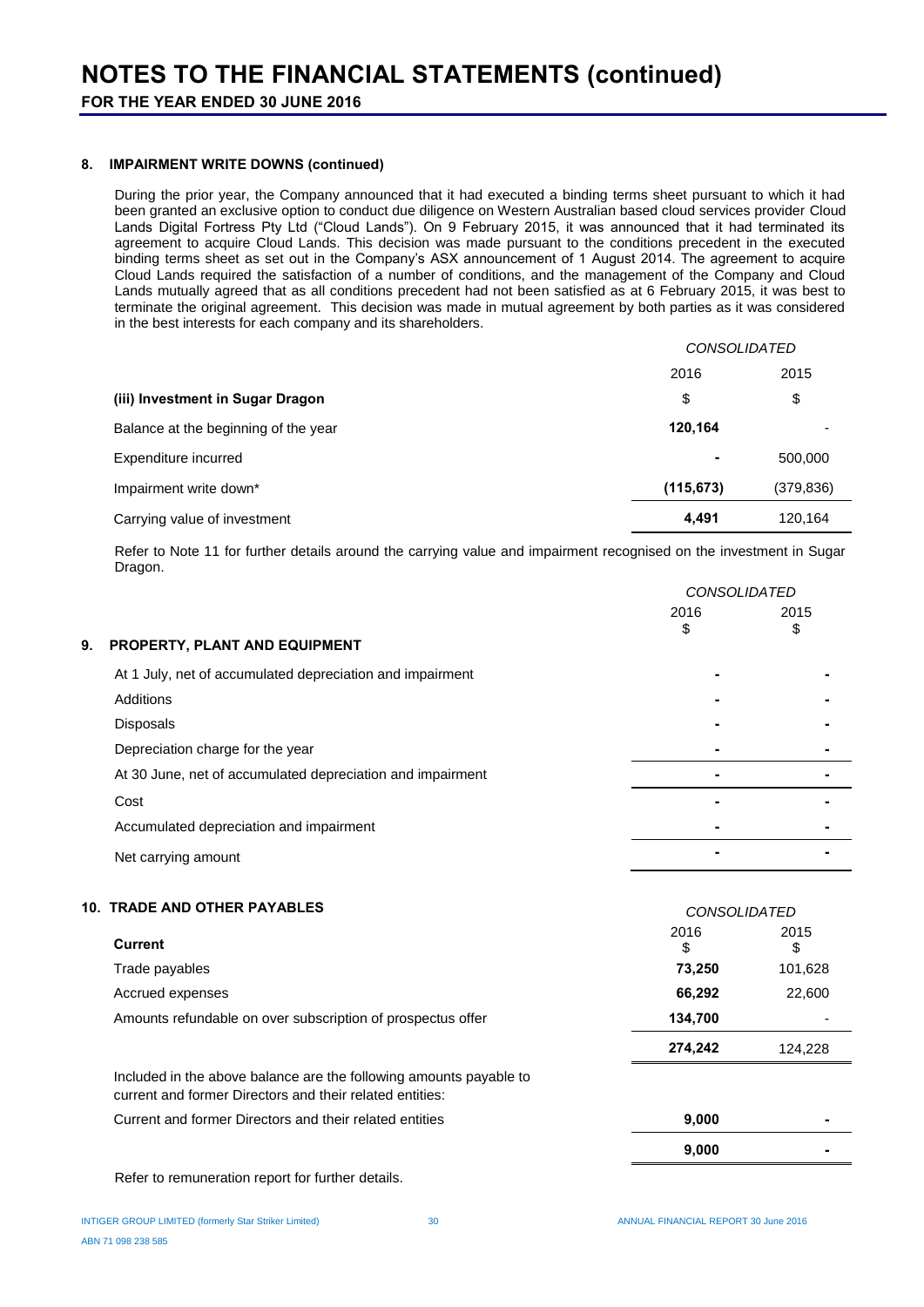**FOR THE YEAR ENDED 30 JUNE 2016**

|                                   | <b>CONSOLIDATED</b> |                          |
|-----------------------------------|---------------------|--------------------------|
|                                   | 2016<br>2015<br>\$  |                          |
| <b>11. OTHER FINANCIAL ASSETS</b> |                     | \$                       |
| <b>Unlisted Shares:</b>           |                     |                          |
| Cost (i)                          | 500,000             | 500,000                  |
| Accumulated impairment losses     | (495, 509)          | (379, 836)               |
| Net carrying amount               | 4,491               | 120,164                  |
| Loan Receivable:                  |                     |                          |
| Cost (ii)                         | 500,000             | $\overline{\phantom{0}}$ |
| Net carrying amount               | 500,000             |                          |

**(i)** During the year ended 30 June 2015, a total of 7,692,308 fully paid ordinary shares were acquired at a conversion price of \$0.065 per share, providing IAM with a 15% equity position in Sugar Dragon Limited. Following the ASX decision to not admit Sugar Dragon Limited to official list pursuant to lodgement of a Prospectus with ASIC on 27 January 2016 and ASX listing application submitted on 2 February 2016, the management of Intiger Group recognised an impairment expense of \$115,673 for the year ended 30 June 2016 (2015: \$379,836).

**(ii)** Pursuant to the binding term sheet, IAM provided Intiger Asset Management Pty Ltd a loan facility of up to \$500,000 in order to meet expenditure commitments and settle existing liabilities.

#### **12. CONTRIBUTED EQUITY** *CONSOLIDATED*

|                                                           |            | <u>CUNSULIDATED</u> |
|-----------------------------------------------------------|------------|---------------------|
|                                                           | 2016       | 2015                |
|                                                           |            |                     |
| Ordinary shares issued and fully paid                     | 36,322,870 | 34,654,754          |
| Ordinary shares to be issued pursuant to prospectus offer | 3,480,611  |                     |
|                                                           | 39,803,481 | 34,654,754          |

Fully paid ordinary shares carry one vote per share and carry the right to dividends. Changes to the then Corporations Law abolished the authorised capital and par value concept in relation to share capital from 1 July 1998. Therefore, the company does not have a limited amount of share capital and issued shares do not have a par value.

| (i) Movement in ordinary shares on issue               | Number      | \$         |
|--------------------------------------------------------|-------------|------------|
|                                                        |             |            |
| At 1 July 2014                                         | 312,000,000 | 33,569,173 |
| Fully paid shares issued for cash                      |             |            |
| <b>Option Conversion</b><br>$\bullet$                  | 7,358,799   | 58,768     |
| Conversion of 4,000,000 Convertible Notes<br>$\bullet$ | 4,000,000   | 50,000     |
| <b>Share Placement</b>                                 | 268,974,534 | 1,387,847  |
| Share issue costs                                      |             | (99, 430)  |
| Option reserve                                         |             | (311, 604) |
| At 30 June 2015                                        | 592,333,333 | 34,654,754 |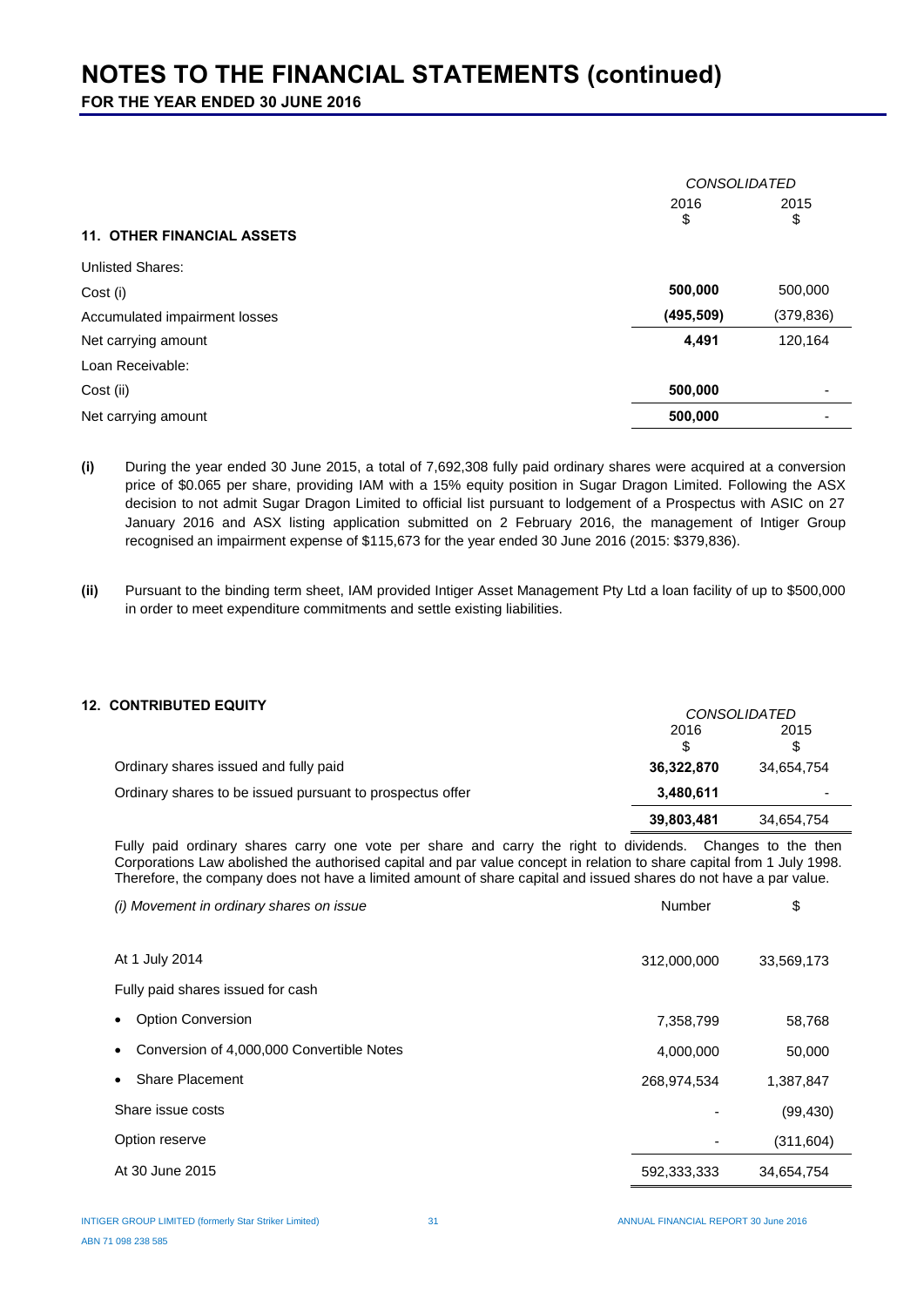**FOR THE YEAR ENDED 30 JUNE 2016**

| 12. | <b>CONTRIBUTED EQUITY (continued)</b>      | Number        | \$         |
|-----|--------------------------------------------|---------------|------------|
|     | At 1 July 2015                             | 592,333,333   | 34,654,754 |
|     | Fully paid shares issued for cash          |               |            |
|     | <b>Option Conversion</b><br>$\bullet$      | 78,092,898    | 314,372    |
|     | Share Placement<br>$\bullet$               | 205, 161, 584 | 1,891,100  |
|     | Share issue costs                          |               | (192, 752) |
|     | Shares to be issued – Prospectus offer (b) | ۰             | 3,480,611  |
|     | Option reserve                             |               | (344, 604) |
|     | At 30 June 2016                            | 875,587,815   | 39,803,481 |
|     |                                            |               |            |

#### **(a) Capital management**

Management controls the capital of the Group in order to provide the shareholders with adequate returns and ensure that the Group can fund its operations and continue as a going concern. The Group's debt and capital includes ordinary share capital and financial liabilities, supported by financial assets. There are no externally imposed capital requirements. Management effectively manages the Group's capital by assessing the Group's financial risks and adjusting its capital structure in response to changes in these risks and in the market. These responses include the management of debt levels, distributions to shareholders and share issues. There have been no changes in the strategy adopted by management to control the capital of the Group since the prior year. Refer to note 17 for how the Group manages its liquidity risk.

#### **(b) Prospectus offer**

On 29 June 2016 the Company advised that its offer of up to 174,030,549 fully paid ordinary shares at an issue price of \$0.02 per Share to raise up to \$3,480,610.98 pursuant to the replacement prospectus dated 16 June 2016, had closed fully subscribed. Any additional applicants under the offer over and above the prescribed offer had been refunded application monies post year end. The shares were subsequently issued on 18 August 2016.

|                                                              | <b>CONSOLIDATED</b> |           |
|--------------------------------------------------------------|---------------------|-----------|
|                                                              | Number              | \$        |
| <b>13. RESERVES</b>                                          |                     |           |
| <b>Options Reserve</b>                                       |                     |           |
| At 1 July 2014                                               | 78,000,000          | 156,000   |
| Options issued as per the non-renounceable entitlement issue | 233,320,600         | 511,604   |
| Options exercised                                            | (7, 358, 799)       |           |
| Options expired/forfeited                                    |                     |           |
| At 1 July 2015                                               | 303,961,801         | 667,604   |
| Options issued as per share placements                       | 77,194,826          | 344,067   |
| Options exercised                                            | (78,092,898)        |           |
| Options expired/forfeited                                    | (381, 636)          |           |
| At 30 June 2016                                              | 302,682,093         | 1,011,671 |

The reserve is used to record the value of equity benefits provided to employees and directors as part of their remuneration.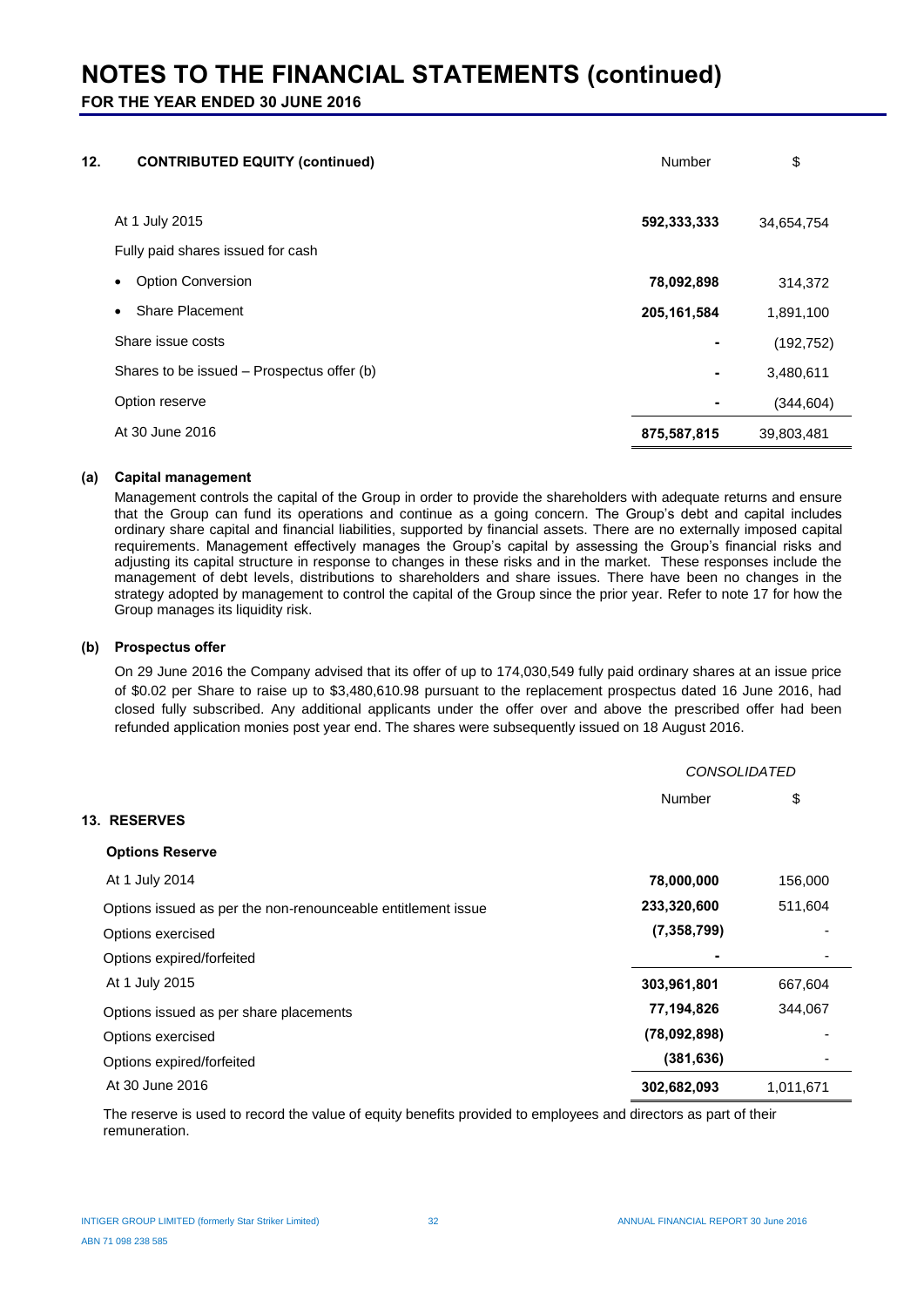**FOR THE YEAR ENDED 30 JUNE 2016**

|     |                                                                                                         | <b>CONSOLIDATED</b> |                |
|-----|---------------------------------------------------------------------------------------------------------|---------------------|----------------|
|     |                                                                                                         | 2016                | 2015           |
|     | <b>14. ACCUMULATED LOSSES</b>                                                                           | \$                  | \$             |
|     | Movements in accumulated losses                                                                         |                     |                |
|     | At 1 July                                                                                               | (34, 979, 674)      | (33,819,222)   |
|     | Loss attributable to the members of the parent entity                                                   | (1,072,419)         | (1,160,452)    |
|     | At 30 June                                                                                              | (36,052,094)        | (34, 979, 674) |
|     |                                                                                                         |                     |                |
| 15. | <b>SHARE BASED PAYMENTS</b>                                                                             |                     |                |
|     | Recognised share-based payment expenses                                                                 |                     |                |
|     | The expense recognised for share-based payment expenses during the<br>year is shown in the table below: |                     |                |
|     | Expense arising from equity-settled share-based payment transactions<br>- Directors                     |                     |                |
|     | Total expense arising from share-based payment transactions                                             |                     |                |
|     |                                                                                                         |                     |                |

The table below illustrates the number of options, the weighted average exercise price ("WAEP") of and movements in share options issued by the Company during the year to key management personnel current and prior:

The weighted average remaining contractual life for the share options as at 30 June 2016 was Nil (2015: Nil).

The weighted average exercise price for options outstanding at year end was \$Nil (2015: \$Nil).

The fair value of options granted during the year was \$Nil (2015: \$Nil).

The fair value of options expired during the year was \$Nil (2015: \$Nil).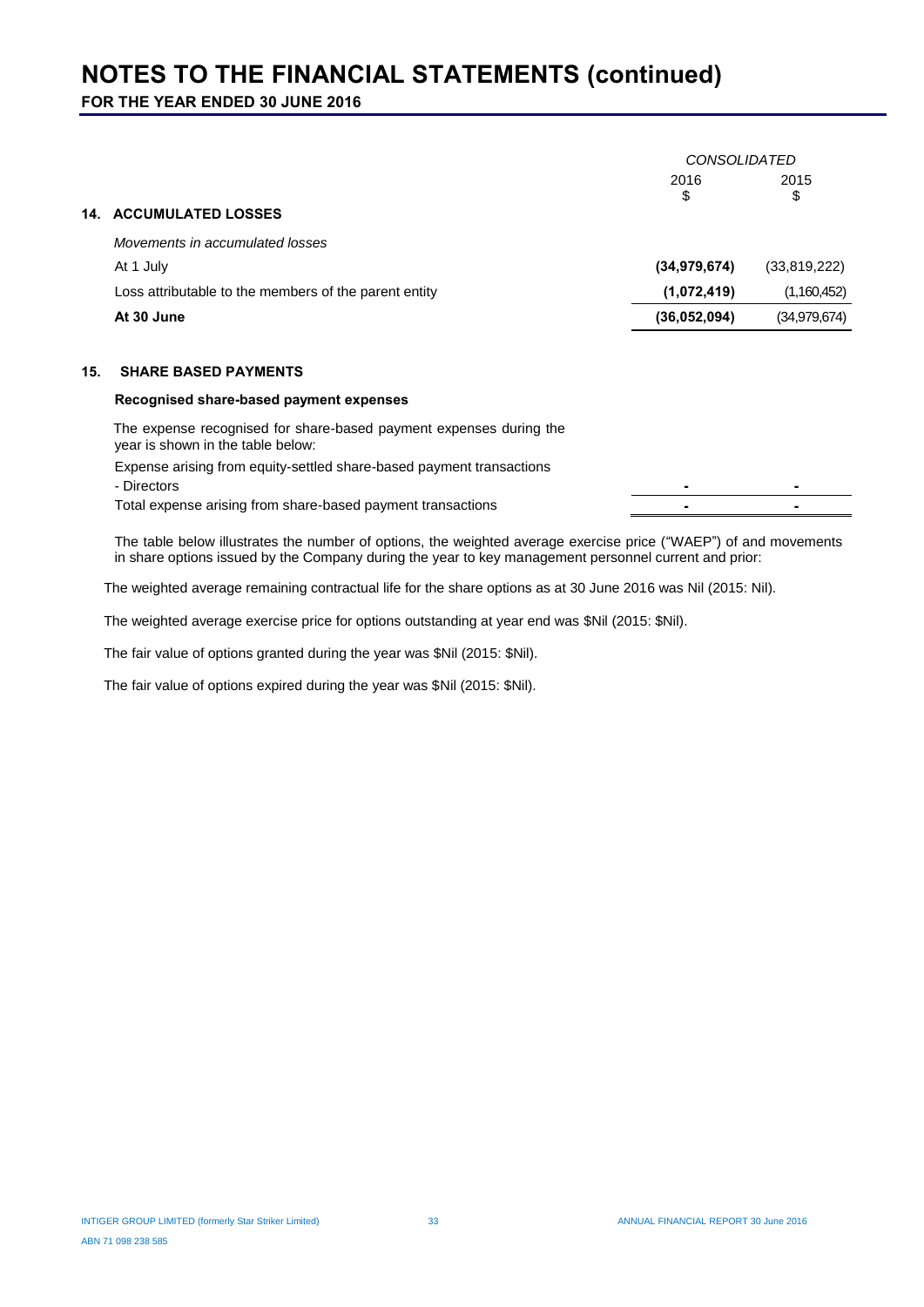#### **16. FINANCIAL RISK MANAGEMENT OBJECTIVES AND POLICIES**

The Board is responsible for monitoring and managing the Group's financial risk exposures by monitoring the Group's financial risk management policies and exposures and approves financial transactions within the scope of its authority. It also reviews the internal controls relating to currency risk, financing risk and interest rate risk. The overall risk management strategy seeks to assist the Group to meet its targets, while minimising potential adverse effects on financial performance.

The Group's principal financial instruments comprise receivables, payables, cash, available for sale investments and financial liabilities from related parties.

The main purpose of these financial instruments is to finance the Group's operations. The Group has other financial assets and liabilities such as trade receivables and trade payables, which arise directly from its operations. The main risks arising from the Group's financial instruments are cash flow interest rate risk, liquidity risk, foreign exchange risk and credit risk. The Board reviews and agrees policies for managing each of these risks and they are summarised below.

Details of the significant accounting policies and methods adopted, including the criteria for recognition, the basis of measurement and the basis on which income and expenses are recognised, in respect of each class of financial asset, financial liability and equity instrument are disclosed in note 1 to the financial statements.

#### *Interest rate risk*

The Group's exposure to the risk of changes in market interest rates relates primarily to the Group's cash, short-term deposits and short-term borrowings. The short-term debt is a fixed rate debt. Since the Group does not have any long-term debt obligations, the Group's exposure to this risk is minimal.

#### *Market risk*

The Group's exposure to the financial risks of changes in foreign currency exchange rates, interest rates and equity prices relates primarily to accounts payables. The objective of market risk management is to manage and control market risk exposures within acceptable parameters, while optimising return.

|                                                  | <b>CONSOLIDATED</b> |         |
|--------------------------------------------------|---------------------|---------|
|                                                  | 2016                | 2015    |
|                                                  | \$                  | \$      |
| <b>Financial Assets</b>                          |                     |         |
| Cash and cash equivalents                        | 868,974             | 322,138 |
| Cash held in trust account from prospectus offer | 3,616,937           |         |
| Available for sale financial instruments         | 4,491               | 120,164 |
| Loan receivable                                  | 500,000             |         |
| <b>Financial Liabilities</b>                     |                     |         |
| Net exposure                                     | 4,990,402           | 442,302 |

#### *Credit risk*

Exposure to credit risk relating to financial assets arises from the potential non-performance by counter parties that could lead to financial loss to the Group. The Group's policy is to trade only with recognised, creditworthy third parties.

It is the Group's policy that all customers who wish to trade on credit terms will be subject to credit verification procedures. Cash and cash equivalents are held with Authorised Deposit Institutions (ADI) or an institution which has a Standard and Poor's (Australia) Pty Ltd rating of 'A-1+' for terms of a year or less.

In addition, receivable balances are monitored on an ongoing basis with the result that the Group's exposure to bad debts is not significant. There are no significant concentrations of credit risk within the Group. Details with respect to credit risk of trade and other receivables are disclosed in note 6.

#### *Liquidity risk*

Liquidity risk arises from the possibility that the Group might encounter difficulty in settling its debts or otherwise meeting its obligations related to financial liabilities. The Group's objective is to maintain a balance between continuity of funding and flexibility through the use of available funding facilities and capital raising. The liquidity risk is currently managed by the Board by monitoring the Group's cash flow and commitments on a monthly basis.

Refer to Note 1(u) for additional details.

The tables on page 38 reflects all contractually fixed pay-offs and receivables for settlement, repayments and interest resulting from recognised financial assets and liabilities. Cash flows for financial assets and liabilities without fixed amount or timing are based on the conditions existing at 30 June 2016 and 2015.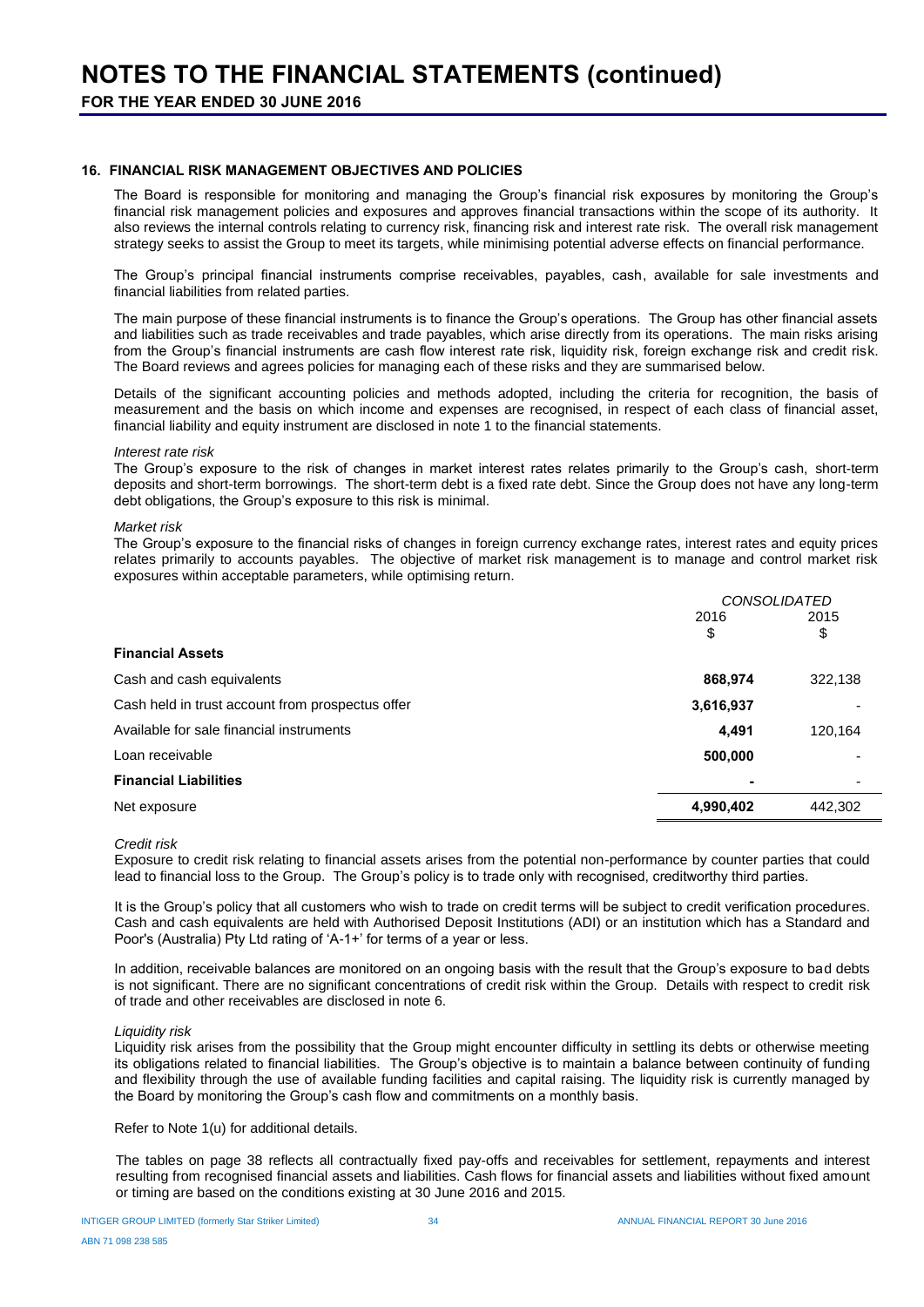#### **16. FINANCIAL RISK MANAGEMENT OBJECTIVES AND POLICIES (continued)**

#### *Foreign currency risk management*

Exposure to foreign exchange risk may result in the fair value of cash flows of a financial instrument fluctuating due to movement in foreign exchange rates of currencies in which the Group holds financial investments and/or financial liabilities which are other than the AUD currency of the Group.

The Group undertakes certain transactions denominated in foreign currencies, hence exposures to exchange rate fluctuations arise.

The carrying amount of the Group's foreign currency denominated monetary assets and monetary liabilities at the reporting date is as follows:

|            | Liabilities |       | Assets |                          |
|------------|-------------|-------|--------|--------------------------|
|            | 2016        | 2015  | 2016   | 2015                     |
|            | ጦ<br>J      | \$    | \$     | \$                       |
| <b>MWK</b> |             | 7,104 | ٠      | $\overline{\phantom{a}}$ |
|            |             |       |        |                          |

#### *Foreign currency sensitivity analysis*

The Group was exposed to Malawian (MWK) currency fluctuations in the prior year.

The following table details the Group's sensitivity to a 10% increase and decrease in the Australian dollar against the relevant foreign currencies. 10% is the sensitivity rate used when reporting foreign currency risk internally to key management personnel and represents management's assessment of the possible change in foreign exchange rates. The sensitivity analysis includes only outstanding foreign currency denominated monetary items and adjusts their translation at the period end for a 10% change in foreign currency rates. The sensitivity analysis includes external loans where the denomination of the loan is in a currency other than the currency of the lender or the borrower. A positive number indicates an increase in profit or loss and other equity where the Australian Dollar (AUD) strengthens against the respective currency. For a weakening of the Australian Dollar against the respective currency there would be an equal and opposite impact on the profit and other equity and the balances below would be negative.

|                |      | AUD impact   |  |
|----------------|------|--------------|--|
|                |      | Consolidated |  |
|                | 2016 | 2015         |  |
|                | \$   | \$           |  |
| Profit or loss | ۰    | 1,160        |  |

#### *Fair values*

Set out below is a comparison by category of carrying amounts and fair values of all of the Group's financial instruments recognised in the financial statements. The fair values of financial assets have been calculated using market interest rates.

|                                     |                          | Consolidated             |         |        |  |
|-------------------------------------|--------------------------|--------------------------|---------|--------|--|
|                                     | Level 1                  | Level 2                  | Level 3 | Total  |  |
| 30 June 2015                        | \$'000                   | \$'000                   | \$'000  | \$'000 |  |
| <b>Assets</b>                       |                          |                          |         |        |  |
| Available-for-sale financial assets | $\overline{\phantom{a}}$ | $\overline{\phantom{a}}$ | 4.491   | 4,491  |  |
|                                     | ٠                        | $\overline{\phantom{0}}$ | 4,491   | 4,491  |  |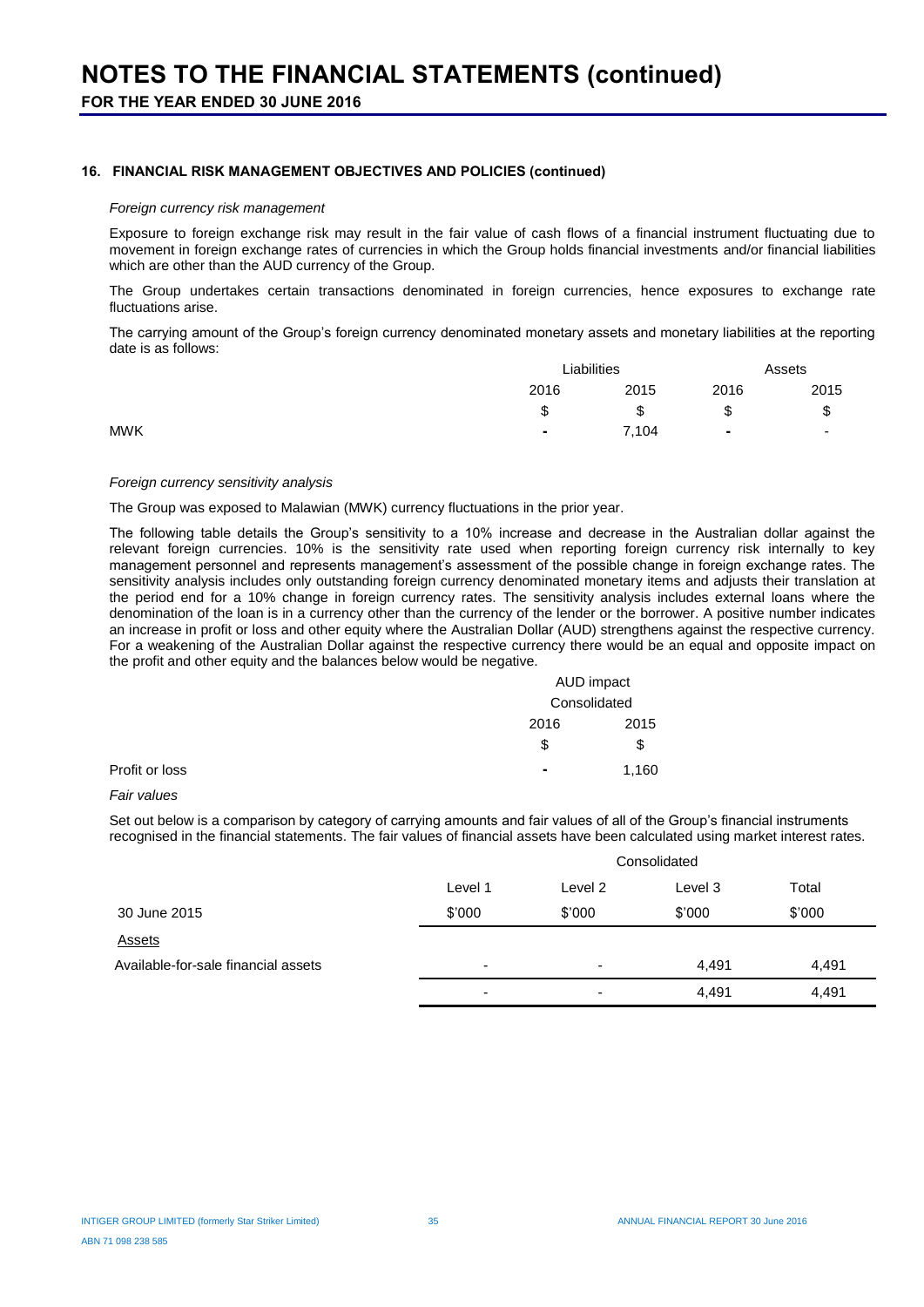#### **16. FINANCIAL RISK MANAGEMENT OBJECTIVES AND POLICIES (continued)**

|                                     |         | Consolidated             |         |       |  |
|-------------------------------------|---------|--------------------------|---------|-------|--|
|                                     | Level 1 | Level 2                  | Level 3 | Total |  |
| 30 June 2016                        |         |                          |         |       |  |
| <b>Assets</b>                       |         |                          |         |       |  |
| Available-for-sale financial assets | ۰       | $\overline{\phantom{a}}$ | 4,491   | 4,491 |  |
|                                     | ۰       | -                        | 4,491   | 4,491 |  |

The fair value of financial instruments traded in active markets (such as publicly traded derivatives, and trading and available-for-sale securities) is based on quoted market prices at the end of the reporting period. The quoted market price used for financial assets held by the Group is the current bid price. These instruments are included in level 1.

The fair value of financial instruments that are not traded in an active market (for example, over-the-counter derivatives) is determined using valuation techniques. The Group uses a variety of methods and makes assumptions that are based on market conditions existing at the end of each reporting period. Quoted market prices or dealer quotes for similar instruments are used to estimate fair value for long-term debt for disclosure purposes. Other techniques, such as estimated discounted cash flows, are used to determine fair value for the remaining financial instruments. In the circumstances where a valuation technique for these instruments is based on significant unobservable inputs, such instruments are included in level 3. There were no significant transfers between levels 1 and 2 during the year. The following table presents the changes in level 3 instruments for the years ended 30 June 2016 and 30 June 2015.

|                               | Consolidated                              |            |  |  |
|-------------------------------|-------------------------------------------|------------|--|--|
| 30 June 2015                  | Available for<br>sale financial<br>assets | Total      |  |  |
| Balance at beginning of year  |                                           |            |  |  |
| Initial recognition           | 500,000                                   | 500,000    |  |  |
| <b>Disposals</b>              |                                           |            |  |  |
| Accumulated impairment losses | (379, 836)                                | (379, 836) |  |  |
| Balance at end of year        | 120,164                                   | 120,164    |  |  |

Total gains or losses for the period included in other income (other expenses) that relate to assets held at end of reporting period

|                               | Consolidated                              |            |  |  |
|-------------------------------|-------------------------------------------|------------|--|--|
| 30 June 2016                  | Available for<br>sale financial<br>assets | Total      |  |  |
| Balance at beginning of year  | 120,164                                   | 120,164    |  |  |
| Initial recognition           |                                           |            |  |  |
| <b>Disposals</b>              |                                           |            |  |  |
| Accumulated impairment losses | (115, 673)                                | (115, 673) |  |  |
| Balance at end of year        | 4,491                                     | 4,491      |  |  |

Total gains or losses for the period included in other income (other expenses) that relate to assets held at end of reporting period and  $\sim$  -  $\sim$  -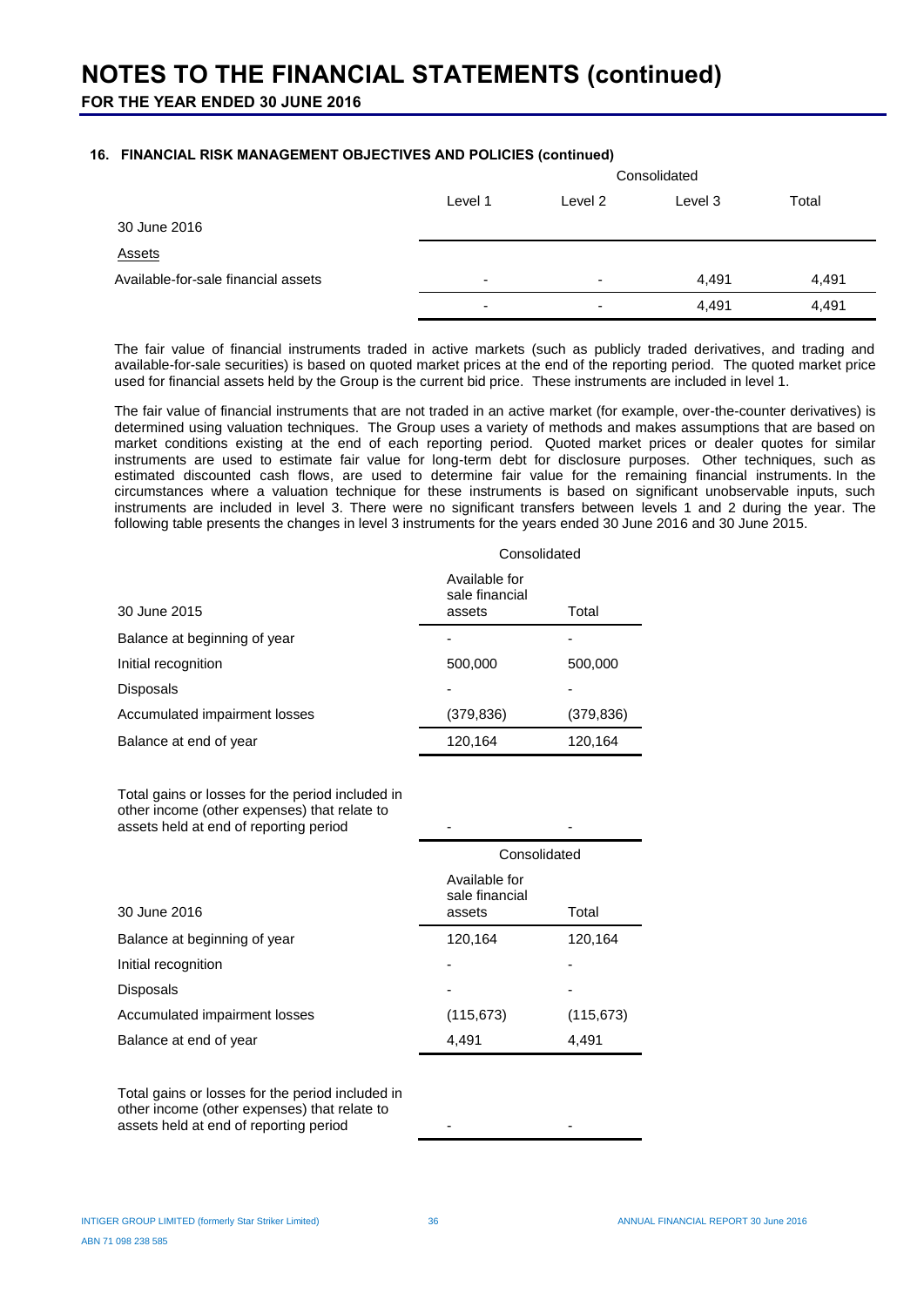## **116. FINANCIAL RISK MANAGEMENT OBJECTIVES AND POLICIES (continued)**

|                              | Carrying amount |            | Fair value |            |
|------------------------------|-----------------|------------|------------|------------|
|                              | 2016<br>\$      | 2015<br>\$ | 2016<br>\$ | 2015<br>\$ |
| <b>CONSOLIDATED</b>          |                 |            |            |            |
| <b>Financial assets</b>      |                 |            |            |            |
| Cash                         | 4,485,911       | 322,138    | 4,485,911  | 322,138    |
| Other financial assets       | 620,164         | 120,164    | 620,164    | 120,164    |
| Trade and other receivables  | 41,140          | 20,071     | 41,140     | 20,071     |
| <b>Financial liabilities</b> |                 |            |            |            |
| Trade and other payables     | 274,242         | 124,228    | 274,242    | 124,228    |

#### **Interest rate risk**

The following table sets out the carrying amount, by maturity, of the financial instruments:

| <b>Year ended 30/6/2016</b><br><b>CONSOLIDATED</b>   | <1 year<br>\$ | 1-2 years<br>\$ | 2-3 years<br>\$ | 3-4 years<br>\$ | 4-5 years<br>\$ | >5 years<br>\$ | Total<br>\$ | Weighted<br>average<br>effective<br>interest<br>rate<br>% |
|------------------------------------------------------|---------------|-----------------|-----------------|-----------------|-----------------|----------------|-------------|-----------------------------------------------------------|
| <b>FINANCIAL ASSETS</b>                              |               |                 |                 |                 |                 |                |             |                                                           |
| <b>Floating rate</b>                                 |               |                 |                 |                 |                 |                |             |                                                           |
| <b>Cash assets</b>                                   | 4,485,911     |                 | ٠               | $\blacksquare$  |                 | $\blacksquare$ | 4,485,911   | 0.99%                                                     |
| Non-interest bearing                                 |               |                 |                 |                 |                 |                |             |                                                           |
| Trade & other receivables                            | 41,140        |                 | $\blacksquare$  | $\blacksquare$  |                 |                | 41,140      | $0.00\%$                                                  |
| Loan Intiger facility                                | ٠             | ۰               | ٠               | ٠               | $\blacksquare$  | 500,000        | 500,000     | $0.00\%$                                                  |
|                                                      | 41,140        |                 | $\blacksquare$  | ٠               | $\blacksquare$  | 500,000        | 541,140     | $0.00\%$                                                  |
| <b>FINANCIAL LIABILITIES</b><br>Non-interest bearing |               |                 |                 |                 |                 |                |             |                                                           |
| Trade & other payables                               | 102,250       |                 | ۰               | ۰               |                 | $\blacksquare$ | 102,250     | $0.00\%$                                                  |
|                                                      |               |                 |                 |                 |                 |                |             |                                                           |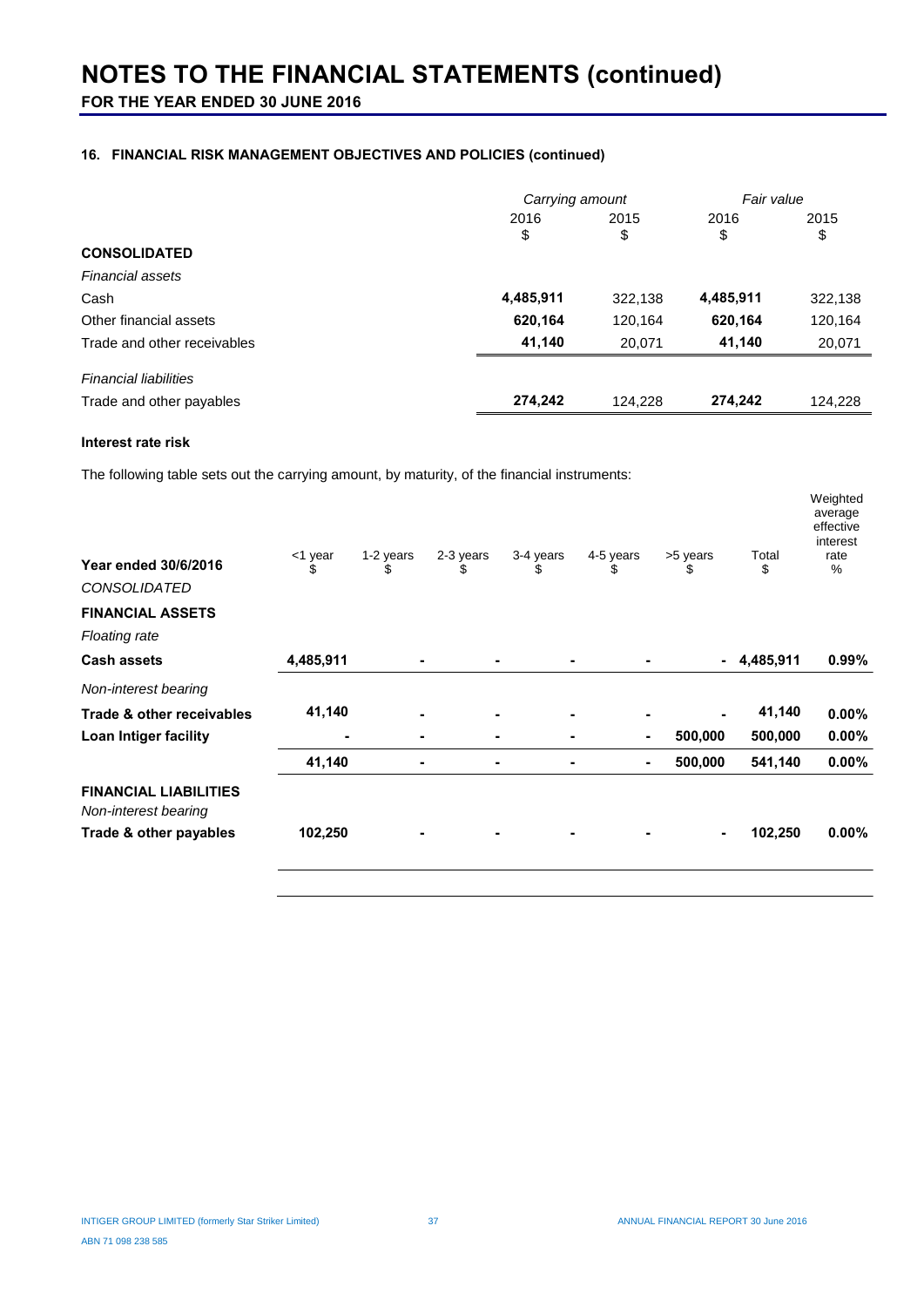**FOR THE YEAR ENDED 30 JUNE 2016**

### **16. FINANCIAL RISK MANAGEMENT OBJECTIVES AND POLICIES (continued)**

| <b>Year ended 30/6/2015</b>  | <1 year<br>\$ | 1-2 years<br>SS          | 2-3 years<br>S | 3-4 years<br>S | 4-5 years<br>S | >5 years<br>S            | Total<br>\$ | Weighted<br>average<br>effective<br>interest<br>rate<br>% |
|------------------------------|---------------|--------------------------|----------------|----------------|----------------|--------------------------|-------------|-----------------------------------------------------------|
| <b>CONSOLIDATED</b>          |               |                          |                |                |                |                          |             |                                                           |
| <b>FINANCIAL ASSETS</b>      |               |                          |                |                |                |                          |             |                                                           |
| <b>Floating rate</b>         |               |                          |                |                |                |                          |             |                                                           |
| <b>Cash assets</b>           | 322,128       |                          |                |                |                | ٠                        | 322,128     | 0.99%                                                     |
| Non-interest bearing         |               |                          |                |                |                |                          |             |                                                           |
| Trade & other receivables    | 20,071        | $\overline{\phantom{0}}$ | $\blacksquare$ | ۰              |                | $\blacksquare$           | 20,071      | 0.00%                                                     |
| <b>FINANCIAL LIABILITIES</b> |               |                          |                |                |                |                          |             |                                                           |
| Non-interest bearing         |               |                          |                |                |                |                          |             |                                                           |
| Trade & other payables       | 124,228       |                          |                |                |                | $\overline{\phantom{a}}$ | 124,228     | $0.00\%$                                                  |

#### **17. CONTROLLED ENTITIES**

The consolidated financial statements include the financial statements of Star Striker Limited and the controlled subsidiaries listed in the following table:

|                                | Country of                  | % Equity interest |      | <b>Owing to Parent Company</b> |      |
|--------------------------------|-----------------------------|-------------------|------|--------------------------------|------|
|                                | <i><b>Incorporation</b></i> | 2016              | 2015 | 2016                           | 2015 |
| Orion Exploration Pty Ltd      | Australia                   | 100%              | 100% | ۰                              |      |
| Eastbourne Exploration Pty Ltd | Australia                   | 100%              | 100% | $\overline{\phantom{a}}$       | -    |
|                                |                             |                   |      | ۰                              |      |

The transactions with the subsidiaries were limited to the advance of funds during the year.

#### **18. EVENTS AFTER THE END OF THE REPORTING PERIOD**

On 18 August 2016, the Company announced the completion of the acquisition of Intiger Asset Management Pty Ltd and Associated Entities as below.

Intiger Group Limited (previously 'Star Striker Limited') (ASX: IAM) (ACN 098 238 585) (Company) advised that all conditions precedent to the agreement entered into by the Company to acquire all of the issued capital of each of:

- (a) Intiger Asset Management Pty Ltd (ACN 606 729 328) (Intiger);
- (b) Intiger Process Enhancement Pty Ltd (ACN 610 159 209);
- (c) Intiger Asset Management Limited (a Hong Kong Company), HKCN 2254952;
- (d) Tiger 1 Limited (a Hong Kong Company), HKCN: 2258742;
- (e) Tiger 2 Limited (a Hong Kong Company), HKCN: 2258743; and
- (f) Lion 2 Business Process, Inc. (a Philippines Company), PIN: CS201522320,

as well as indirectly, Integra Asset Management Australia Pty Ltd (ACN 162 734 376), a wholly owned subsidiary of Intiger (together, the **Intiger Group**), (Acquisition) have been satisfied and the Company has completed the Acquisition.

#### **Consideration**

On 29 June 2016, the Company announced that the Public Offer pursuant to the replacement prospectus dated 16 June 2016 (Prospectus) for up to 174,030,549 Shares at an issue price of \$0.02 per Share to raise up to \$3,480,610.98 (before costs) had closed fully subscribed. The Prospectus was a recompliance prospectus for the purposes of satisfying Chapters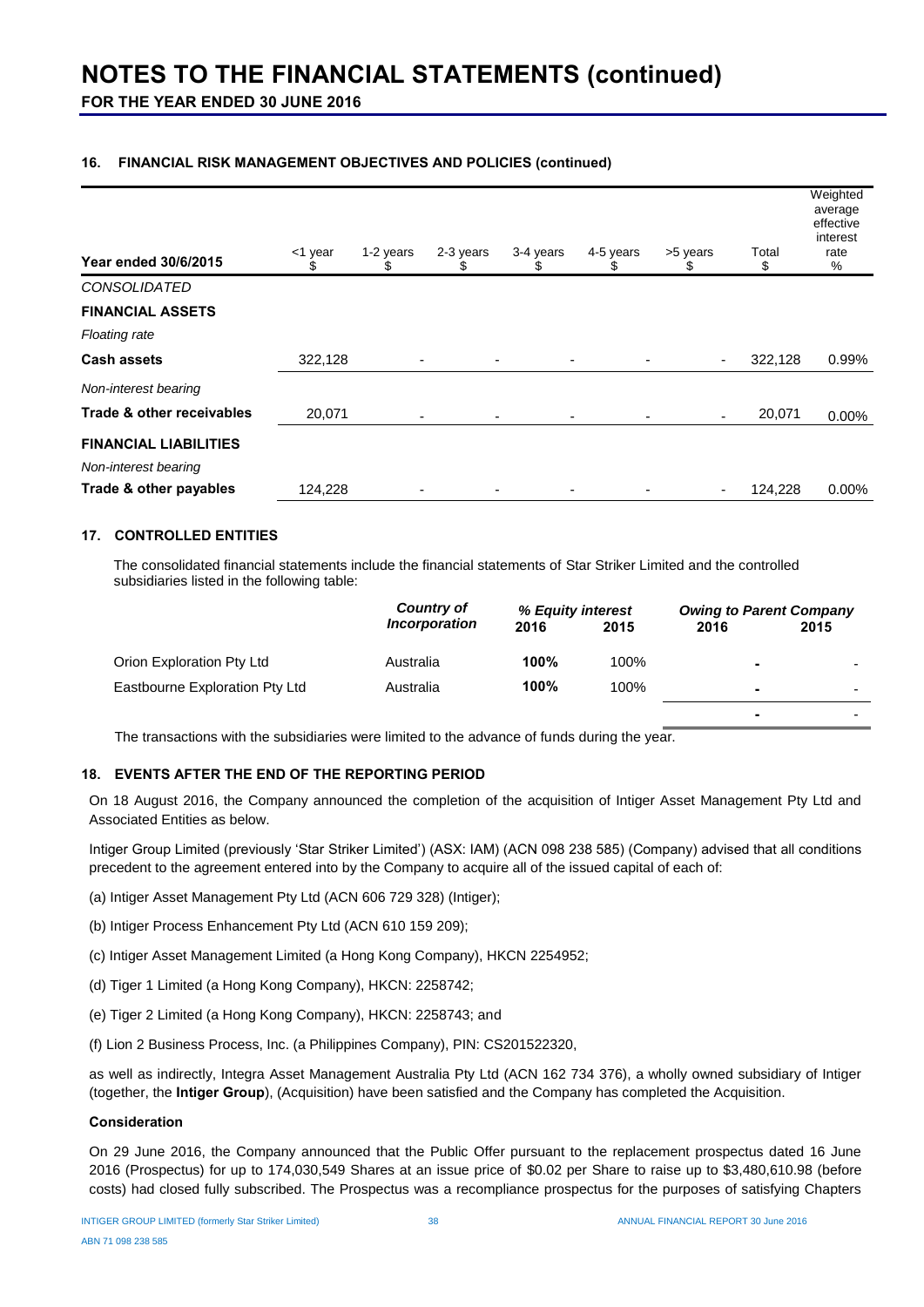#### **18. EVENTS AFTER THE END OF THE REPORTING PERIOD (continued)**

and 2 of the ASX Listing Rules and to satisfy ASX requirements for re-listing following a change to the nature and scale of the Company's activities.

In addition to the Public Offer, the Company issued the following securities as detailed below:

- 500,000,000 Performance Shares (being 250,000,000 Class A Performance Shares and 250,000,000 Class B Performance Shares) to the vendors of the Intiger Group in consideration for the acquisition of all of the shares in each of the entities comprising the Intiger Group, pursuant to the Agreement;
- 50,000,000 Options to Merchant Capital Markets Pty Ltd (or its nominees) in consideration for the introduction of the Intiger Group to the Company;
- 50,000,000 Options to the Proposed Directors under the Incentive Option Plan; and
- 37,500,000 Shares to Mark Fisher as consideration for the extinguishment of debt owed by Intiger Asset Management Pty Ltd to Mark Fisher.

The capital structure of the Company following completion of the Offers and the Acquisition is summarised below:

| <b>Shares</b>                                                                      | Full Subscription (\$3,480,611)                         |
|------------------------------------------------------------------------------------|---------------------------------------------------------|
| Current issued capital                                                             | 875,587,815                                             |
| Issue of Shares pursuant to the Public Offer                                       | 174,030,549                                             |
| Issue of Shares pursuant to the Acquisition                                        | Nil                                                     |
| <b>Issue of Debt Conversion Shares</b>                                             | 37,500,000                                              |
| <b>TOTAL</b>                                                                       | 1,087,118,364                                           |
| <b>Performance Shares</b>                                                          | Full Subscription (\$3,480,611)                         |
| <b>Current issued capital</b>                                                      | Nil                                                     |
| Issue of Performance Shares under the Acquisition                                  | 500,000,000                                             |
| <b>TOTAL</b>                                                                       | 500,000,000                                             |
| <b>Options</b>                                                                     | Full Subscription (\$3,480,611)                         |
| Options currently on issue                                                         | 302,682,093                                             |
| Issue of Options pursuant to Options Offer                                         | 50,000,000                                              |
| Issue of Options to key management personnel and employees of the Intiger<br>Group | 50,000,000                                              |
| <b>TOTAL</b>                                                                       | 402,682,093                                             |
| <b>19. AUDITOR'S REMUNERATION</b>                                                  | CONSOLIDATED<br>30 June 2016<br>30 June 2015<br>\$<br>S |
| Amounts received or due and receivable by HLB Mann Judd for:                       |                                                         |
| An audit or review of the financial report of the entity and any other             |                                                         |

|                                  | 65.245 | 45.151 |
|----------------------------------|--------|--------|
| Other assurance services         | 29.245 | 15.151 |
| entity in the consolidated group | 36.000 | 33,000 |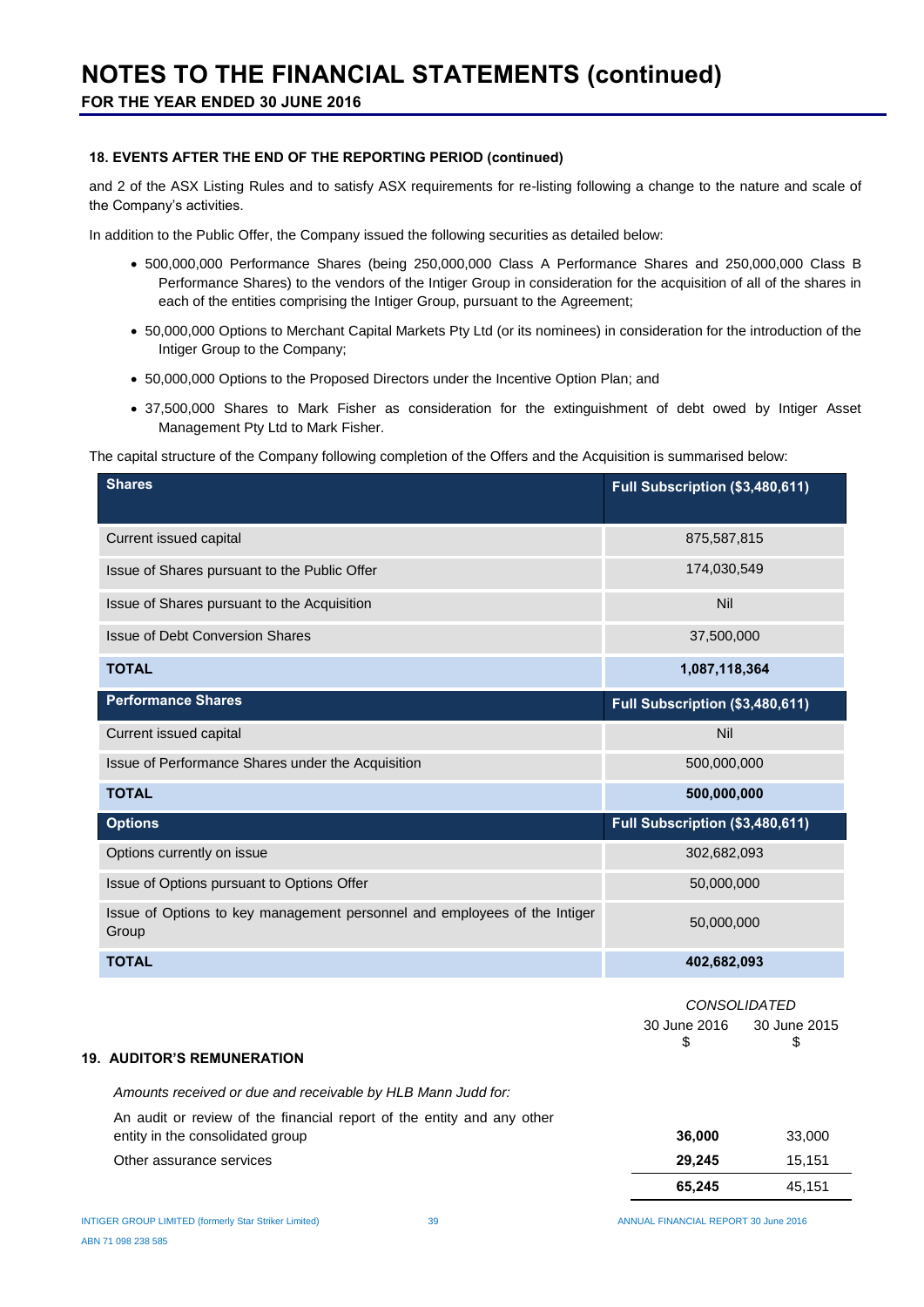### **20. SEGMENT INFORMATION**

The Group has identified its operating segment based on the internal reports that are reviewed and used by the Board of Directors (Chief operating decision makers) in assessing performance and determining the allocation of resources. The Group is managed primarily on the basis of its geographical segment. During the year, the Group considers that it has operated in two segments, being mineral exploration in Australia and Malawi (Africa) and has endeavoured to seek investment opportunities outside the mining sector.

#### **Segment information**

The following table presents revenue and profit/(loss) information and certain asset and liability information regarding the reporting segments for the years ended 30 June 2016 and 30 June 2015. The accounting policies used to determine the segment information are consistent with those used to prepare the Group's financial statements.

|                                                           | Australia     | Malawi (Africa) | Total         |  |
|-----------------------------------------------------------|---------------|-----------------|---------------|--|
|                                                           | \$            | \$              | \$            |  |
| 2016                                                      |               |                 |               |  |
| Segment revenue                                           | 13,749        |                 | 13,749        |  |
| Segment net operating loss after tax                      | (1,072,419)   |                 | (1,072,419)   |  |
| Segment assets                                            | 5,037,300     |                 | 5,037,300     |  |
| Segment liabilities                                       | (274, 242)    |                 | (274, 242)    |  |
| Cash flow information                                     |               |                 |               |  |
| Net cash flows provided by/(used in) investing activities | (500, 000)    |                 | (500,000)     |  |
| 2015                                                      |               |                 |               |  |
| Segment revenue                                           | 4,849         |                 | 4,849         |  |
| Segment net operating loss after tax                      | (1, 160, 452) |                 | (1, 160, 452) |  |
| Segment assets                                            | 466,912       |                 | 466,912       |  |
| Segment liabilities                                       | (109, 216)    | (15, 012)       | (124, 228)    |  |
| Cash flow information                                     |               |                 |               |  |
| Net cash flow provided by/(used in) investing activities  | (716, 360)    |                 | (716, 360)    |  |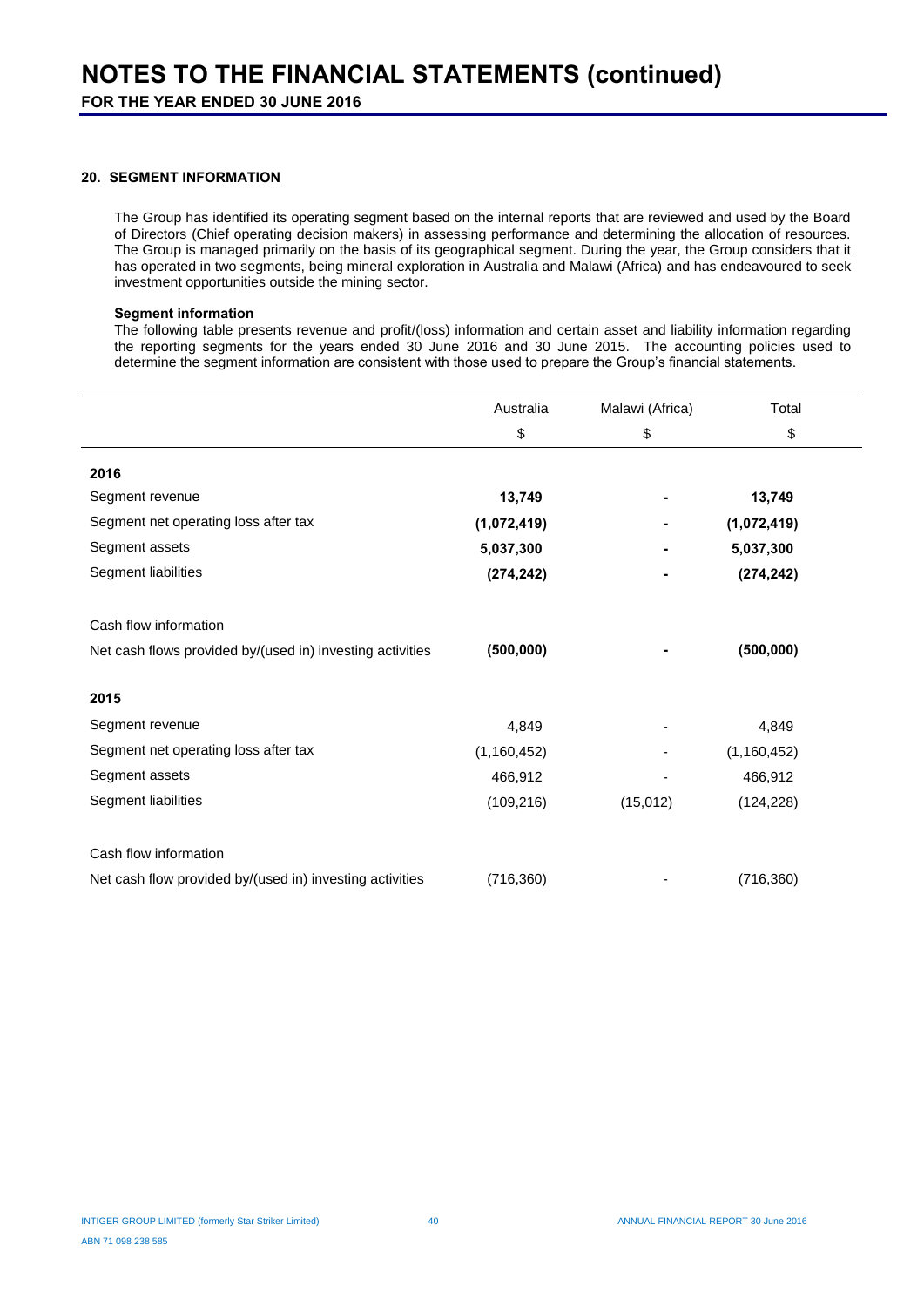#### **21. RELATED PARTY DISCLOSURES**

#### **(a) Details of key management personnel (KMP)**

*(i) Directors*

| Mr M Rantall       | Chairman (non-executive) – appointed 17 August 2016                           |
|--------------------|-------------------------------------------------------------------------------|
| Mr P Canion        | Director (non-executive) - appointed 17 August 2016                           |
| Mr M Walker        | Director (non-executive) – appointed 1 August 2014                            |
| Mr S Cheema        | Director (non-executive) - resigned 17 August 2016                            |
| Mr L Jones         | Director (non-executive) – resigned 17 August 2016                            |
| Mr R Parker        | Director (non-executive) – appointed 2 July 2014, resigned 31 July 2015       |
| Mr A Bell          | Director (non-executive) – appointed 6 August 2007, resigned 10 December 2015 |
| (ii)<br>Executives |                                                                               |

Mr M Fisher Director (non-executive) – appointed 17 August 2016

Key management personnel remuneration has been included in the Remuneration Report section of the Directors' Report.

### **(b) Remuneration paid or payable**

Refer to the Remuneration Report contained in the Directors' Report for details of the remuneration paid or payable to each member of the Group's key management personnel for the years ended 30 June 2016 and 30 June 2015.

The total remuneration paid to KMP of the Company and the Group is as follows:

|                              | <b>CONSOLIDATED</b> |                     |  |
|------------------------------|---------------------|---------------------|--|
|                              | 30 June 2016<br>S   | 30 June 2015<br>\$. |  |
| Short-term employee benefits | 204,636             | 163,000             |  |
| Post-employment benefits     | ۰                   |                     |  |
| Share-based payments         |                     |                     |  |
|                              | 204,636             | 163,000             |  |

#### **22. CAPITAL AND OTHER COMMITMENTS**

#### *Exploration and other commitments*

In order to maintain current rights of tenure to exploration of exploration licences, the Group is required to perform a minimum exploration work to meet the minimum expenditure requirements specified by various governments. These obligations are subject to renegotiation when application for a mining lease is made and at other times. For the exploration licences held at year end, the aggregate minimum expenditure requirement per annum is \$Nil (2015: \$Nil).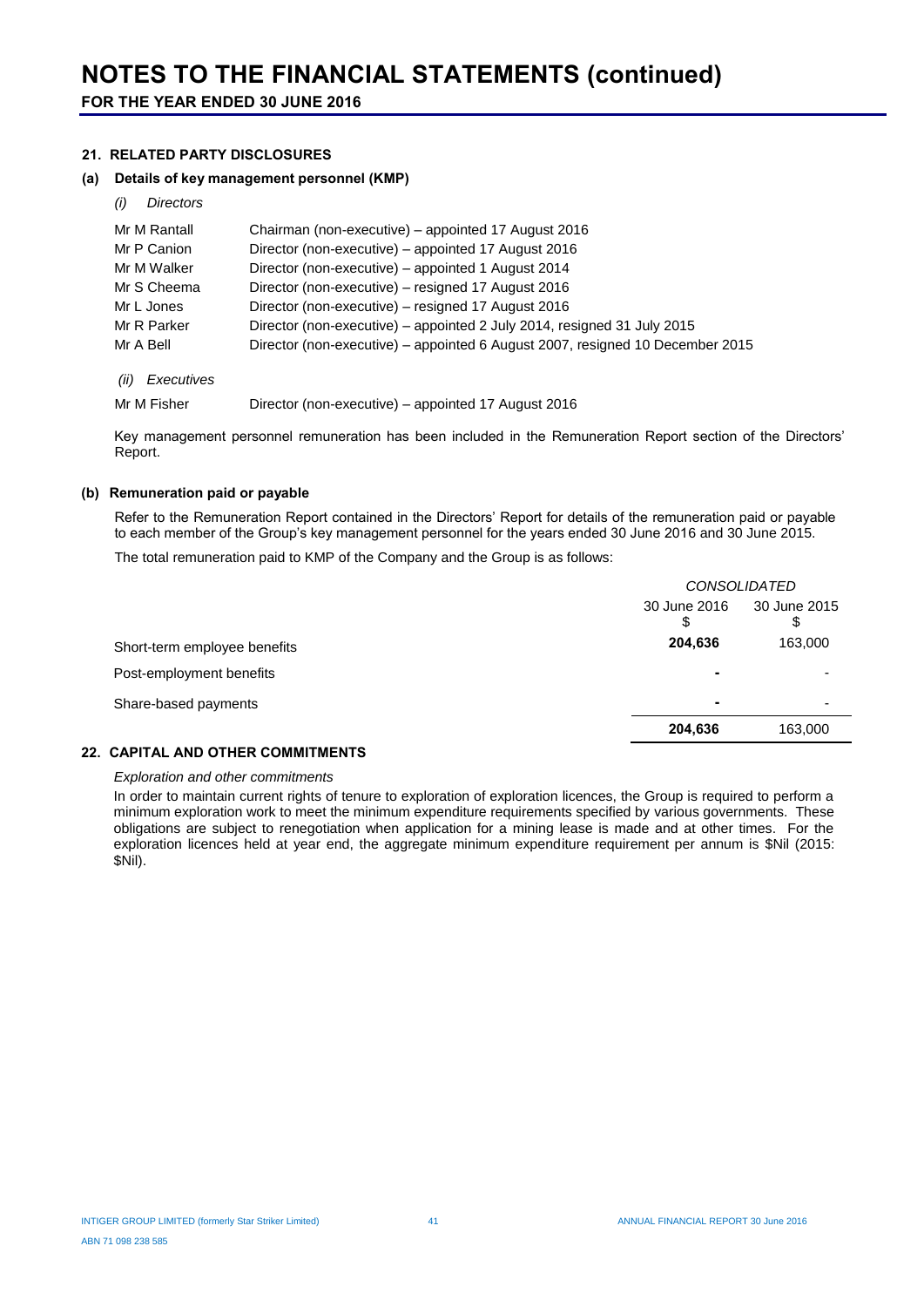**FOR THE YEAR ENDED 30 JUNE 2016**

| 23. PARENT ENTITY DISCLOSURES              | 2016<br>\$         | 2015<br>\$         |
|--------------------------------------------|--------------------|--------------------|
| (a) Summary of Financial Information       |                    |                    |
| <b>Financial position</b><br><b>Assets</b> |                    |                    |
| <b>Current assets</b>                      | 4,532,567          | 346,566            |
| Non-current assets                         | 504,491            | 120,164            |
| <b>Total assets</b>                        | 5,037,058          | 466,730            |
| <b>Liabilities</b>                         |                    |                    |
| <b>Current liabilities</b>                 | 259,230            | 109,215            |
| <b>Total liabilities</b>                   | 259,230            | 109,215            |
| <b>Net Assets</b>                          | 4,777,828          | 357,515            |
| <b>Equity</b>                              |                    |                    |
| Contributed capital                        | 39,803,481         | 34,654,754         |
| (Accumulated losses)                       | (36,037,324)       | (34, 964, 844)     |
| Reserves                                   |                    |                    |
| Options reserve                            | 1,011,671          | 667,604            |
| <b>Total equity</b>                        | 4,777,828          | 357,515            |
|                                            | 30 June 2016<br>\$ | 30 June 2015<br>\$ |
| <b>Financial performance</b>               |                    |                    |
| Loss for the year                          | (1,072,419)        | (1, 156, 244)      |
| Other comprehensive income (loss)          |                    |                    |
| Total comprehensive income (loss)          | (1,072,419)        | (1, 156, 244)      |
|                                            |                    |                    |

#### **(b) Contractual commitments for the acquisition of property, plant and equipment**

As at 30 June 2016, the Company had no contractual commitments for the acquisition of property, plant and equipment (2015: Nil), other than those disclosed in note 22.

#### **(c) Guarantees and contingent liabilities**

As at 30 June 2016, the Company had no guarantees or contingent liabilities (2015: Nil), other than those already disclosed in note 24.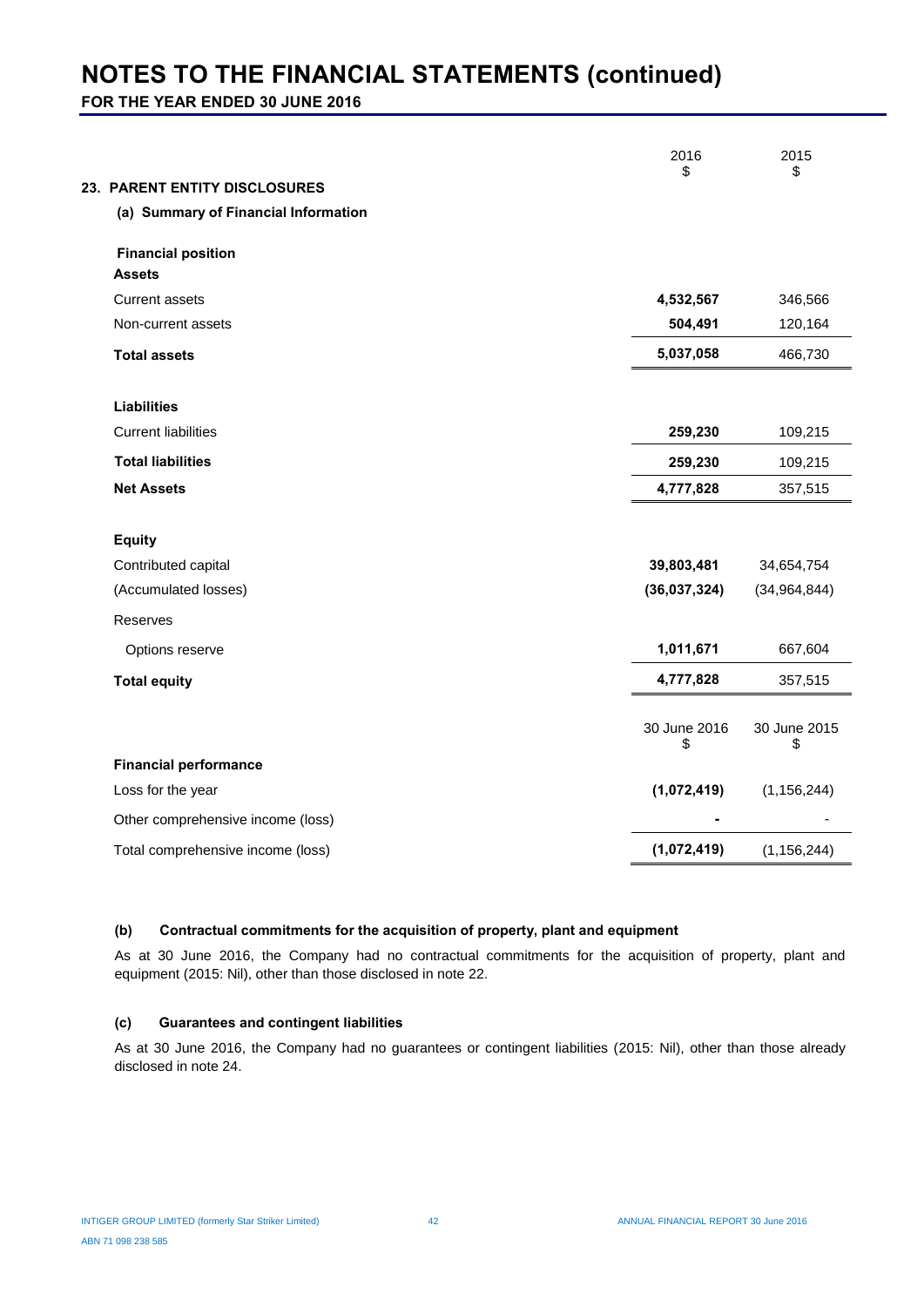### **24. CONTINGENCIES**

There were no contingencies as at 30 June 2016 and 2015.

#### **25. COMPANY DETAILS**

 The registered office of the company is: Level 2, 330 Churchill Avenue Subiaco WA 6008

 The principal place of business is: Level 2, 330 Churchill Avenue Subiaco WA 6008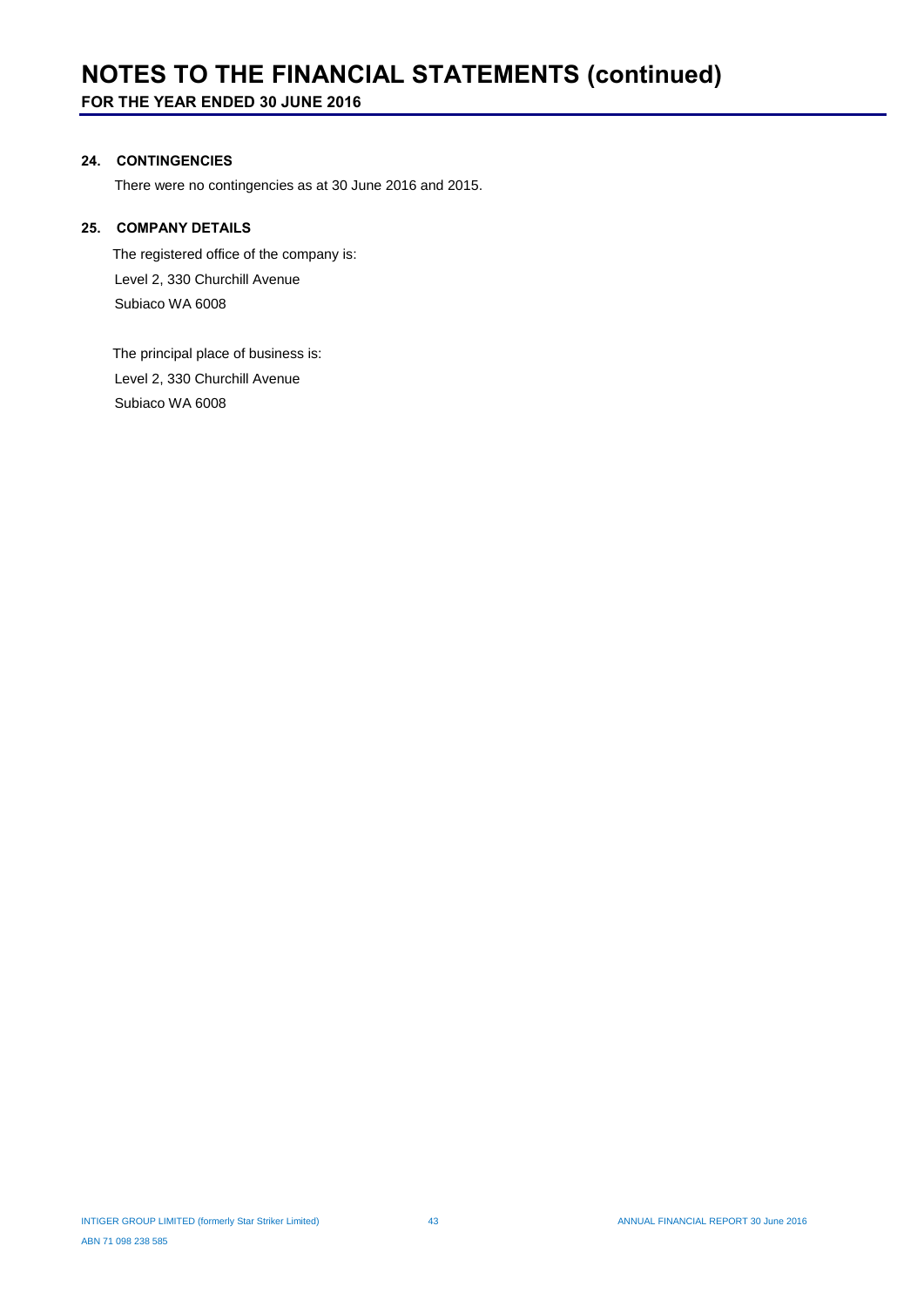## **DIRECTORS' DECLARATION**

### **FOR THE YEAR ENDED 30 JUNE 2016**

- 1. In the opinion of the directors of Intiger Group Limited (formerly Star Striker Limited) (the "Company"):
	- (a) the financial statements, notes and additional disclosures included in the director's report designated as audited are in accordance with the *Corporations Act 2001*, including:
		- (i) giving a true and fair view of the Group's financial position as at 30 June 2016 and of its performance for the year then ended; and
		- (ii) complying with Australian Accounting Standards (including the Australian Interpretations) and the *Corporations Regulations 2001*;
	- (b) there are reasonable grounds to believe that the Company will be able to pay its debts as and when they become due and payable, based on the factors outlined in note 1(u); and
	- (c) the financial statements and notes thereto are in accordance with International Financial Reporting Standards issued by the International Accounting Standards Board, as outlined in note 1(c).
- 2. This declaration has been made after receiving the declarations required to be made to the directors in accordance with sections 295A of the *Corporations Act 2001* for the year ended 30 June 2016.

This declaration is signed in accordance with a resolution of the Board of Directors.

**Mathew Walker Director**

29 September 2016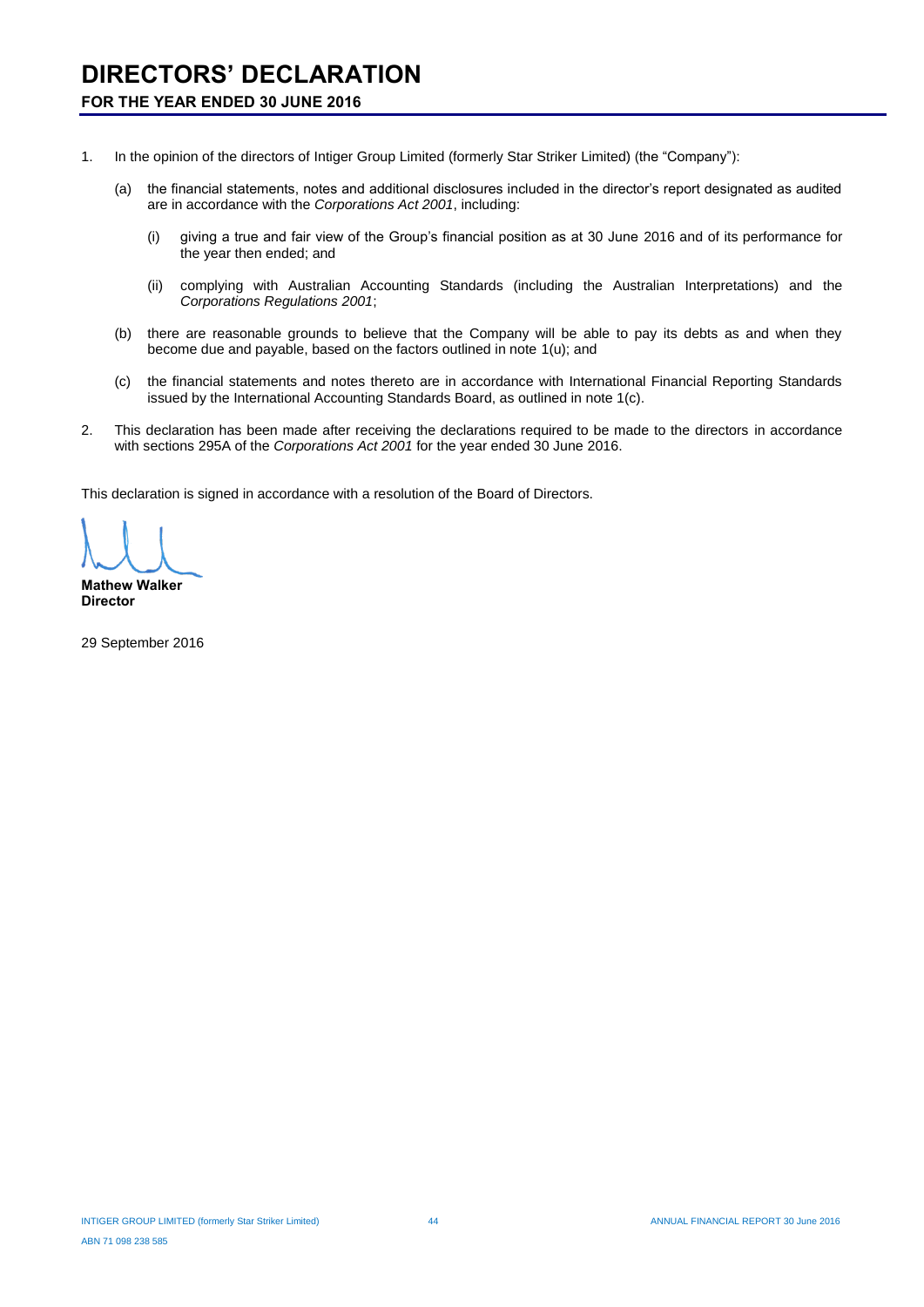

#### Independent Auditor's Report to the members of Intiger Group Limited (formerly Star Striker Limited)

#### **Report on the Financial Report**

We have audited the accompanying financial report of Intiger Group Limited (formerly Star Striker Limited) ("the Company"), which comprises the consolidated statement of financial position as at 30 June 2016, the consolidated statement of profit or loss and other comprehensive income, the consolidated statement of changes in equity and the consolidated statement of cash flows for the year then ended, notes comprising a summary of significant accounting policies and other explanatory information, and the directors' declaration, for the Consolidated Entity. The Consolidated Entity comprises the Company and the entities it controlled at the year's end or from time to time during the financial year.

#### Directors' Responsibility for the Financial Report

The directors of the Company are responsible for the preparation of the financial report that gives a true and fair view in accordance with Australian Accounting Standards and the Corporations Act 2001 and for such internal control as the directors determine is necessary to enable the preparation of the financial report that gives a true and fair view and is free from material misstatement, whether due to fraud or error.

In Note 1(c), the directors also state, in accordance with Accounting Standard AASB 101: Presentation of Financial Statements, that the consolidated financial statements comply with International Financial Reporting Standards.

#### **Auditor's Responsibility**

Our responsibility is to express an opinion on the financial report based on our audit. We conducted our audit in accordance with Australian Auditing Standards. Those standards require that we comply with relevant ethical requirements relating to audit engagements and plan and perform the audit to obtain reasonable assurance about whether the financial report is free from material misstatement.

An audit involves performing procedures to obtain audit evidence about the amounts and disclosures in the financial report. The procedures selected depend on the auditor's judgement, including the assessment of the risks of material misstatement of the financial report, whether due to fraud or error. In making those risk assessments, the auditor considers internal control relevant to the Company's preparation of the financial report that gives a true and fair view in order to design audit procedures that are appropriate in the circumstances, but not for the purpose of expressing an opinion on the effectiveness of the Company's and its controlled entities' internal control. An audit also includes evaluating the appropriateness of accounting policies used and the reasonableness of accounting estimates made by the directors, as well as evaluating the overall presentation of the financial report.

Our audit did not involve an analysis of the prudence of business decisions made by directors or management.

We believe that the audit evidence we have obtained is sufficient and appropriate to provide a basis for our audit opinion.

#### Independence

In conducting our audit, we have complied with the independence requirements of the Corporations Act 2001

**HLB Mann Judd (VIC Partnership)** Level 9, 575 Bourke Street, Melbourne VIC 3000 | GPO Box 2850, Melbourne VIC 3001 | DX 154 Melbourne | Tel: +61 (013 9606 3888 | Fax: +61 (013 9606 3800 Email: mailbox@hlbvic.com.au | Website: www.hlbvic.com.au Liability limited by a scheme approved under Professional Standards Legislation

HLE Mann Judd (VIC Partnership) is a member of <mark>HLB</mark> International. A world-wide network of independent accounting times and business solviers.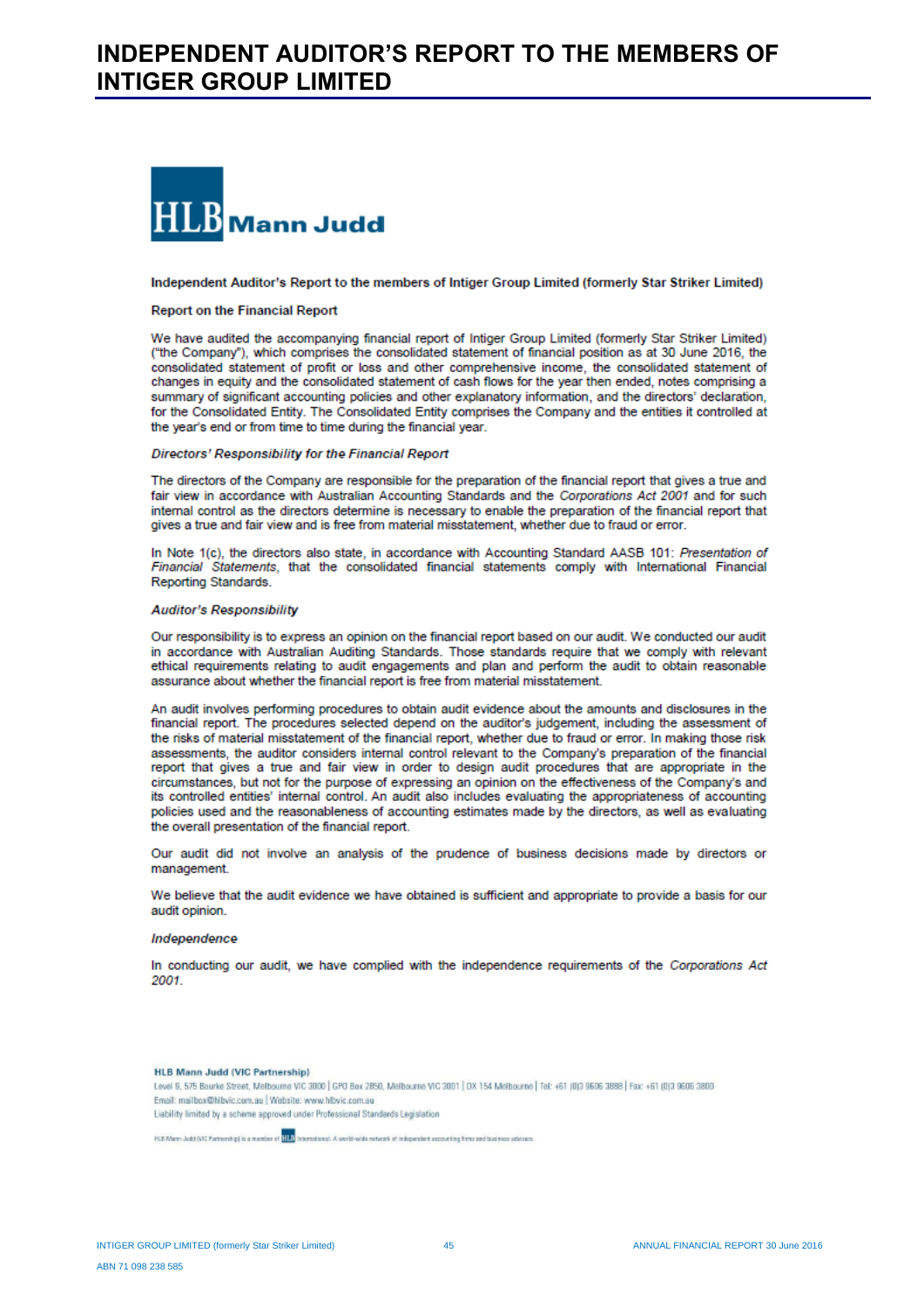## **INDEPENDENT AUDITOR'S REPORT TO THE MEMBERS OF INTIGER GROUP LIMITED**



#### Opinion

In our opinion:

- (a) the financial report of Intiger Group Limited (formerly Star Striker Limited) is in accordance with the Corporations Act 2001, including:
	- (i) giving a true and fair view of the Consolidated Entity's financial position as at 30 June 2016 and its performance for the year ended on that date; and
	- (ii) complying with Australian Accounting Standards and the Corporations Regulations 2001; and
- (b) the financial report also complies with International Financial Reporting Standards as disclosed in Note  $1(c)$

#### **Emphasis of Matter**

Without modifying our opinion, we draw attention to Note 1 (u) in the financial report, which indicates that the Group incurred a loss of \$1,072,419 (2015: loss of \$1,160,452) and experienced a net operating cash outflow of \$829,020 during the year (2015: outflow of \$969,172). Those conditions, along with other matters set forth in Note 1 (u), indicate the existence of a material uncertainty that may cast significant doubt about the Group's ability to continue as a going concern and therefore, the Group may be unable to realise its assets and discharge its liabilities in the normal course of business.

#### **Report on the Remuneration Report**

We have audited the Remuneration Report included in pages 6 to 11 of the directors' report for the year ended 30 June 2016. The directors of the Company are responsible for the preparation and presentation of the Remuneration Report in accordance with section 300A of the Corporations Act 2001. Our responsibility is to express an opinion on the Remuneration Report, based on our audit conducted in accordance with Australian Auditing Standards.

#### Opinion

In our opinion, the Remuneration Report of Intiger Group Limited (formerly Star Striker Limited) for the year ended 30 June 2016 complies with section 300A of the Corporations Act 2001.

KLB Mann Judd

**HI B Mann Judd Chartered Accountants** 

ten Faxiday

**Tim Fairclough** Partner

Melbourne, Victoria 29 September 2016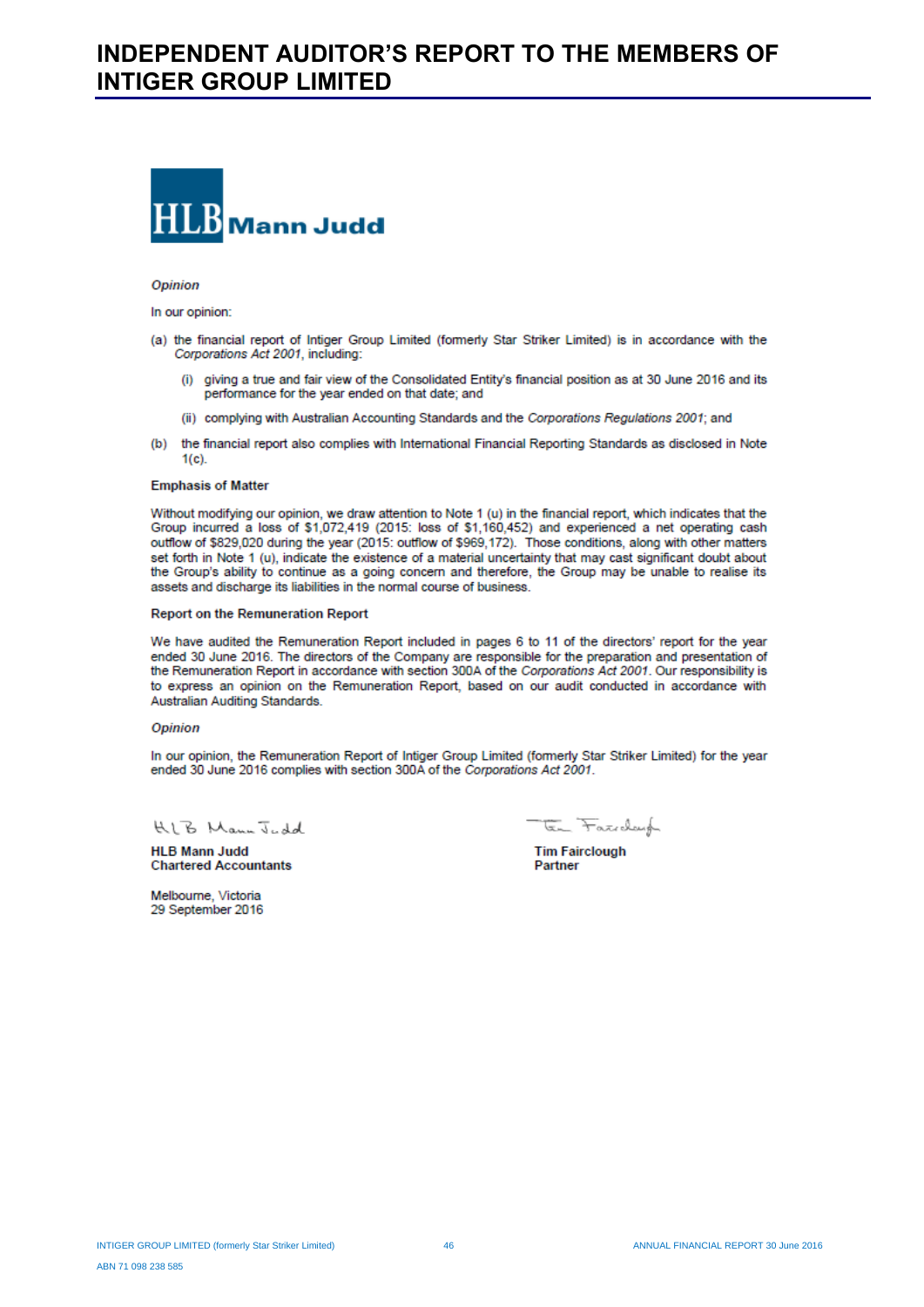# **ASX ADDITIONAL INFORMATION**

Additional information required by the Australian Securities Exchange Ltd, and not shown elsewhere in this report is as follows. The information is current as at 22 September 2016.

#### **(a) Distribution of equity securities**

#### *(i) Ordinary share capital*

 1,087,118,364 fully paid shares held by 2,025 shareholders. All issued ordinary shares carry one vote per share and carry the rights to dividends.

Analysis of numbers of equity security holders by size of holding are:

|                      |                             | <b>Class of Equity Security</b>             |  |  |
|----------------------|-----------------------------|---------------------------------------------|--|--|
|                      | Number of<br><b>Holders</b> | <b>Fully Paid Ordinary</b><br><b>Shares</b> |  |  |
| $1 - 1,000$          | 131                         | 16,091                                      |  |  |
| $1,001 - 5,000$      | 23                          | 58,216                                      |  |  |
| $5,001 - 10,000$     | 15                          | 108,679                                     |  |  |
| $10,001 - 100,000$   | 730                         | 40,038,243                                  |  |  |
| 100,000 and over     | 1,126                       | 1,046,897,135                               |  |  |
| <b>Total Holders</b> | 2,025                       | 1,087,118,364                               |  |  |

There are 2,025 shareholders holding less than a marketable parcel of shares.

#### **(b) Twenty largest holders of quoted equity securities (fully paid ordinary shares)**

|                                             | <b>Number held</b> | Percentage<br>% |
|---------------------------------------------|--------------------|-----------------|
| WALKER MATHEW DONALD                        | 105,000,000        | 9.66%           |
| TRUST CO AUST LTD MOF A/C                   | 37,500,000         | 3.45%           |
| <b>SHIELDS MICHAEL</b>                      | 20,980,000         | 1.93%           |
| CAPRICE ASSET MGNT PL CAPRICE S/F A/C       | 20,000,000         | 1.84%           |
| <b>ECOMETRIX PL</b>                         | 15,750,000         | 1.45%           |
| <b>CONSTANTINOU C A</b>                     | 13,406,443         | 1.23%           |
| <b>DAVIS MICHAEL PETER</b>                  | 10,997,000         | 1.01%           |
| <b>HOHOLIS HARRY</b>                        | 10,035,044         | 0.92%           |
| <b>HALL LUKE ANDREW</b>                     | 9,500,000          | 0.87%           |
| <b>CITICORP NOM PL</b>                      | 9,230,368          | 0.85%           |
| FIRE & METAL PL MHSC FAM A/C                | 8,000,000          | 0.74%           |
| <b>WHITE TIMOTHY SAMUEL</b>                 | 8,000,000          | 0.74%           |
| <b>JOHNSON ANN MAREE</b>                    | 7,501,202          | 0.69%           |
| <b>GAPES DANIEL WILLIAM</b>                 | 6,645,268          | 0.61%           |
| <b>COMSEC NOM PL</b>                        | 6,104,721          | 0.56%           |
| YOUNG PATRICK T + M R                       | 5,700,000          | 0.52%           |
| HORTON-JONES N + KOBZOVA HORTON-JONES FAM S | 5,640,000          | 0.52%           |
| <b>KEARNEY LACHLAN WILLIAM</b>              | 5,353,744          | 0.49%           |
| PARADISE WEALTH PL PARADISE WEALTH S/       | 5,300,000          | 0.49%           |
| CHACOS LES + ANN                            | 5,109,090          | 0.47%           |
|                                             | 315,752,880        | 29.04%          |